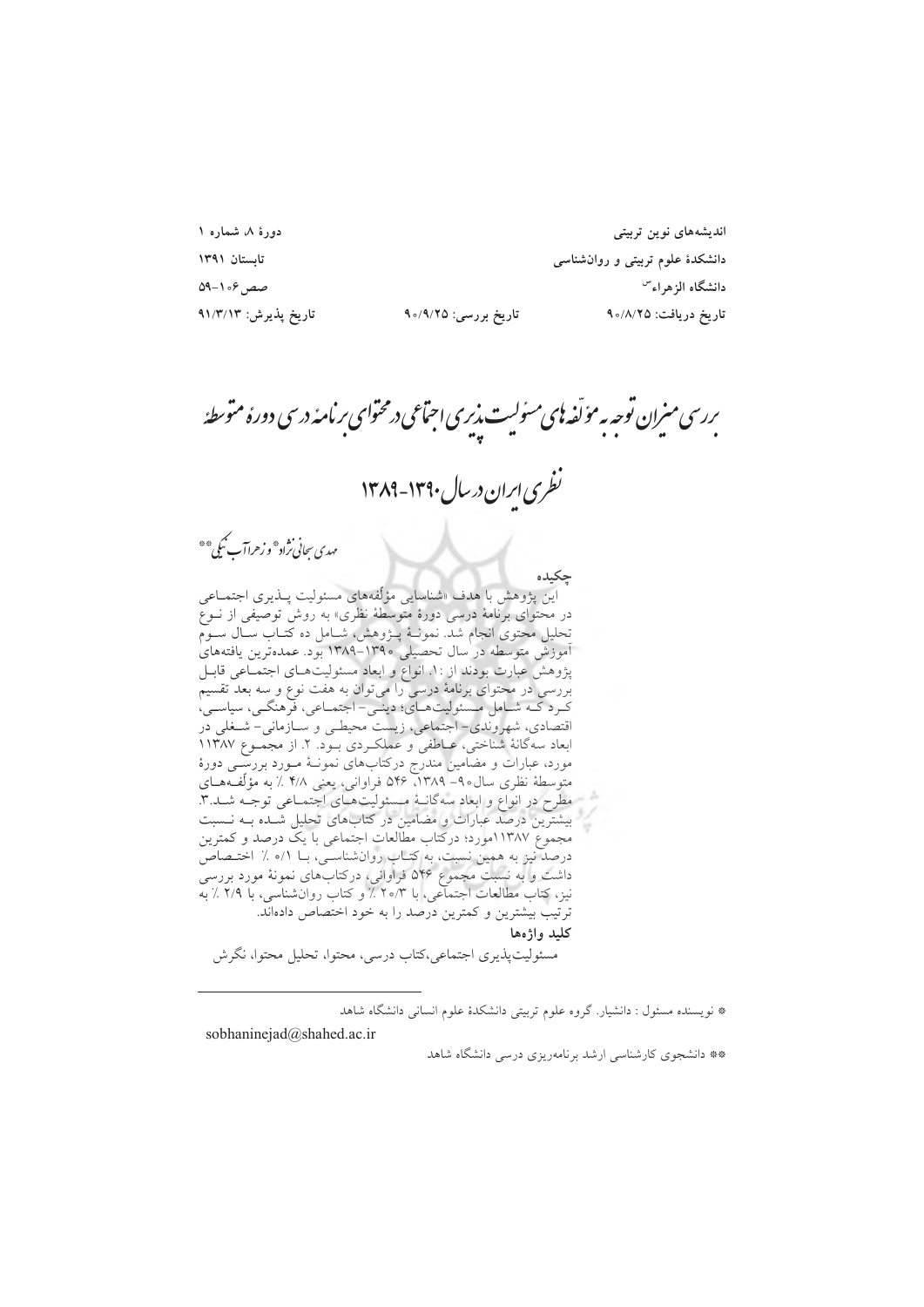#### مقدمه و سان مسأله

نظام أموزش و پرورش یکی از سازمانهای مهم است کـه در پــرورش و رشــد اجتمــاعی افراد نقشی کلیدی دارد. بر این اساس نحوهٔ عملکرد ایـن نهـاد، در فراینـد رشـد اجتمـاعی و پرورش همه جانبهٔ قابلیتهای دانشآموزان عاملی مؤثر است.

روشن است که حرکت نظام آموزش و پرورش به سوی کارایی و اثربخشی، تاحد زیبادی مرهون شناخت این نظام از مخاطبان خود، امکانات و توانمندیهای بالقوه آنها، ضرورتها و نیازهای اجتماعی پیرامون و فلسفهٔ اعتقادی و اجتماعی حـاکم بـر جامعـه اسـت. انـسان دارای ابعاد ً مختلف شناختي، اجتماعي، عاطفي، اخلاقي و جسماني است. بنــابراين، نظــام أمــوزش و پرورش لازم است، به تمامی ابعاد مذکور توجه کرده، زمینه را برای رشد و اعتلای آنها فراهم ۔<br>اورد. توجه تک بعدی به ابعاد مذکور، توجهی ناقص و نارسا است که خود می تواند به معنــای استفاده نکردن از امکانات و به تبع آن حرکت به سوی هدفی ناقص باشد. به ایـن دلیـل نظـام آموزشی مؤثر، نظامی خواهد بود که تلاش کند، به حداکثر وجوه و زوایای وجود آدمی اشراف پیدا کند. توجه نکردن به شرایط، اقتضائات و ضروریات زندگی اجتماعی انسانها نیـز، نظـام آموزشی را به مسیر ناصواب و محصولات آن را به کالاهایی بی مصرف تبـدیل خواهـد کـرد. دنیای امروز، بیش از هر زمان دیگر، نیازمند انـسانهـایی اسـت کـه بتواننـد بـهطـور مـؤثر در صحنههای مختلف اجتماعی حاضر شده و در کنار همنوعان خود، به وظایف جمعـی خــویش عمل كنند.

امروزه رقابت شدید جوامع، محدودیت منابع، حفظ نظـام ارزشــی و فرهنگــی گذشــتگان، تعامل پویا با سایر ملل و فرهنگها، حضور مؤثر در صحنههای سیاسی ملّی و بینالمللی، حفظ و توسعهٔ محیط زیست طبیعی و مجموعه عواملی از ایـن قبیـل کـه بـی تـوجهی بـه آنهـا بـه فروياشي واضمحلال نظامهاي سياسي، اجتماعي، اقتصادي، فرهنگبي و حتبي زيــست محيطبي جوامع ملَّى و بين|لمللي منتهى خواهد شد، انسان متمدن را احاطه كـرده اسـت. ايــن مجموعــه حکایت از آن دارد که دنیای متعامل کنونی بیش از هر زمان دیگر نیازمند انسانهایی مسئول و مسئولیت شناس است. بهعلاوه در کنار این دو، ملاحظهٔ مبانی اعتقـادی، اجتمـاعی و فرهنگـی جامعة ايراني نيز نشان دهندة اين حقيقت خواهد بود كه انسان در نظام اعتقادي اسللام، انـسان مسئول است. در نظام اعتقادی اسلام، انسان عضوی مسئول در قبـال خــود، خداونــد و جامعــهٔ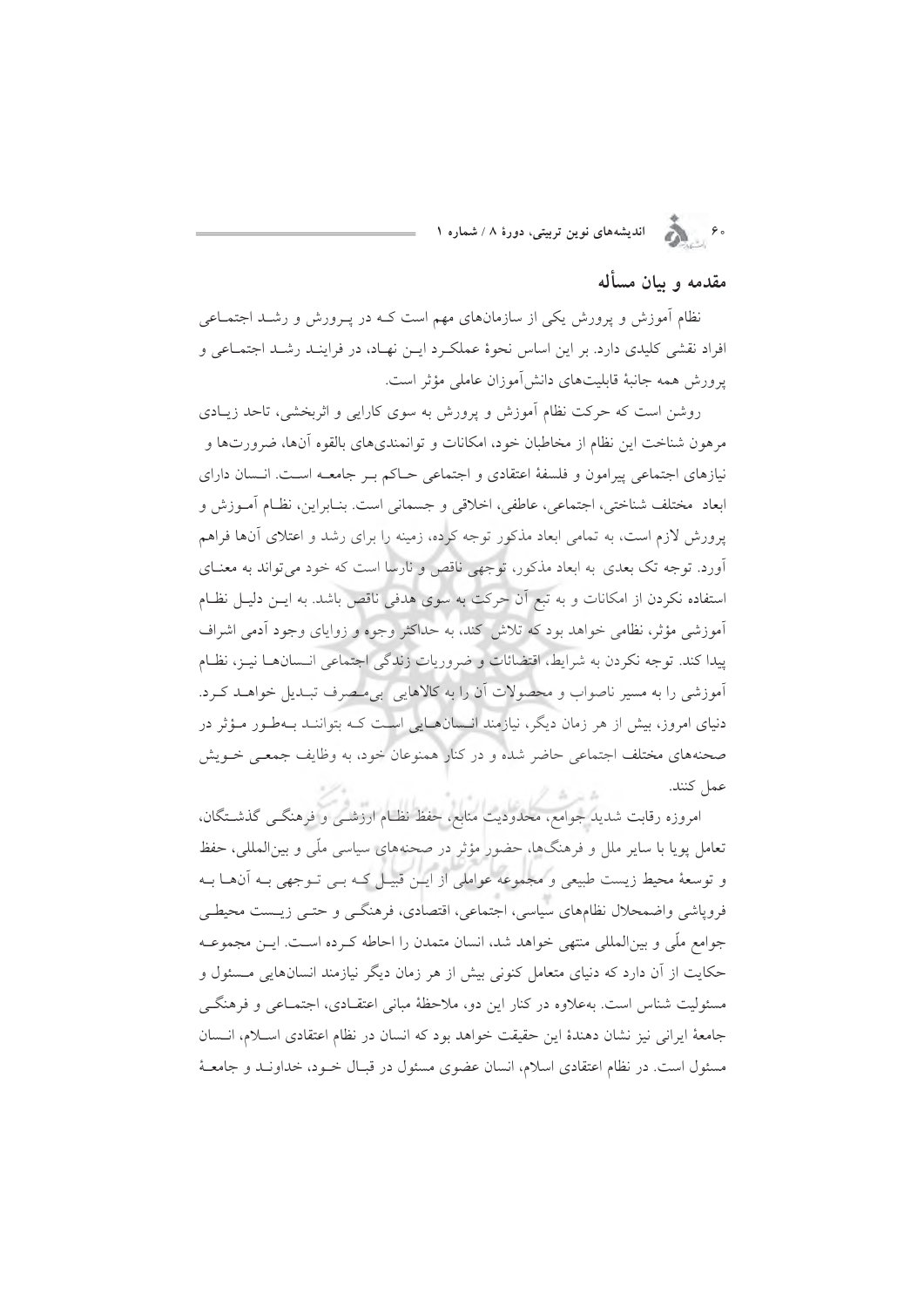مسئولیتپذیری اجتماعی در محتوای برنامهٔ درسی

خويش است(نيكزاد، ١٣٧١).

نظام أموزش و پرورش لازم است بهطور جامع و همه جانبه به تربیت قابلیتهای انـــــانی توجه کند. آنچه در تربیت قابلیتهای انسانی مقصود و محور خواهد بود، ضـروریات زنــدگی جمعی و ارزش های حاکم بر جامعهٔ اعتقادی است. البته، در ایــن راه تربیــت بعــد اجتمــاعی او نباید به فراموشی سیرده شود و یا این که در سایهٔ سایر ابعاد و از جمله بعـد شـناختی کمرنـگ شود. حساسیت توجه به بعد اجتماعی، بهخصوص در شرایط و زمانهٔ کنونی، بیش از هر زمـان دیگر برای جامعهٔ ایرانی حیاتی است. بی توجهی به این بعـد، ضـمن توجـه نکـردن بـه بعـدی اساسی از ابعاد مخاطبان نظام اَموزشی، موجب خواهد شد انسانهایی شکل یابنـد کــه احتمـالاً دارای تخصص های مختلف در رشتههای گونـاگون علمـی شـدهانـد، امـا تعهـدی نـسبت بـه همنوعان خود در جامعه ندارند. به این دلیل لازم است تلاش نظام آموزشــی ضــمن توجــه بــه سایر ابعاد انسانی، به بعد اجتماعی و در این بین به رشد صفات حساسی از جملـه مـسئولیت يذيري اجتماعي نيز متوجه باشد (سبحاني نژاد، ١٣٧٩).

مسئولیت پذیری اجتماعی از مهمترین و هدفمندترین بخش تربیت آدمی است کـه اثـرات آن را به گونهای همه جانبه می توان در زندگی انسانها و در ابعاد مختلـف فکـری، اجتمـاعی، مذهبي، هنري و اخلاقي آنها مشاهده كرد. بنابراين، آمـوزش مـسئوليت پــذيري اجتمــاعي بــر آگاهی شهروندان(بهخصوص دانش]موزان)از مشکلات محیط اطراف خود می|فزاید. ایــن امــر باعث می شود تا کودکان از ابتدا با تمرین فعالیتهای مدنی در مدرسه، برای زندگی جمعی در جامعهٔ مدنی و ایفای نقش فعال تر شهروندی و مشارکت همه جانبه در سرنوشت خود، مدرسه و جامعه،آمادگی لازم را کسب کنند(ایزدی و همکاران،۱۳۸۵: ۶۴).

مرگلر ` و همکاران (۲۰۰۷) مسئولیت پذیری را توانایی نظم دادن به تفکّرات، احـساسات و رفتار همراه با اراده برای در نظر گرفتن خود به عنوان مسئول انتخابهایی که انجام میدهنـد و پیامدهای فردی و اجتماعی آنها تعریف کردهاند (مرگلر و همکاران، ۲۰۰۷: ۷۱). برکوویتز و دانیلز<sup>۲</sup> مسئولیت اجتماعی را دغدغهٔ مردم برای نیازمندان و رنج کشیدگان مــیداننــد(کرمــر و

- 1. Mergler
- 2. Berkowitz & Daniels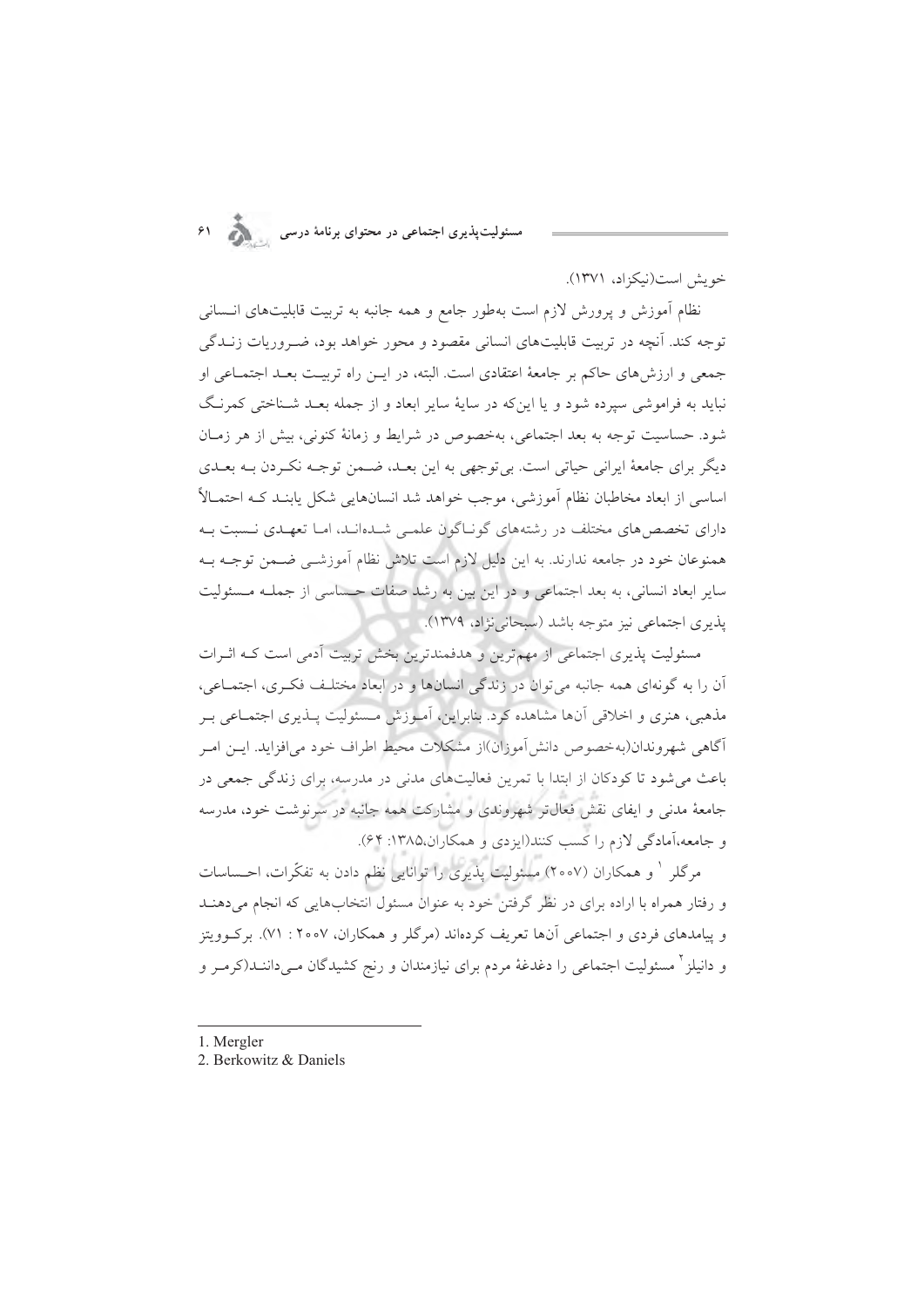$\sum_{i=1}^{n}$ اندیشههای نوین تربیتی، دورهٔ ۸ / شماره ۱

ون لانگ، ۱۹۵۲؛ به نقل از یوسفی و همکاران، ۱۳۹۰: ۱۵۶) و مک اولی ( (۱۹۹۱) مسئولیت اجتماعی را قابلیت پاسخگویی به گروههای انسانی میداند که شامل رضایت از پذیرش عواقب رفتار، احساس تعهد به ارزش های گروه و ارزش های خود فرد است( مک اولـی، ۱۹۹۱: ۲۲۵؛ به نقل از ایمان و مرادی،۱۳۹۰: ۱۰)

کاستکا و بالزارووا<sup>\</sup>( ۲۰۰۷) نیز مسئولیت اجتماعی را تعهد مـداوم بـرای رفتـار بــه شــیوهٔ اخلاقی و با بهبود کیفیّت زندگی افراد و خانوادههایشان به عـلاوه بهبـود اجتمـاع و جامعــه در مقياس وسيع تر مي دانند ( به نقل از ايمان و جلائيان بخشنده، ١٣٨٩ : ٢٥) .

از نظر فورد<sup>۳</sup> مسئولیت پذیری اجتماعی پیروی از قوانین اجتمـاعی و بــراَوردن انتظــاراتی است که جامعه از فرد دارد. این قوانین از نقشهای اجتماعی استنباط شـده و در واقع بیـان کنندهٔ هنجارهای فرهنگی و اجتماعی است و چگونگی و میزان تعهد و التـزام فـرد نــسبت بـه افراد دیگر جامعه را نشان مے دهــد ( فــورد، ۱۹۸۵ : ۳۲۵). گلــن<sup>۶</sup> (۱۹۸۸) مــسئولیت پــذیری اجتماعی را نوعی احساس عملی در بهکارگیری توانایی ها و انجامدادن کوشش هـا در تطـابق و سازگاري با مردم كه فقدان پذيرش، قانون شكني و نيذيرفتن مسئوليتهاي اجتماعي مي داند(به نقل از ایزدی و همکاران،۱۳۸۵: ۶۴)

چیبات<sup>۵</sup> مسئولیت اجتماعی را در نتیجهٔ فرایندِ یادگیری توسعه میداند کـه ایــن فراینــد از طریق افرادی است که با هوشیاری خـود مـی تواننـد، محـیط را بـه شـیوهای تغییـر دهنـد کـه ارزش های اجتماعی آنها را منعکس می کنند (چیبات، ۱۹۸۶ : ۵۶۰)

دینی (۱۳۸۱) مسئولیت پذیری را توانایی ابراز خود به عنوان فردی همکار، کمک رسـان و سازنده در گروههای اجتماعی تعریف کرده است (به نقل از خشچیان و همکاران.۱۳۸۹).

سبحاني نژاد ( ١٣٧٩) مسئوليت پذيري اجتماعي را نوعي احساس التزام به عمل يا واكنش فردی در موقعیتهای گوناگون به دلیل تقید نسبت به سایرین، کـه نتیجـهٔ آن نـوعی احـساس تعهد و پایبندی به سایرین و تبعیت از قواعد و معیارهای اجتماعی و درک قواعد گروهی است

<sup>1.</sup> McAuley

<sup>2.</sup> Castka & Balzarova

<sup>3.</sup> Ford

<sup>4.</sup> Gleen

<sup>5.</sup> Chebat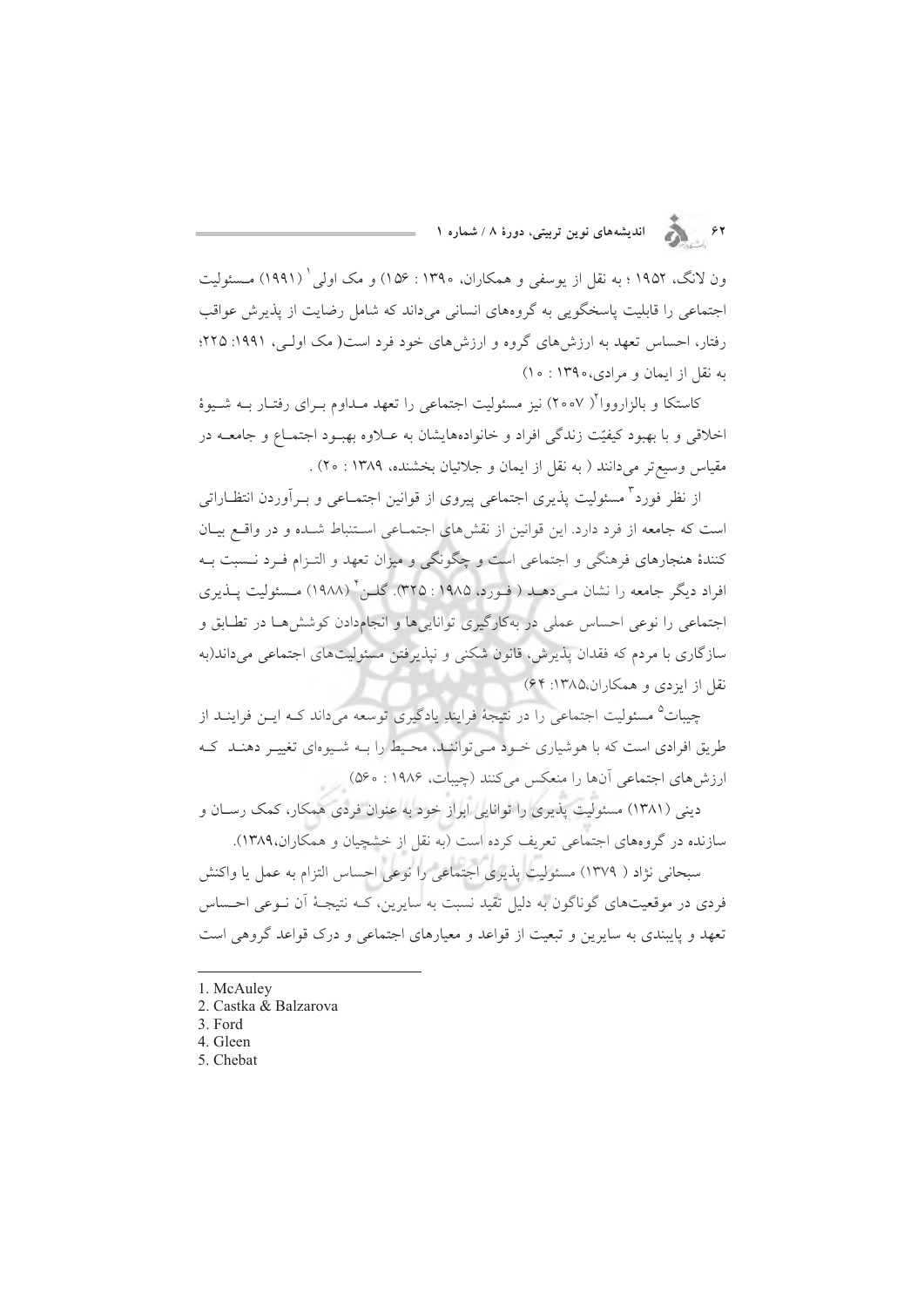که در ذهن و رفتار فرد شکل می گیرد، تعریـف و مـسئولیتهـای اجتمـاعی جالـب توجـه در برنامههای درسی را مسئولیتهـای دینـی ـ اجتمـاعی، فرهنگـی، سیاسـی، اقتـصادی، مـدنی و زيست محيطي مطرح مي كند(سبحاني نژاد، ١٣٧٩).

ممری ٰ و همکاران (۲۰۰۵) مسئولیت اجتماعی را حفاظت و بهبود کیفیّت زندگی تعریـف کردهاند و بر این باورهستند که مسئولیت اجتماعی جمعی مجموعهای از روابـط پذیرفتـه شــدهٔ عمومي، تعهدات و وظايفي است كـه در ارتبـاط بـا رفـاه جامعـه قـرار مـي گيرنــد(ممـري و همكاران،٥٥٥: ٣٩٩).

دنسبری و کاتز ( ۲۰۰۴) معتقدهستند که مسئولیت اجتماعی توانایی به کار بـردن دانـش و مهارتهایی است که برای پیشرفت جامعه از طریق آموزش و تجربه بهدست آمده است. توجه و خدمت به جهانیان از ویژگی های افراد مسئول است کـه از نظـر اجتمـاعی خـوب تربیـت شدەاند.

بنا بر نظر فالک و هبلیچ <sup>۲</sup> (۲۰۰۷)، مسئولیت اجتماعی یک عمل فداکاری و ایثـار صِــرف برای دیگران نیست، بلکه بهخصوص در یک برنامهٔ کاری بلنـد مـدت، روشـی بـرای سـعادت مندي جامعه و شركتها است (فالک و هبليچ، ۲۰۰۷: ۲۴۷).

بنابراین، با توجه به تعاریف مسئولیت پلذیری اجتمـاعی، مـیتوان گفـت کـه؛ مـسئولیت یذیری اجتماعی، میزان تعهد و حس تعلق فرد را نسبت به سایر افراد جامعـه نـشان مـی دهـد. مسئولیت پذیری اجتماعی، یک نوع احساس تعهد و التزام درونـی در قبـال جامعـه و دیگـران است که توأم با الزام اخلاقی در فرد و در جهت تعالی و رشد جامعه رخ میدهد.

مسئولیت پذیری اجتماعی هر چنـد در ظـاهر رفتـاری اسـت، هـمچـون سـایر رفتارهـای اجتماعی، اما در واقع این احساس تعهد و پایبندی به سایرین، مبتنی بر یـک نگــرش<sup>۳</sup> جــامع و همه جانبه است و سه بعد شناختی، عاطفی و رفتاری دارد. هر چقدر ایــن نگــرش عمیــقتــر و جامع تر باشد، احتمال وقوع رفتارهای مسئولانه از سوی فرد بیشتر خواهد بود. بنابراین، تنها آن برنامهٔ درسی می تواند مدعی توجه به مسئولیت پذیری اجتماعی و رشـد آن در فـرد شـود کـه

- 1. Memery
- 2. Falck & Heblich
- 3. attitude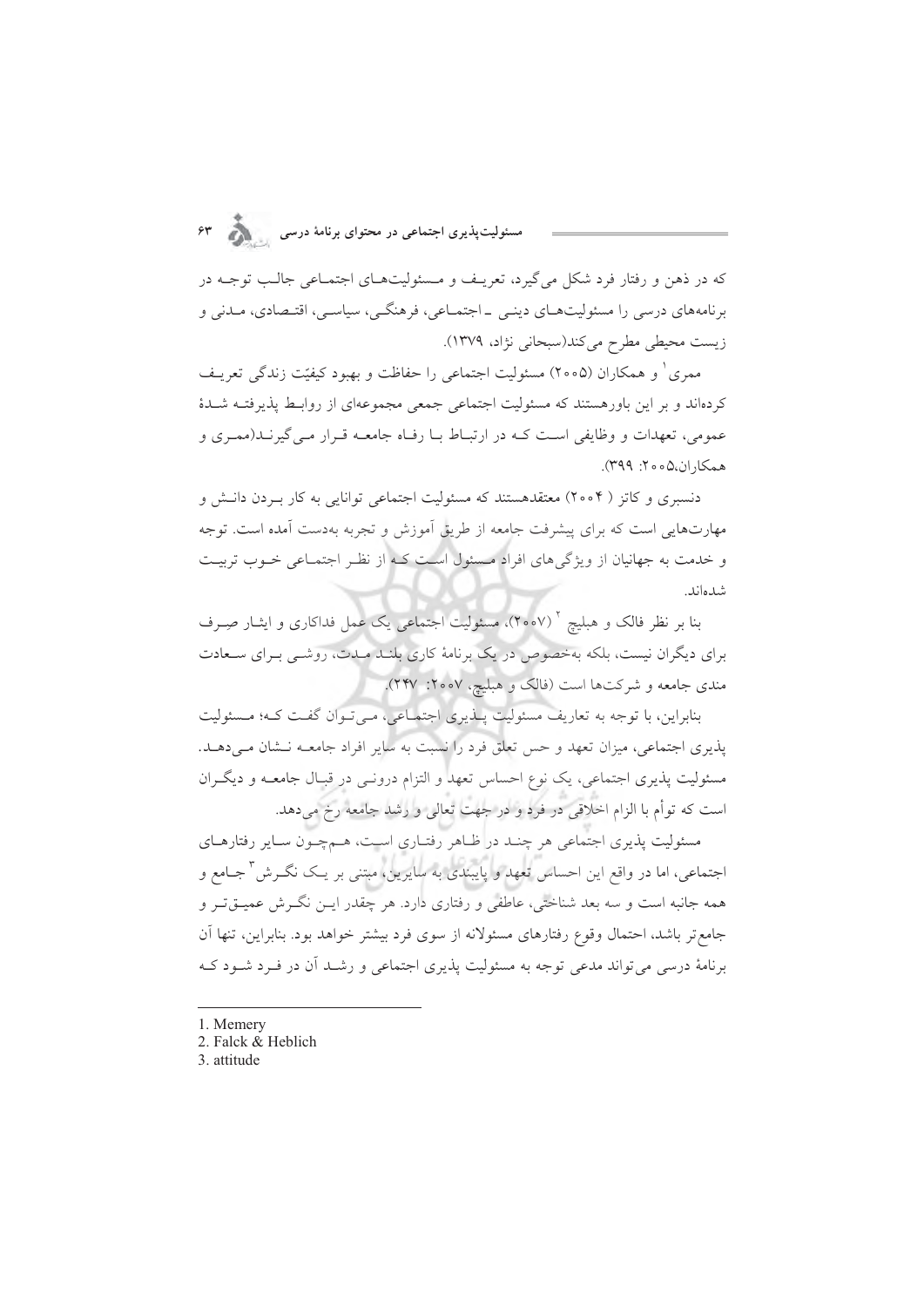۶۴<br>۶۴ هـ الله المديشههای نوین تربیتی، دورهٔ ۸ / شماره ۱

توانسته است، جامع ترین نگرش ممکن را در خـصوص آن در مخاطـب خــویش ایجـاد کــرده باشد (سبحانی نژاد، ۱۳۷۹ : ۱۹).

نگرش را مجموعهٔ نسبتاً پایداری از احساسات، باورها و آمادگی هـای رفتـاری نــسبت بــه اشخاص، اندیشهها و گروهها تعریف کردهاند ( ایگلی و هیمل فـارب، ۱۹۷۸ و راکلـی، ۱۹۸۲. شکرکن، ۱۳۶۶؛ به نقل از سبحانی نژاد، ۱۳۷۹)

با توجه به آن چه گفته شد، مسئولیت پذیری، نوعی نگرش و مهـارت در ابعـاد شـناختی، عاطفي و عملكردي است كه همچون ديگر مهارتها اَموختني و اكتسابي است. بُعـد شــناختي نگرش که به عنوان بُعد اول آن محسوب میشود، شـامل؛ آگـاهیِهـا، ادراکـات، شـناختهـا و اطلاعات متفاوتی است که افراد نسبت به پدیدهها و محیط پیرامون خود کسب مـیکننـد. بعـد دوم نگرش، جنبهٔ عاطفی و مهمترین عنصر نگرش است. افراد با توجه به اعتقادات، باورهــا، و طرز تلقی های آنها، نسبت به محیط پیرامون خـود عواطـف و احـساسات گونـاگون در آنهـا شکل میگیرد. بعد سوم نگرش، بعد عملکردی یا رفتاری است که عکس العملها، واکنشها و یاسخها به محیط و یدیدههای آن را شامل می شود.

از اّن جا که مسئولیت پذیری ٰ بخش مهمی از رشد اجتماعی افراد است و از سوی دیگـر، «پرورش روحیهٔ مسئولیت پذیری نیز از اهداف اجتماعی آموزش و پرورش جمهوری اسـلامی ایران است» (صافی،۱۳۸۳ : ص ۱۵)، لازم است به این جنبه از ویژگههای دانـشآمـوزان در نظام آموزشی و بهخصوص در برنامه و کتابهای درسی دورهٔ متوسطه که از دورههای مهم و حساس زندگی دانشآموزان است، توجه بیشتری شـود. هـم چنـین بـا توجـه بـه ضـرورت و اهمیت مسئولیت پذیری اجتماعی، اگر تعلیم و تربیت بهدنبال تربیتِ نـسل آینـده، بـه گونـهای اجتماعی و رشد یافته است، ناچار باید به مسألهٔ مسئولیت پذیری اجتماعی، به عنــوان یکــی از زمینههای فعالیت خود، توجه کند و واضح است که برنامهٔ درسی بستری مناسب برای پـرورش این نوع از مهارتهای اجتماعی خواهد بود. شناخت مسؤلیت پذیری اجتماعی در ایـن راسـتا ضمن کمک به بازشناسی عوامل مؤثر بر رشد مسئولیت پذیری اجتماعی دانش آموزان، به بافت شناسی فرهنگی و اعتقادی جامعهٔ ایرانیان به عنـوان بخـشی بـارز از هویّـت ایرانـی- اسـلامی

<sup>1.</sup> accepting responsibility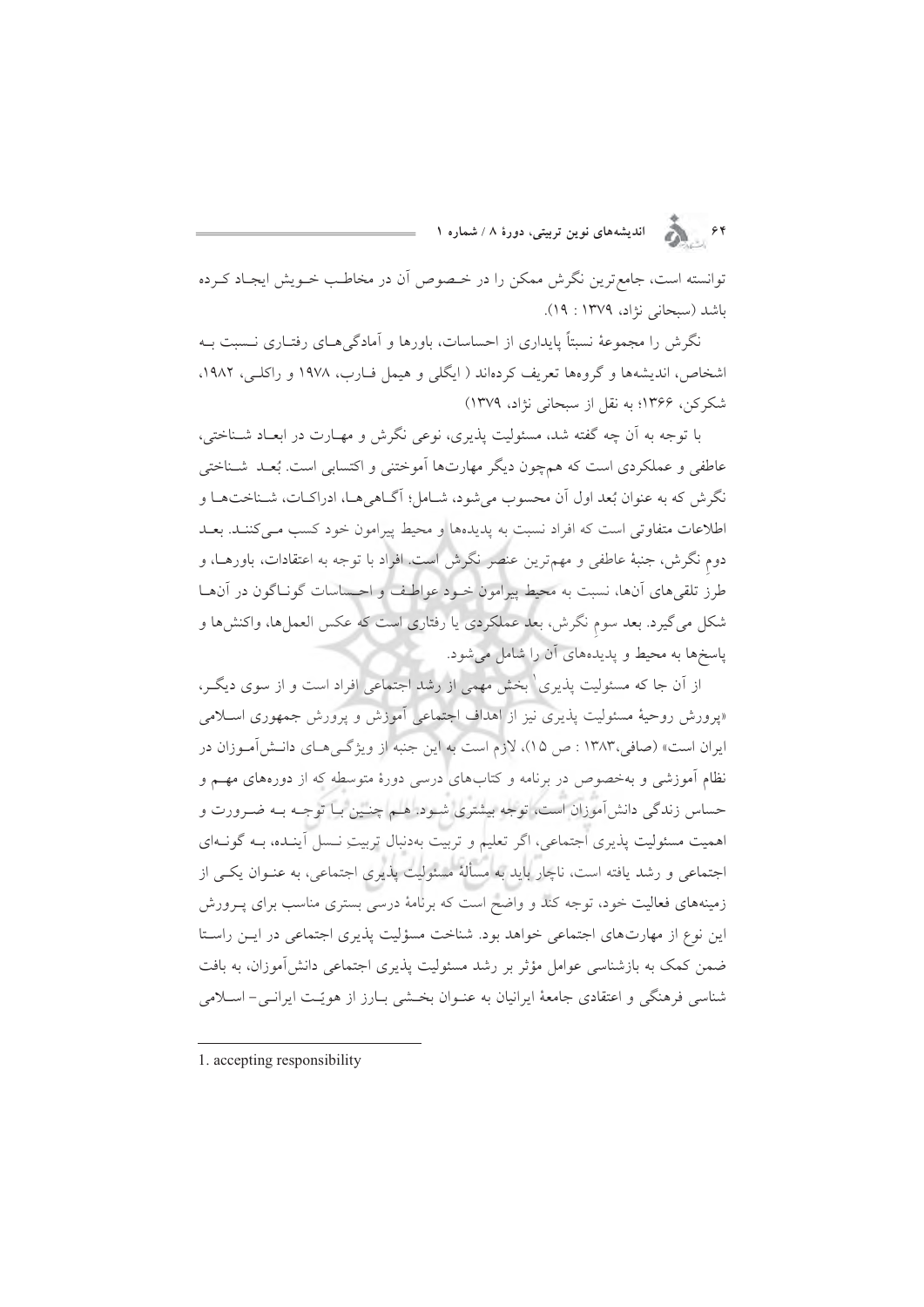.<br>مسئولیتپذیری اجتماعی در محتوای برنامهٔ درسی

جامعهٔ ایرانی در عرصهٔ علم آموزی، کمک خواهد کرد.

بنابراین، روشن است که امروزه بحث ضرورت توجه بـه مـسئولیت پـلـدیری اجتمـاعی در نظام آموزشی برای همگان موضوع مقبولی بوده و انکار ناپذیر است، به خصوص در ایــن بــین نقش برنامهٔ درسی اهمیت ویژهای دارد.

برخی از رویکردهای مرتبط با مسئولیت پذیری اجتماعی

الف) رویکردهای حوزهٔ روان شناسی

نظریههای رشد اخلاقی کلبرگ و یادگیری اجتماعی بندورا از جمله نظریههایی است ک در این رویکرد می توان بیان کرد.

نظرية رشد اخلاقي كلبرگ<sup>'</sup> شامل سه سطح مختلف اخلاق پيش عرف<sup>٢</sup>، اخلاق متعــارف<sup>٣</sup> و اخلاق پس عرف<sup>۴</sup> است. در سطح پیش عرف، قضاوت کودکان بیــشتر مبتنــی بــر اجتنــاب از مجازات یا کسب پاداش است. در سطح دوم تأکید بر نیازهـای اجتمـاعی اسـت، ارزش۱ـا بـر علايق شخصي مقدم است(كلبرگ، ۱۹۷۶: ۳۵–۳۲). اين سطح دو مرحلهٔ، انتظارات بين فـردي دو جانبه(که ارزش های مقبول شخص و مراقبت و وفاداری به دیگـران، اسـاس قـضاوتهـای اخلاقي است) و حفظ نظم اجتماعي (كه فهميدن نظـم و قـانون و عـدالت و وظيفـه كـه يايـهٔ استدلال اخلاقی است) را شامل است(لطف آبادی،۱۳۸۴ : ۹۰-۸۹). در مرحلهٔ دوم ایس سطح فرد مسئوليت پذيري را ياد مي گيرد. رسيدن به سطح سوم نشان دهندۀ اخلاق واقعي است. او این سطح را در اولویت اول و سپس جامعه را در اولویت دوم قرار میدهد. در این مرحله فـرد خود اصولی را انتخاب کرده و به آن پایبند است (اسلات ، ۲۰۱۰ - ۱۳۹-۱۲۹) .<br>به نظر میرسد در سطح پس عرف است که مـسئولیت اجتمـاعی افـراد بیــشترین رشــد را دارد. زیرا هم شخص آگاه است که هدف قوانین و مقررات و هنجارهای جامعه به عنوان یک

- 2. Pre conventional morality
- 3. conventional morality
- 4. post conventional morality
- 5. Slote

<sup>1.</sup> Kholberg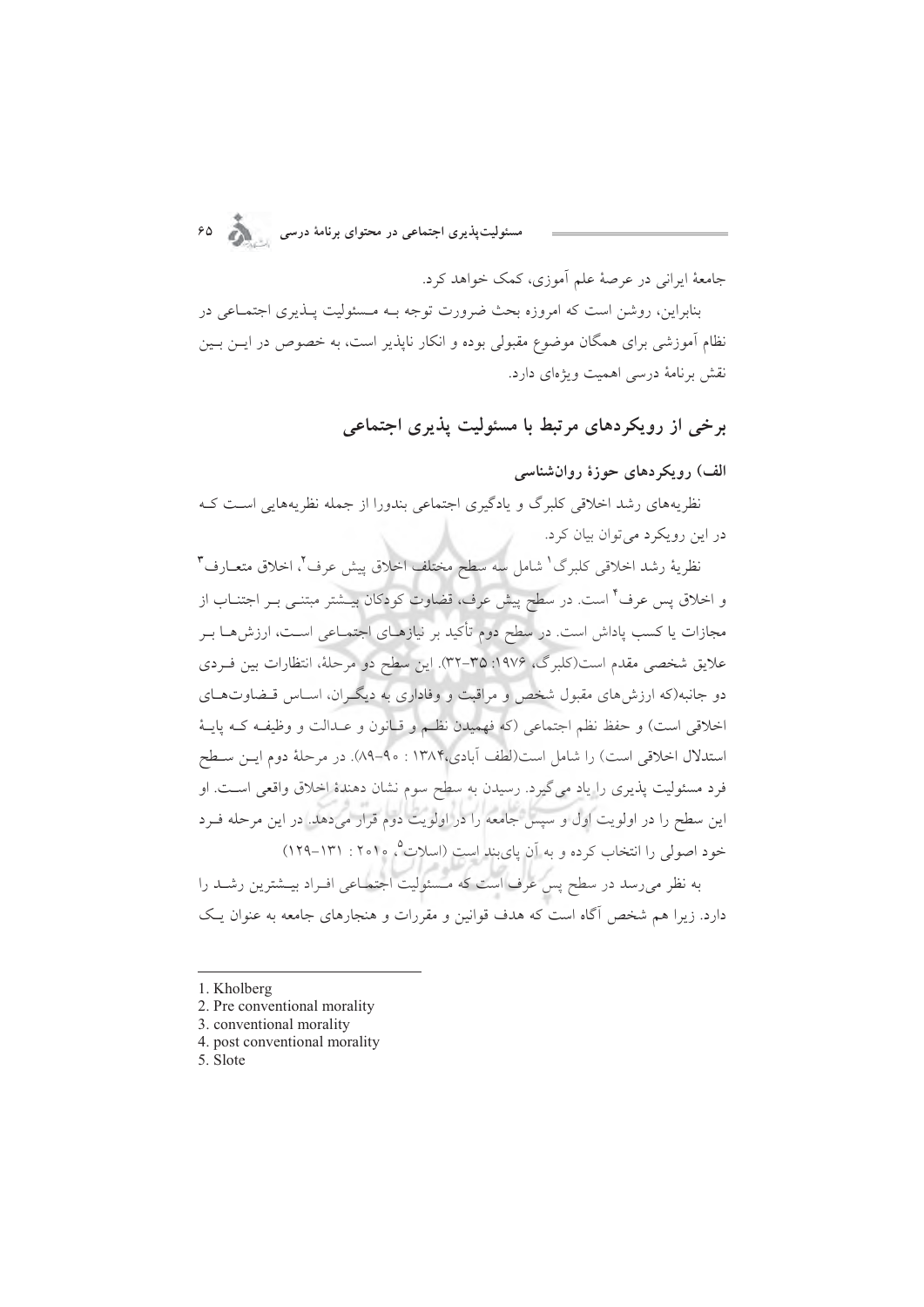۶۶ . ویکی اندیشههای نوین تربیتی، دورهٔ ۸ / شماره ۱

قرارداد، تأمین نیازهای اکثریت و رسیدن به رفاه اجتماعی است و شخصی که به این مرحلــه از رشد رسیده است، فردی به لحاظ اجتماعی مسئول است (ایمان و همکاران، ۱۳۸۹ : ۲۳).

نظريهٔ يادگيري اجتماعي : به اعتقاد بندورا انسان موجودي اجتماعي است و رفتـار او بايــد در پرتو روابط اجتماعی بررسی شود (احمدی و جمهری،۱۳۸۰، ۷۵–۷۱). در نظریـهٔ یـادگیری اجتماعی بندورا، یادگیرنده از طریق مــشاهدهٔ رفتـار دیگـران بــه پــادگیری اقــدام مــی کنــد. در یادگیری از راه مشاهده چهار مرحلـه یـا چهـار فراینـد وجـود دارنـد : توجـه، بـه یادسـیاری، بازآفريني حركتي و انگيزش پيا تقويت (سيف، ١٣٨۴: ٢٨٩). بنيدورا ' معتقيد است، گرچيه الگوهای واقعی، در یادگیری نقشی مهـم ایفـا مـیکننـد، ولـی امـروزه بـا توجـه بـه گـسترش تکنولوژی و وسایل صوتی و ارتباطات گسترده، از الگوهای نمـادین بیـشتر اسـتفاده مـیشـود (بندورا و والترز،۱۹۶۴؛ به نقل از موحد و همکاران، ۱۳۹۰: ۱۴۳).

از آن جا که سومین بعد اساسی جالب توجه در آموزش مسئولیت پــذیری اجتمــاعی بعــد رفتاری آن است و در این بعد نیز باید عناصر برنامهٔ درسی زمینه را برای کـسب مهــارتهــای اجتماعی لازم برای اقدام به رفتار مسئولانه اجتماعی فراهم کنند، بهعـلاوه در تـأمین ایـن بعـد عنصر روش تدریس یا فرصتهای یادگیری برنامهٔ درسی نقش حائز اهمیتـی خواهــد داشــت، می توان از نتایج نظریه بندورا این چنین استفاده کرد که همهٔ عناصر برنامهٔ درسی و روشهای تدریس مورد استفاده در ارائهٔ الگوهای مسئولیت پذیری اجتمـاعی بایـد بـه مراحـل چهارگانـهٔ نظريهٔ مذکور توجه کنند. در اين مورد بايد، توجه دانش آموز بهخوبي به رفتارهاي الگــو جلــب شود، نکتههای حساس و جالب توجه به او گوشزد شود، معلم یا هر الگوی دیگر بایــد مــورد علاقه و احترام دانش آموزان بوده، روش تدريس معلم بايد مبتنى بـر احتـرام، يــذيرش و تأييــد دانشآموز باشد تا در او ایجاد احساس مؤفقیّت کرده، بـدین وسـیله صـفاتی چـون اعتمـاد بـه نفس، عزّت نفس و شایستگی اجتماعی که در پذیرش الگـو نقـش شـایان تـوجهی دارنـد، در دانش آموز رشد پابد و در عین حال استفاده از مقادیر متناسبی از تقویت، رعایـت تفـاوتهـای فردی دانشآموزان و تنظیم متناسب رفتارهای الگو با قدرت و توان ذهنی یادگیرنـدگان نیـز در خور توجه است. هم چنین معلمان بایـد فرصـت لازم را بـرای تمـرین، تکـرار و بـاز آفرینـی

1. Bandura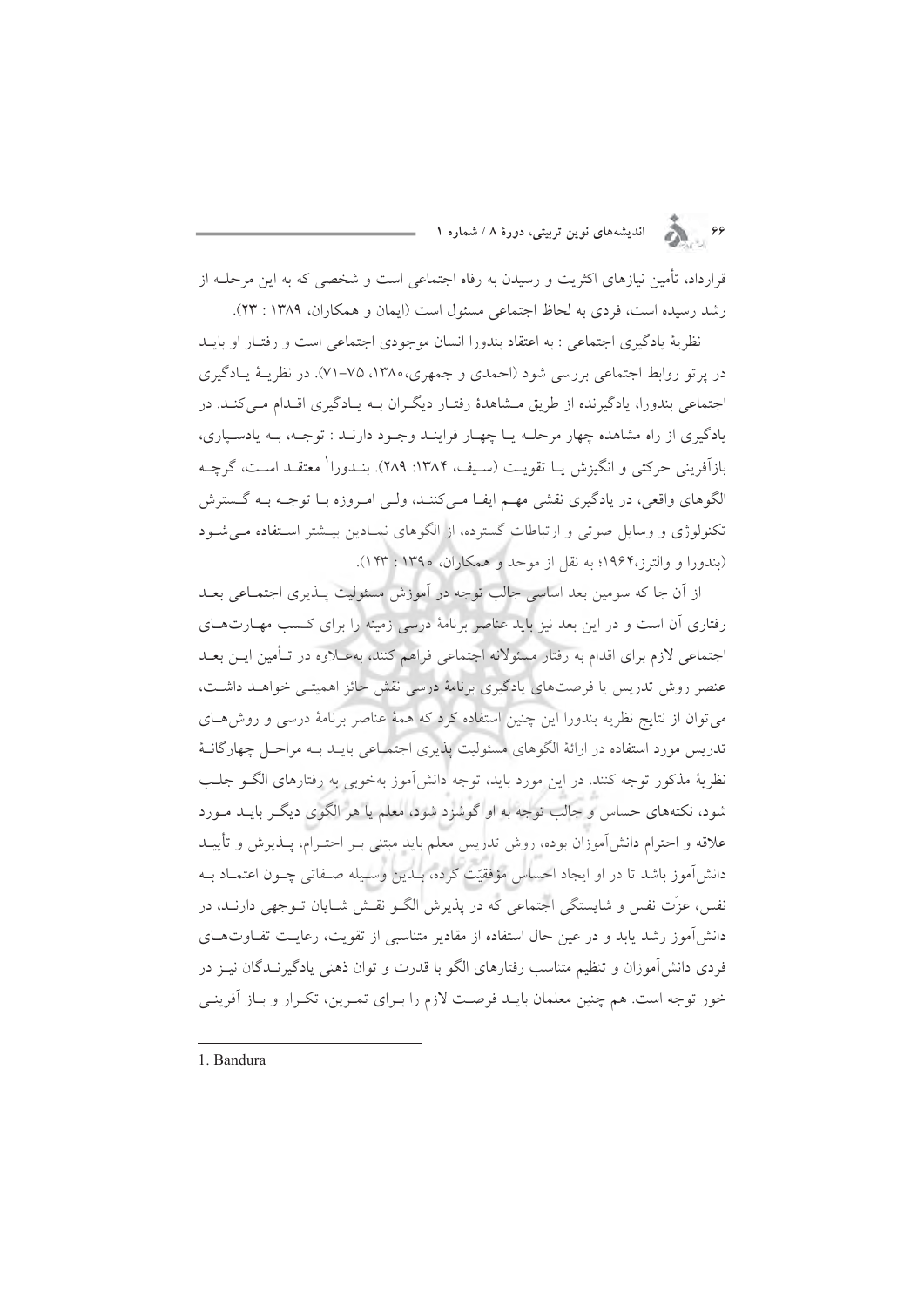.<br>مسئولیتپذیری اجتماعی در محتوای برنامهٔ درسی

رفتارهای الگو و رفع کاستیهای دانش آموزان فراهم آورنـد. بـدین ترتیـب بایـد گفـت نظریــهٔ بندورا منبع جالب تــوجهي بــراي تنظـيم و ارائــهٔ سرمــشقهــاي رفتــار مــسئولانه اجتمــاعي و مهارتهای اجتماعی کمک دهنده به آن خواهد بود (سبحانی نژاد، ۱۳۷۹).

ب) رویکردهای حوزهٔ مدیریت و اقتصاد

در زمینهٔ تئوریهای مرتبط با اقتصاد و مدیریت میتوان نظریات کارول ٰ، وود ٰ، فردریش ؒ، برومر<sup>۴</sup>، گاریا و مله<sup>۵</sup> را بررسی کرد (موحد و همکاران،۱۳۹۰: ۱۴۰) کـه در ایــن جــا بــه طــور خلاصه نظريات كارول و وود بيان مي شود.

کارول (۱۹۷۹) مسئولیت اجتماعی را به عنوان یک مفهوم کلی و وسیع در نظر می گیـرد (کارول،۱۹۹۱ و ۱۹۷۹، به نقل از (ایانو و سرافیم ،۱۰۵°). او مسئولیت پــٰدیری گروهــی را بــه چهار دسته تقسیم کرده است : مسئولیت پذیری گروهی اقتصادی، مسئولیت پــذیری قــانونی و مشروع، مسئولیت پذیری اخلاقی و مسئولیت پذیری اختیاری (گاریا و مله،۴۰۰°۵۴).

بر طبق نظریهٔ وود می توان مسئولیت پذیری را به سه دسته تقسیم کرد : نهادی که برگرفت از تمایلی برای حفظ مشروعیت به عنوان عاملی مسئول در یک محیط مشترک است، مسئولیت پذیری سازمانی که در آن مسئولیت پذیری جمعی نتایج مربوط بـه حـوزههـای اولیـه و ثانویـه اشتغال را شامل می شود، مـسئولیت پــذیری فــردی کــه در آن انتخــابهــای فــردی مــدیران و مسئولیت پذیری شخصی آنها و هم چنین تمایلات آنها از اهمیت زیادی برخوردار اسـت. از نظر وود باید سه عامل را برای مــسئولیت پــذیری در نظــر گرفــت : محــیط، افــراد ذی نفــع و مدیریت مسائل(جمالی، ۰۵۸ق؛ به نقل از موحد و همکاران،۱۳۹۰: ۱۴۰).

ج) **رویکردهای حوزهٔ زیستی**<br>در این حوزه، نظریات واینر<sup>۷</sup>و بیرهوف قابل بررسی است. واینر (۲۰۰۱–۱۹۸۰) با اعتقاد

- 1. Carroll
- 2. Wood
- 3. Frederich
- 4. Brummer
- 5. Garria & Mele
- 6. Ioannou & Serafeim
- 7. Weiner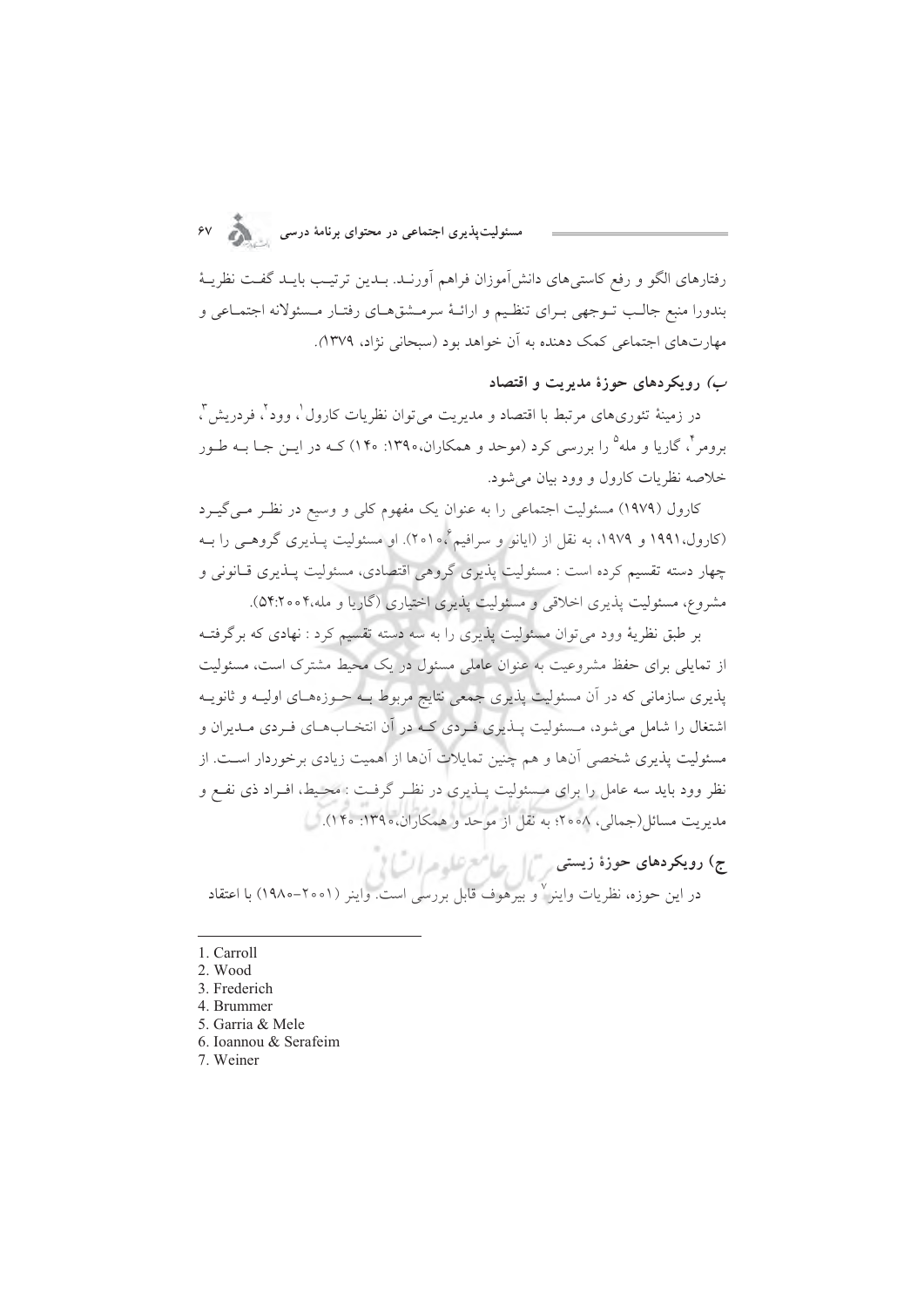۶۸ هـ انديشههای نوین تربیتی، دورهٔ ۸ / شماره ۱

به این که قوت و ضعف احساس مسئولیت، پیش زمینهای مهم برای رفتارهای اجتماعی مطلوب و نامطلوب محیطی ( معضلات زیست محیطی) است، نظریهٔ «رفتار اجتماعی مبتنی بر مسئولیت » خود را ارائه مي دهد. اين نظريه بر اين پايه استوار است كه «نـسبت دادن مـسئوليت، موجـب بروز واكنش عاطفي مي شود كه اين خود عامل اصلي ظهور رفتارهاي مثبت و منفى اجتمــاعي و محیطی است» (به نقل از قضاوی و همکاران،۱۳۸۸ :۱۳۴).

بیرهوف ( ۲۰۰۲) بر مبنای دانش نظری و تجربی موجود دربارهٔ معضلات زیست محیطی و با انجامدادن یژوهش های مرتبط با آن مطالعات واینر را بسط داد . او بیان میدارد که معـضلات زیست محیطی، ناشی از رفتار نامطلوب محیطی افراد است که بر اثر ضعف احساس مـسئولیت زیست محیطی در دوران کودکی در افراد به وجود می آید(به نقل از قضاوی و همکاران، ۱۳۸۸  $(149)$ 

بیرهوف معتقد است مردم کشوری که از میزان مسئولیت زیست محیطی بالایی بهـرهمنـد هستند، این افکار را در ادبیات خود نیز ترویج میدهند و بهترین وسیله، محتـوای کتـب درسـی است (قضاوي و همكاران،١٣٨٩: ١۴٨).

اهمیت آموزش مسئولیت پذیری اجتماعی در نظامهای آموزشــی: نیـروی انــسانی زیـر بنای تحقق برنامههای توسعهٔ اقتصادی، اجتماعی و فرهنگــی هــر جامعــه بــه شــمار مــی]یــد و جوانانی که جامعه و نظام آموزش و پرورش در حال شکل(هی و پرورش آنها هستند، توجـه بیشتری می طلبند. این توجه به سبب آن است که تعالی و تکامل معنوی انسان و جامعه در گرو استفاده صحیح از استعداد و توان جوانان است. ایم رومطرالها ست فرستی

این که آموزش و پرورش در تربیت نیروی انسانی آینده نقش زیــر بنــایی دارد، بــر کــسی پوشیده نیست، اما منظور آموزش و پرورش، نباید فقط پرورش نیروهای مشخصی باشد ک از نظر فنی و در رشتههای گوناگون صاحبنظر باشـند. بلکـه آمـوزش و پـرورش بایـد در کنـار آموزش های رسمی و برنامهریزی شـده در زمینـههـای اجتمـاعی و اخلاقـی، بـه طـور جـدی برنامهریزی کند و این به سبب آن است که دانش آموزان و جوانان وقتی افراد مفیدی مـی شـوند كه بتوانند مشكلات جامعه را از طريق ايفاي درست نقش خود برطرف كنند (سلطاني،١٣٧٨).

بنابراین، به دلیل نیازمندی جوامع در حال پیشرفت، به افرادی مسئول و خودکفا، انسانهای امروز بیش از پیش باید مسئولیت زندگی و سرنوشت خود را بپذیرند و این امر میسر نمیشود،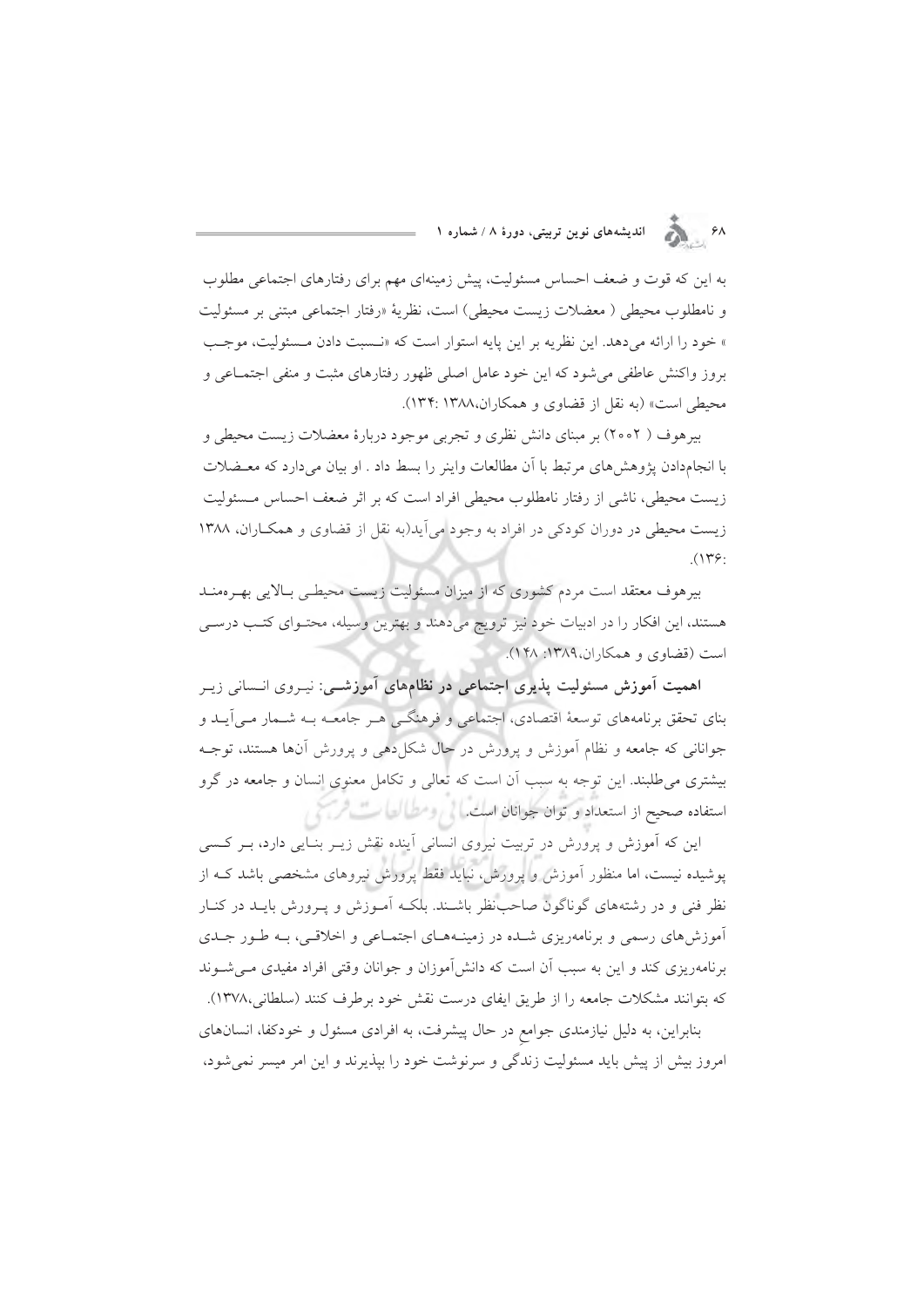# .<br>مسئولیتپذیری اجتماعی در محتوای برنامهٔ درسی مستقولیتپذیری

مگر اینکه مبنای آموزش و پرورش مبتنی بر افزایش درک کودکان و نوجوانان دربارهٔ نقش آن ما در ساختن سرنوشت و کیفیّت زندگی خود باشد و برای رسیدن به این هدف سعی و کوشش و برنامه ریزی دقیق لازم است (بهرامی و همکاران، ۱۳۸۵ : ۴۸-۴۵).

با توجه به چالش های عمیق جامعهٔ جهانی، تقریباً کلیه کشورها در شرف تجدید یا اصـلاح سیستمهای آموزشی خود هستند تا از این طریق به رفع نیازهای مربوط به قـرن بیـست و یکـم اقدام کنند (فتحی واجارگاه و اسلامی، ۱۳۸۷ : ۶۵). هر نظـام آموزشـی در تـلاش اسـت تـا از طریق طراحی و تدوین برنامههای درسی مـشخص، انـواع مختلـف دانـش و مهـارتهـا را بـه دانشآموزان انتقال داده و آنها را برای بر عهده گرفتن نقشها و مسئولیتهایـشان در زنــدگی واقعی آماده کند. دانشآموزان در نظامهای آموزشی تجارب بسیار ارزشمندی را فرا میگیرند که بخش اعظم آنها در برنامههای درسی طرح ریزی شده، مشخص نیست. در واقع، دانش آمـوزان بیش از آن چیزی یاد می گیرند که به صورت نظام مند و سازمان یافتـه از طریــق مــدارس و بــه واسطة معلمان به آنها آموزش داده می شود (علیخانی، ۱۳۸۲: ۱۶).

ویسبورد (۲۰۰۹) معتقد است، دانش آموزان باید در مدارس از الگوهای بارز اخلاقی اطلاع پیدا کنند و با نمونههای برتر آنها تعامل کنند. مدارس نه تنها باید فرصت آشنایی دانش آمـوزان با الگوها و رهبران اخلاقی اجتماع محلی را فراهم کنند، بلکه باید بـه طـور مـنظم آنهـا را بـه مدارس دعوت کنند تا دانش اَموزان را خطاب قرار دهند. علاوه بر این، دانش اَموزان باید امکان اندیشیدن دربارهٔ ارزش۵ا و بررسی دقیق تنگناها و مـسائل اخلاقـی را داشــته باشــند؛ بــه ویــژه مسائلي كه برخاسته از تجارب روزانهٔ آن هاست (ويسبورد، ۱۳۸۹، ترجمه كياني: ۳۰).

**انواع مسئولیتهای اجتماعی:**نظام تعلیم و تربیت هرکشوری متـأثر از نظـام ارزشهـای حاکم بر جامعه است و بالتبع آموزش مسئولیت پذیری نیز باید در راسـتای شــرایط اجتمــاعی، سیاسی، فرهنگی و هویت دینی و ملّی جامعه، انجام شود. بنابراین، باتوجه به شرایط اجتماعی، سیاسی، فرهنگی و مذهبی کشور، انواع مسئولیتهای اجتمـاعی یـک فـرد مـؤثر بـرای جامعـهٔ ایرانی را می توان به هفت نوع تقسیم کرد که عبارت هستند از : مسئولیتهای دینی- اجتماعی، مسئوليتهاي فرهنگي، مسئوليتهاي سياسي، مسئوليتهاي اقتصادي، مسئوليتهاي شهروندي– اجتماعي، مسئوليتهاي زيست محيطي و مسئوليتهاي سازماني– شغلي.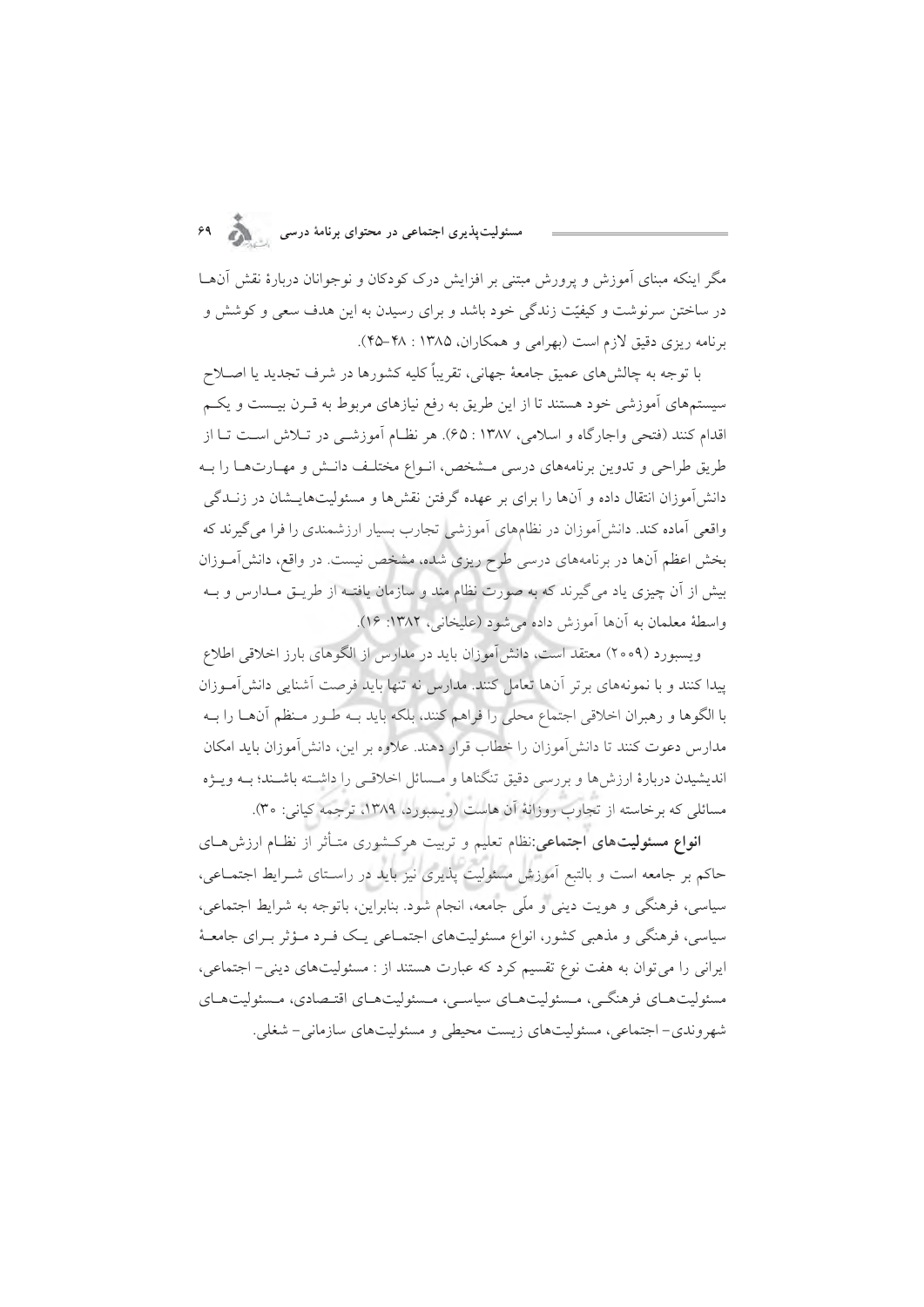## ابعاد مسئولیت پذیری اجتماعی

الف) بُعد شناختی مسئولیت پذیری اجتماعی

برنامههای درسی رشد دهندهٔ مسئولیت پلذیری اجتماعی بایـد متناسـب بـا سـطح ادراک دانشآموزان اطلاعات لازم را پیرامون ماهیت جامعه، عناصر دخیل در آن، نقش انسان در حفظ و تبداوم جامعه و انواع مسئولیتهای اجتماعی در اختیار آنها قرار دهند (برمن، برمن '،١٩٩٠؛به نقل از سبحاني نژاد،١٣٧٩: ٩۶). رشد آگاهي و معرفت نسبت به مسئوليتهـاي اجتماعی در حقیقت مطلع کردن افراد از ماهیت جامعه و ضرورت تلاش افراد برای انجـامدادن وظایف و رسالتهای اجتماعی خویش است و بی توجهی به رشد آگـاهی هـا و ایجـاد نكـردن معرفت لازم نسبت به انواع مسئولیتهای اجتماعی به معنای فقدان شکل گیـری اولـین مبنـای ایفای مسئولیتهای اجتماعی است ( یورتا و همکاران، ۲۰۰۱ ؛ به نقل از اینزدی و همکاران،  $(5A:14A)$ 

ب) بعد عاطفی مسئولیت پذیری اجتماعی

دومین بعد اساسی مسئولیت پذیری اجتماعی، ایجاد انگیزه، نگرش و عواطف مثبت نسبت به انواع مسئولیتهای اجتماعی است، به طوری که فرد نسبت به پذیرش انواع مسئولیتهای اجتماعی و ایفای فعالانهٔ آنها در صحنهٔ جامعه برانگیخته مـی شـود( ایـزارد،۱۹۹۷؛ بـه نقـل از ایزدی و همکاران، ۱۳۸۸: ۶۸). نحوه و چگونگی طراحی و اجرای برنامهٔ درسـی رشـد دهنـدهٔ مسئولیت پذیری اجتماعی باید چنان باشد، که در یادگیرنـده نـسبت بـه موضـوع مـورد توجـه برنامه، عواطف مثبت ایجاد کند. این عواطف به وسیلهٔ ایجاد انگیزش در دانش آموز، بــه عنــوان عوامل تقويت كننده بر نحوهٔ اجراي رفتار اجتماعي او مؤثر خواهند بود (چانس ١٩٨۶، به نقل از سبحانی نژاد،۱۳۷۹ : ۹۷).

ج) بعد عملکردی مسئولیت پذیری اجتماعی

بُعد عملکردی سومین بُعد جالب توجه در آموزش مسئولیت پــٰذیری اجتمــاعی اســت. در

1. Berman

2. Chance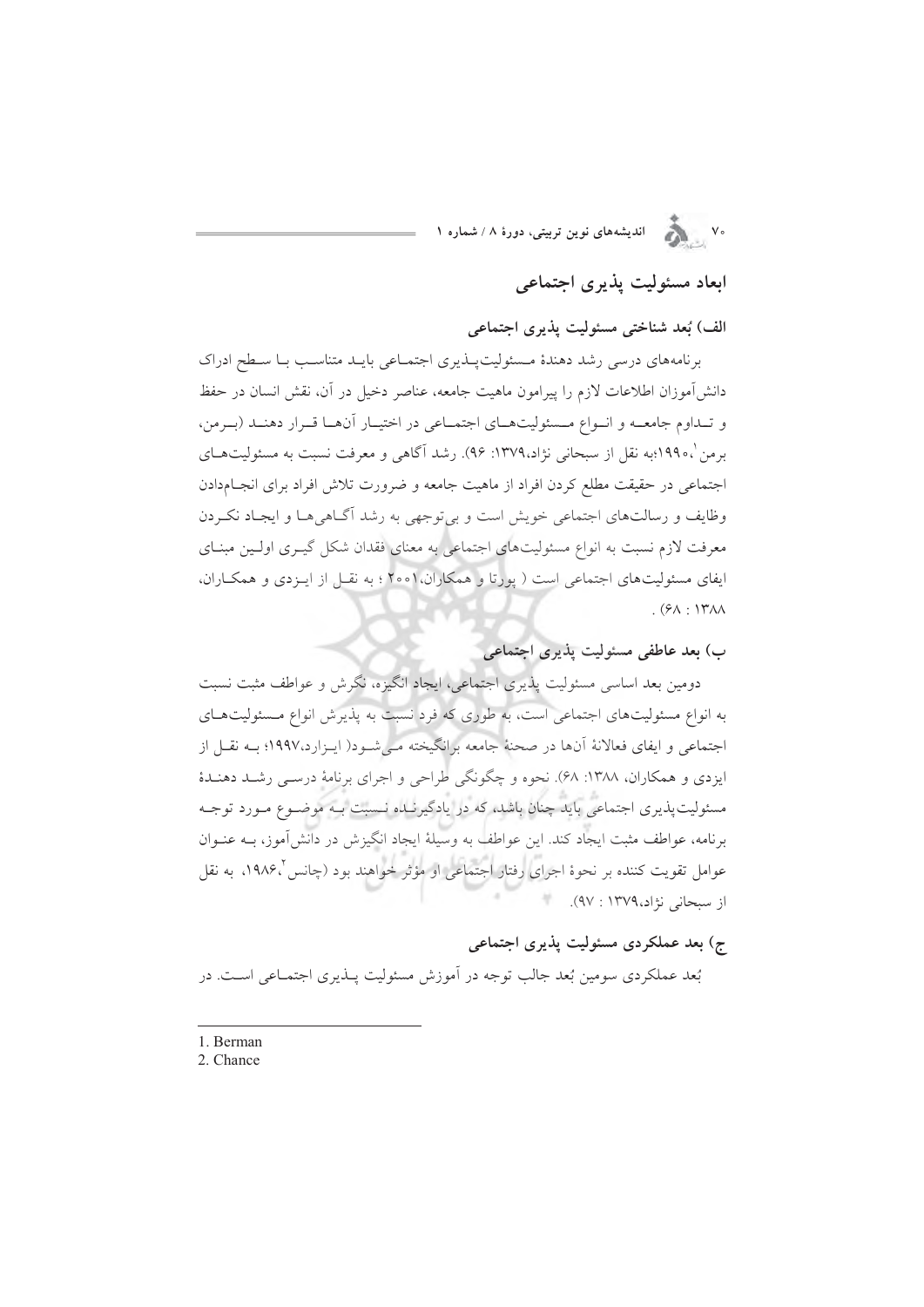.<br>مسئولیتپذیری اجتماعی در محتوای برنامهٔ درسی

این بُعد برنامههای درسی رشد دهندهٔ مسئولیتپذیری اجتماعی باید دانش آموز را بهطور عملی با عملکرد مسئولانهٔ اجتماعی أشنا کرده، مهارتهای اجتماعی لازم بـرای حـضور مطلــوب در صحنههای اجتماعی را در او رشد دهند (سبحانی نژاد، ۱۳۷۹ : ۹۷).

مروری بر پژوهش های انجام شده: سبحانی نژاد (۱۳۷۹) در پژوهشی کـه تحـت عنـوان «بررسی مسئولیت پذیری اجتماعی در برنامهٔ درسی کنونی دورهٔ ابتدایی ایران» انجام داده است، مسئولیتهای اجتماعی جالب توجه در برنامههای درسی را شش نوع؛ مـسئولیتهـای دینـی \_ اجتماعي، فرهنگي، سياسي، اقتصادي، مدني و زيست محيطي معرفي كـرده اسـت. هــم چنـين یافتههای این پژوهش نشان داد؛ در محتوای دروس پایههای چهارم و پـنجم ابتـدایی بیـشترین توجه به مسئولیتهای مدنی بوده است. در عین حال به دو بعدشناختی و عاطفی مسئولیتهای اجتماعی بهطور ناقص و به بعد عملکردی آن نیز هیچ گونه توجهی نشده است.

محمدی آریا (١٣٩٠) در یژوهش خود تحت عنوان «تأثیر واگذاری مـسئولیت بـر افـزایش سازگاری نوجوانان ناسازگار» به این نتیجه دست یافت که واگذاری مـسئولیت باعـث افـزایش ساز گاری نوجوانان ناسازگار می شود.

نتايج يژوهش موحـد و همكـاران (١٣٩٠) تحـت عنـوان «مقايـسهٔ فرهنگـي بـين عوامـل فرهنگی و میزان مسئولیت پذیری در میان نوجوانان شهرهای بانه و قـروه» حـاکی از آن اسـت که؛ مسئولیت پذیری با دینداری و ابعاد مختلف آن و میـزان اسـتفاده از رسـانههـای مختلـف، تحصیلات مادر، قومیت، نوع شهر و نوع مذهب رابطهٔ معنادار داشته و با جنسیّت و هم چنـین تحصيلات بدر رابطة معنادار ندارها وعلوم السالي ومطالعات فرسخي

تیلور و تیفنی ٔ (۱۹۹۷) در نتایج پژوهش خود اعلام کردند کــه نوجوانــان مــسئولیتـپــذیر دارای قدرت تصمیمگیری بالا و استقلال و خودپندارهٔ مثبت هستند، در حـالی کـه نوجوانــان مسئولیتنایذیر خود را در این زمینه ضعیف ارزیابی کردند.

میاموتو<sup>؟</sup> (۱۹۹۸) در یژوهش خود نتیجه گرفت که بین انگیزهٔ پیـشرفت دانـش/آمـوزان بــا مسئولیت پذیری اجتماعی آنها، رابطهٔ مثبت معناداری وجود دارد . به این معنی دانـش آمـوزان

1. Taylor & Tiffany

2. Moyamoto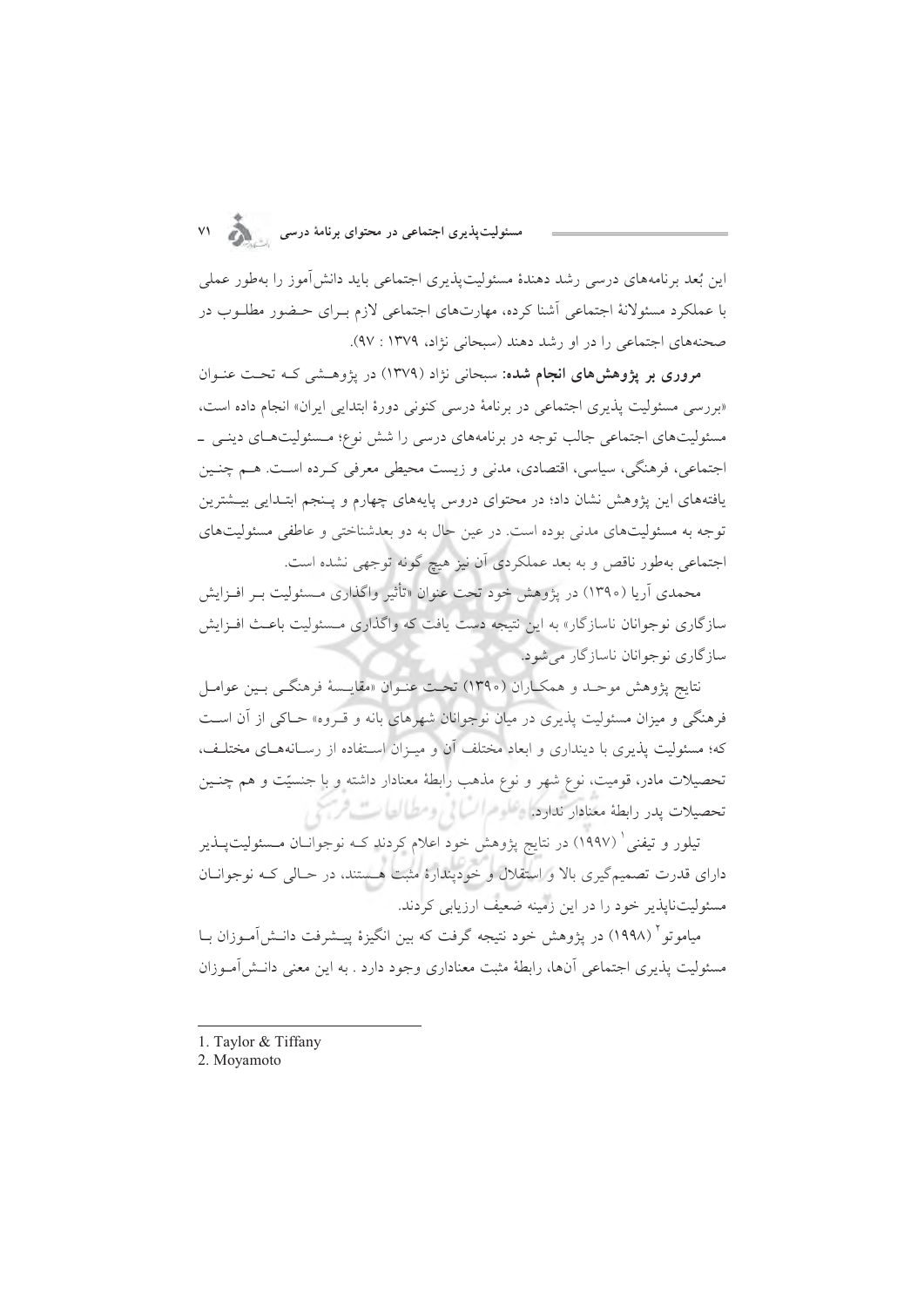۷۲ . . . . اندیشههای نوین تربیتی، دورهٔ ۸ / شماره ۱

واجد انگیزهٔ پیشرفت بالا در مقایسه با دانش آموزان واجد انگیزهٔ پیشرفت کم، تمایل بیشتری به قبول مسئولیتهای اجتماعی و گروهی دارند.

چیکرینـگ' (۲۰۰۱) در یژوهــشی تحـت عنـوان «ارتقــاء پــادگیری مــدنی و مــسئولیت اجتماعی»، بیان می کند که دانشگاهها و مدارس می توانند در آماده سازی دانش آموزان به عنوان، شهروندِ اجتماعی مسئول نقشی کلیدی و مهم داشته باشند و هم چنین نتایج پژوهش نـشان داد که برای ارتقاء یادگیری مدنی و مسئولیت اجتماعی میبایستی خواستار تغییـرات اساسـی در محتوای برنامههای درسی و عملکرد تعلیم و تربیت باشیم.

جکسون و وید (۲۰۰۵) در پژوهشی رابطهٔ بین سرمایه اجتماعی و حس مسئولیت در میان افراد پلیس و اثر آن بر فعالیت حرفهای پلیس را بررسی کردهاند. نتایج پژوهش نشان می دهـد که سرمایهٔ اجتماعی ارتباط معناداری با حس مسئولیتپذیری پلیس و رفتار آگاهانه متعاقب آن ندار د.

راندولف و همکاران (۲۰۰۸) یژوهشی با عنوان «نقش رفتار نوعدوستانه، توجه همدلانه و انگیزش مسئولیت اجتماعی در اهدا خون» انجام دادهاند . نتایج حاکی از آن است که اکثر افـراد اهدا کننده سطوح بالایی از ویژگیهای اصلی جامعه پسند را دارا بودند (نوعدوستی، همدلی و مسئولیت اجتماعی) که عموماً انگیزههای اصلی بـرای اهــدا خــون تــصور مــیشــوند، امــا ایــن ويژگىها عوامل اصلى مرتبط با تعداد دفعات اهدا خون نيستند.

نتايج پژوهش هيجين و همكاران (٢٥١٥) نشان مي دهند كه مـديران، كـنش هـاي نمونــه و مفهومی بیشتری را انجام میدهند که این به آنها بیشتر کمک میکند تا بـا یـک روش تطبیقـی انتقال وسيع مسئوليت اجتماعي جمعي در سازمان را بيشتر توسعه بدهند. نتايج هم چنين نشان داد که دستورالعمل کلی و عمومی برای ایجاد معانی سازمانی مسئولیت پذیری اجتماعی وجود ندارد و کنشهای متقابل غیر رسمی از آنچه که تئوری نشان داده مهمتر هستند.

اکنون با توجه به نقش خطیر آموزش و پرورش در زندگی اجتماعی دانش آمـوزان و از آن جا که تاکنون پژوهشی جامع و مستقیم، در ارتباط با تحلیل محتوایی کتابهای درسی در زمینهٔ مسئوليت يذيري اجتماعي دورهٔ متوسطه انجام نشده، مسألهٔ اساسي اين يژوهش «بررسي ميزان

1. Chickering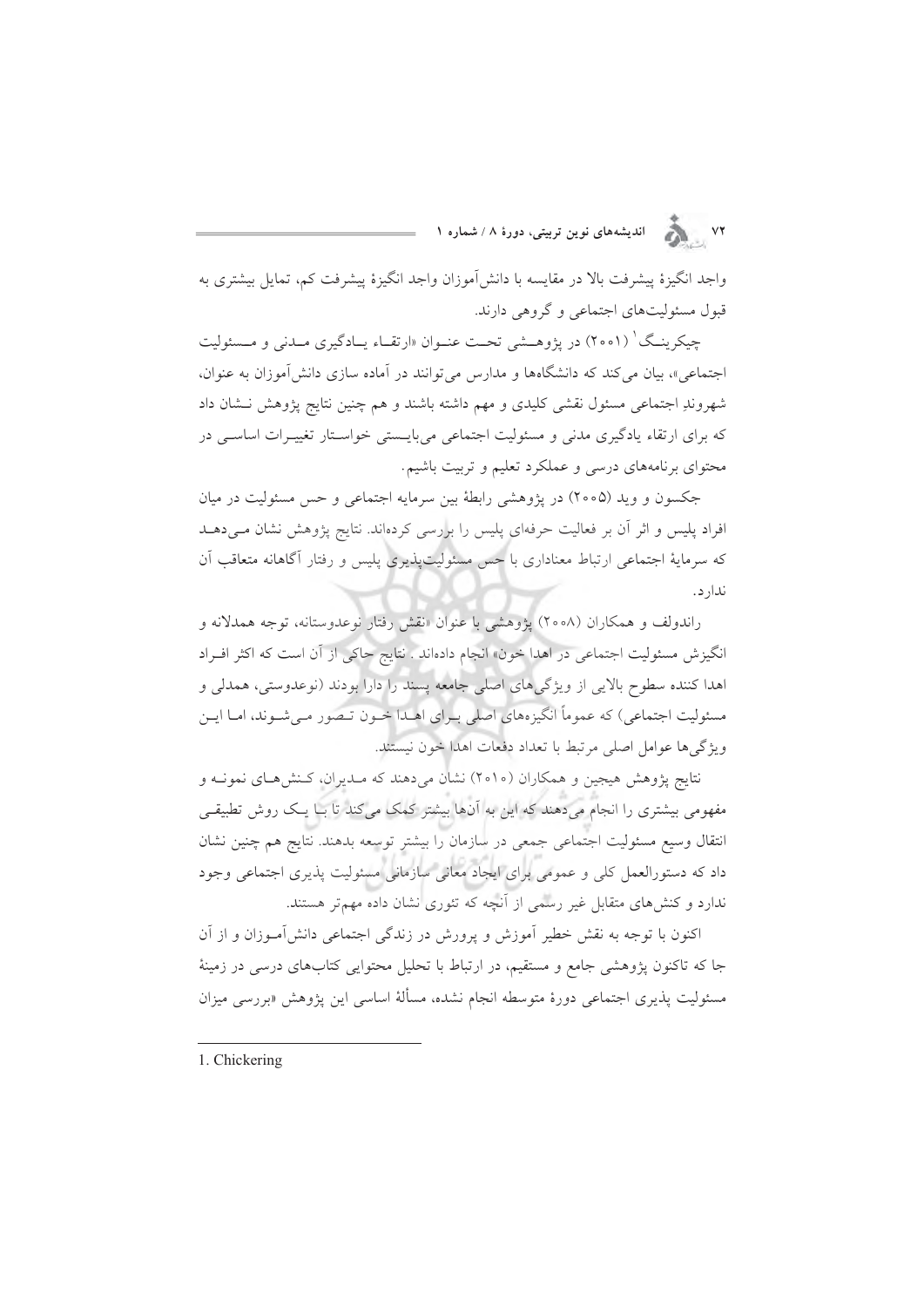.<br>مسئولیتپذیری اجتماعی در محتوای برنامهٔ درسی مستقولیتپذیری

توجه به مؤلَّفههای مسئولیت پذیری اجتماعی در محتوای برنامهٔ درســی دورهٔ متوسـطهٔ نظـری ایران در سال ۱۳۹۰–۱۳۸۹» بود و تلاش بر آن است تا میزان توجه به رشد این شـاخص مهـم از رشد اجتماعی، در کتابهای درسی بررسی شود.

در این راستا اهداف و سؤالهای پژوهشی ذیل طرح و بررسی شد :

#### اهداف يژوهش

ه**دف کلی پژوهش**: هدف کلی ایــن پــژوهش «شناســایی مؤلفــههــای مــسئولیت پــذیری اجتماعی در محتوای برنامهٔ درسی دورهٔ متوسطهٔ نظری » بود.

#### اهداف جزئى

**سؤال@ای پژوهش**<br>۱– انواع و ابعاد نگرش جامع مسئولیت پذیری اجتماعی کدام است؟

۲– به چه میزان به انواع و ابعاد نگرش جامع مسئولیت پــذیری اجتمــاعی در محتــوای هــر یک از کتابهای درسی نمونهٔ مورد بررسی دورهٔ متوسطهٔ نظری توجه شده است؟ ۳- بیشترین وکمترین میزان توجه به انواع و ابعاد سهگانهٔ مسئولیتهـای اجتمـاعی، در هــر یک از کتابهای نمونهٔ مورد بررسی، چگونه بوده است؟ ۴- بیشترین وکمترین میزان توجه به انواع و ابعـاد سـهگانـهٔ مـسئولیتهـای اجتمـاعی، در مجموع كتابها، چگونه بوده است؟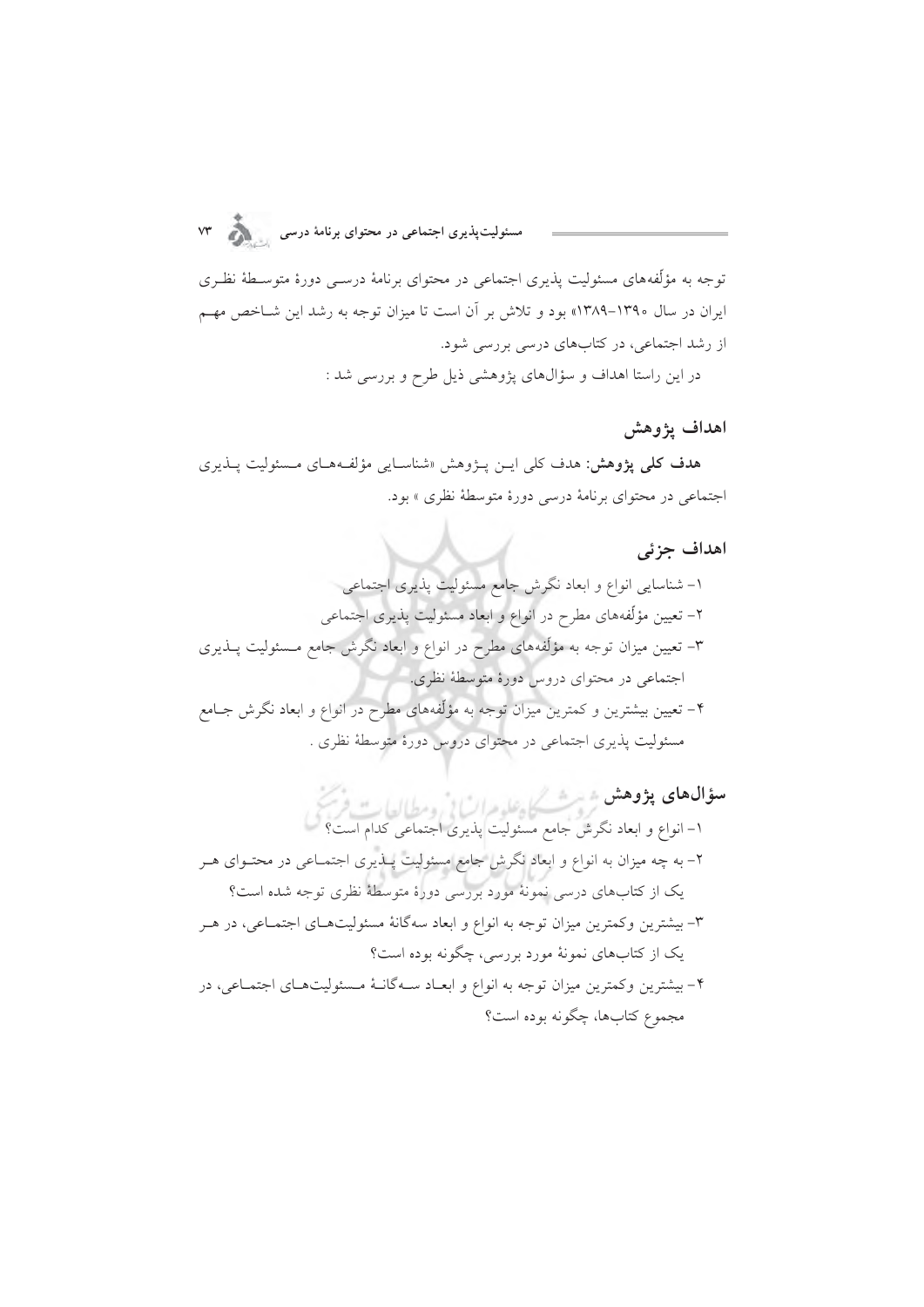۷۴ هـ انديشههای نوين تربيتی، دورهٔ ۸ / شماره ۱

### روش يژوهش

در این جا بهترتیب، روش، جامعه، نمونه و روش نمونهگیری، ابزار اندازهگیری، شیوهٔ اجرا و مراحل اجراي پژوهش و شيوهٔ تحليل دادهها بحث شد :

با توجه به ماهیت موضوع، روش پژوهش توصیفی و از نوع تحلیل محتوی ۱ بـود. جامعـهٔ پژوهش حاضر شامل کلیهٔ کتابهای درسی دورهٔ متوسطهٔ نظری ایـران در سـال۱۳۹۰–۱۳۸۹ بود.در این پژوهش از روش نمونهگیری هدفمند استفاده شد و نمونهٔ مـورد بررسـی شـامل ده كتاب از كتب دورهٔ متوسطهٔ نظري شامل؛ قرآن و تعليمات ديني(١) – دين و زندگي ســال اول دبیرستان، علوم زیستی و بهداشت سال اول دبیرستان، مطالعات اجتماعی سال اول دبیرستان، ادبيات فارسي (١) سال اول دبيرستان، قرآن و تعليمات دينـي (٢)- ديـن و زنـدگي سـال دوم متوسطه، جامعه شناسی (۱) سال دوم آموزش متوسطه، ادبیـات فارسـی(۲) سـال دوم آمــوزش متوسطه، قرآن و تعلیمات دینی (۳)– دین و زندگی سال سوم دبیرستان، روانشناسی سال سوم آموزش متوسطه و جامعه شناسی(۲) سال سـوم آمـوزش متوسـطه در سـال تحـصيلي ۱۳۹۰– ۱۳۸۹ بود که با توجه به ارتباط محتوایی کتابها با حیطهٔ موضوعی مورد بررسی (مسئولیتهای اجتماعی) انتخاب شدهاند.از چک لیست تحلیل محتوای محقق ساختهٔ مبتنی بـر مبانی علمی مسئولیت پذیری اجتماعی احصاء شده، به عنوان ابزار اندازهگیری استفاده شد.. بـه منظور تدوین چک لیستِ تحلیل محتـوای کتـابهـای درسـی در زمینـهٔ مـسئولیت پــذیری اجتماعی، ابتدا تعداد جالب توجهی از منابع نظری و پژوهشی مرتبط در حوزههـای آمـوزش و پرورش بررسی شد و مؤلّفههای مسئولیت پذیری از آنها استخراج شد و پس از تعیین روایـی و پایایی آن تحلیل محتوا انجام شد. برای حصول اطمینان از روایی'، از روش روایـی صـوری، محتوایی و نظر متخصصان استفاده شد. به این ترتیب که فرم اولیهٔ تحلیل محتـوی، کــه شــامل کلیهٔ مؤلّفههای مفهومی مسئولیت پذیری اجتماعی در ابعاد سهگانه بـود، در اختیـار تعـدادی از صاحب نظران و برنامه ریزان درسی برای تغییر و اصلاح قرار گرفت که پس از اعمال نظـرات آنها چک لیست تحلیل محتوی در قالب ۷ نـوع مـسئولیت اجتمـاعی( ۷ مؤلّفـه اصـلی) و ۸۴

1. content analysies

2. validity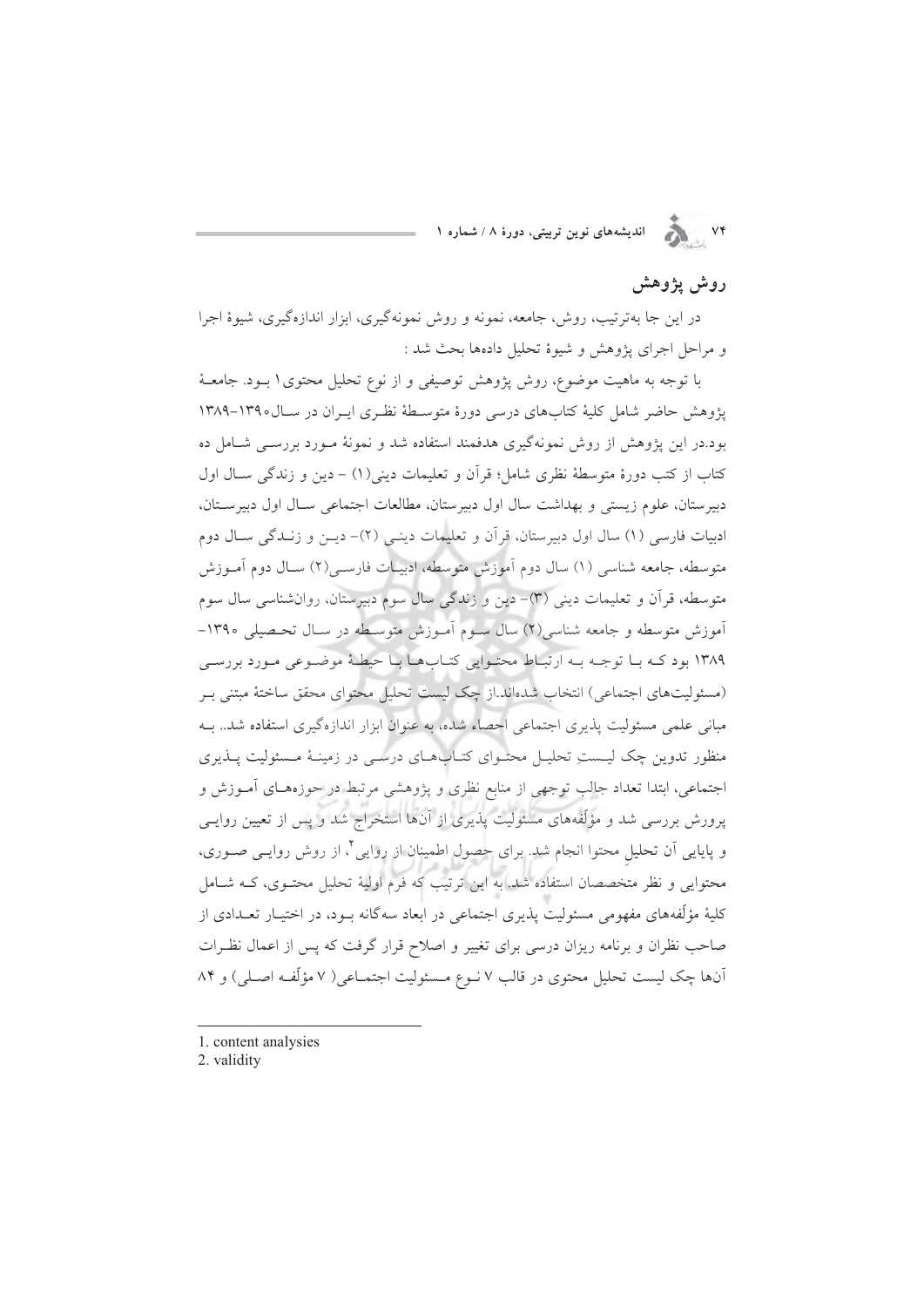.<br>مسئولیتپذیری اجتماعی در محتوای برنامهٔ درسی

مؤلِّفه مطرح در ابعاد سه گانهٔ شناختی، عاطفی و عملکردی مسئولیتهـای اجتمـاعی(۸۴ مؤلِّفـه فرعي) تهيه شد. به منظور حصول اطمينان از وجــود پايــايي ٰ از روش ويليــام اســكات(١٩٩٥) استفاده شد.

$$
C.R = \frac{C}{\sqrt{C}} = \frac{C}{\sqrt{C}}
$$

$$
C.R = \frac{\lambda \, \texttt{Y} + \texttt{Y} \texttt{Q} + \lambda \circ + \lambda \, \texttt{Y}}{\texttt{Y} \times \lambda \, \texttt{Y}} \times \texttt{Y} \circ \circ = \texttt{X} \, \texttt{Y} \, \texttt{Y} \, \texttt{Y}
$$

بدین صورت که فرم تحلیل محتوا در اختیار چهار نفر از صـاحب نظـران علــوم تربیتــی و برنامهریزی درسی قرار گرفت و ضریب توافق آنها ۹۶/۴ ٪ به دست آمد.

پژوهش حاضر بر اساس اهداف و سؤال۵حای اساسـی و هـم چنـین بـا عنایـت بـه روش یژوهشی بیان شده، طی مراحل ذیل انجام شد:

ب- ساخت فرم تحلیل محتوا: در این مرحله با توجه به مبـانی نظـری مـسئولیت پــذیری اجتماعی، انواع و ابعاد آن، فرم تحلیل محتوا (چـک لیـست تحلیــل محتــوای محقــق ساخته) برای بررسی محتوای برنامهٔ درسی دورهٔ متوسطهٔ نظری ساخته شد. این فـرم در قالب ۷ نوع مسئولیت اجتمــاعی( ۷ مؤلّفــه اصــلی) و ۸۴ مؤلّفــه مطــرح در ابعــاد سهگانهٔ شناختی، عاطفی و عملکردی مسئولیتهای اجتماعی(۸۴ مؤلّفه فرعی) است که برای تعیین و تأیید روایی و هم چنین کسب اعتبار لازم از طریق اجرای آزمایــشی أن، در اختيار تعدادي از صاحبنظران اين حوزه قرار گرفت.

ج– تعیین واحدهای تحلیل: عبارات مندرج در مثالها، موضوعهای درسی،کلمات، اشـعار، تصاویر، پرسشها، جداول و تمرینها به علاوه مضامین مندرج در تصاویر را شـامل

1. reliability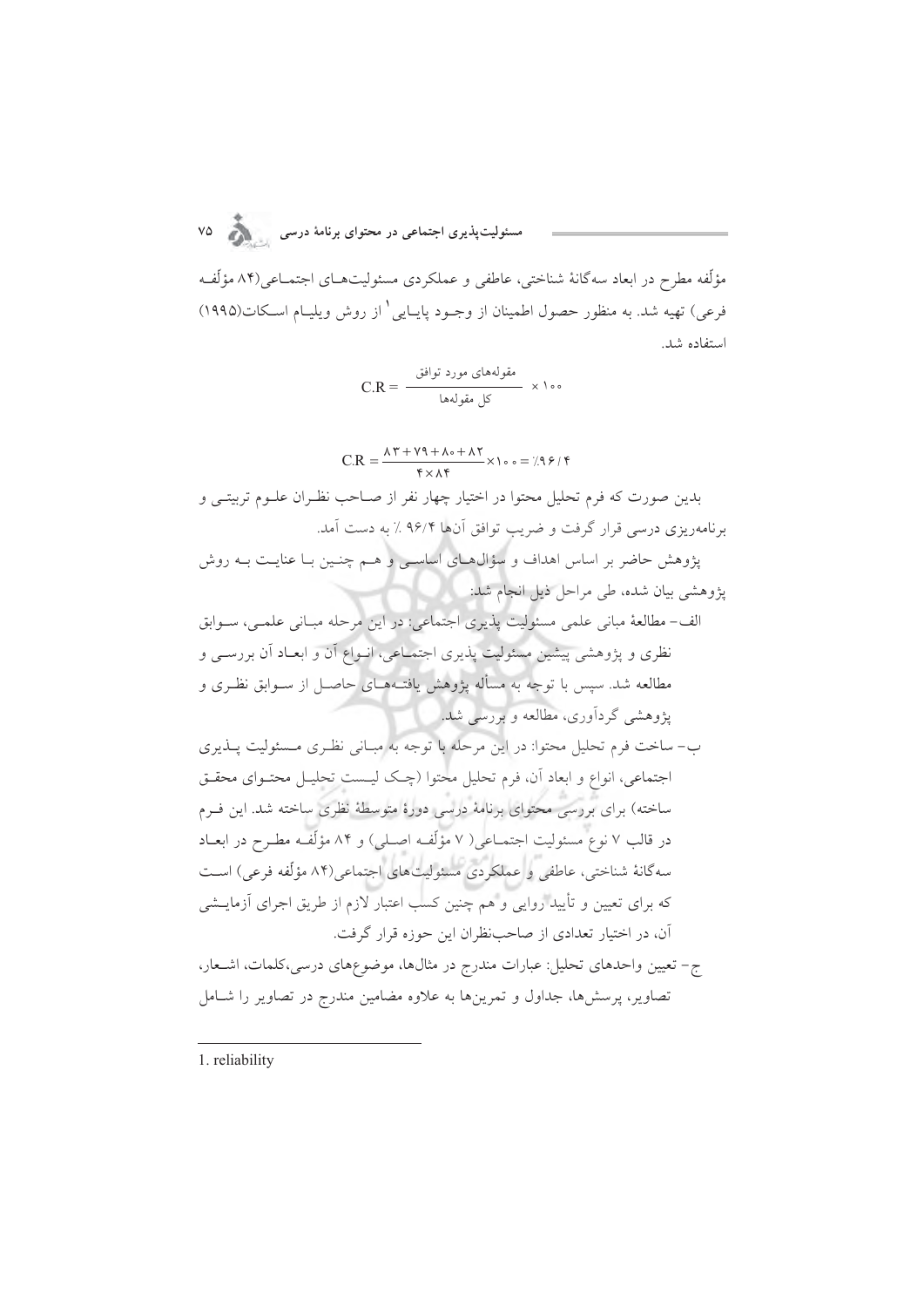۷۶ هـ انديشههای نوین تربیتی، دورهٔ ۸ / شماره ۱

ىو د.

در مرحلهٔ تحلیل دادهها، استخراج فراوانی مفاهیم مرتبط با مسئولیت پذیری در کتابهـای درسی دورهٔ متوسطه، با استفاده از ابزار یژوهش ( فرم تحلیل محتوا) انجام شد و برای تجزیه و تحلیل دادههای حاصل از فرم تحلیل محتول برای بررسی سـؤالهـای اصـلی پـژوهش از آمـار توصیفی، از شاخص های فراوانی و درصد استفاده شد.

#### يافتههاى يژوهش

در این قسمت، با توجه به نوع سؤالها، به بررسی سؤالهای پــژوهش و تجزیــه و تحلیــل يافتهها اقدام شد.

بررسي سؤال اول یژوهش :

انواع و ابعاد نگرش جامع مسئولیت پذیری اجتماعی کدام است؟

با توجه به این که هدف پژوهش حاضر «شناسایی مؤلّفههای مسئولیت پذیری اجتماعی در محتوای برنامهٔ درسی دورهٔ متوسطهٔ نظری» است، بنابراین، پس از مطالعه و بررسـی ادبیـات و پیــشینهٔ پـــژوهش در زمینــهٔ نگــرش جــامع مــسئولیت پـــذیری اجتمــاعی، فهرســتی از انــواع مسئولیتهای اجتماعی و ابعاد آن تهیه شد و در اختیار تعدادی از صاحب نظران و متخصصان حوزهٔ مذکور قرار گرفت و پس از چند مرتبه بررسی و اصلاح، این نتیجه بهدست آمد که انواع و ابعاد مسئولیتهای اجتماعی قابل بررسی در محتوای برنامهٔ درسی را، میتوان به هفت نوع و سه بعد تقسیم کرد کـه عبـارت هـستند از؛ مـسئولیتهـای دینـی- اجتمـاعی، مـسئولیتهـای فرهنگی، مسئولیتهای سیاسی، مسئولیتهای اقتصادی، مسئولیتهای شهروندی- اجتماعی، مسئولیتهای زیست محیطی و مسئولیتهای سازمانی–شغلی در ابعـاد سـهگانـهٔ شـناختی، عاطفی و عملکردی . شایان ذکر است در مسیر بررستی وسیع منـابع موجـود تربیتـی، بـرای آشنایی با انواع و ابعاد نگرش جامع مسئولیت پذیری اجتمـاعی، ابـزار چـک لیـست پــژوهش، حاوی گویههای مرتبط با انواع و ابعاد سهگانه مسئولیت پذیری اجتماعی حاصل شد. فهرست مذکور در اختیار تعدادی از صاحب ظران حوزهٔ علوم تربیتی قرارگرفت و تأیید شد. از آن جـا که در بررسی منابع موجود، کمتر منابعی وجود داشت که به طور مـستقیم بـهنــام «مؤلِّفـههــای مسئولیت پذیری» مطرح باشد، به ناچار از مؤلّفههای مرتبط با موضوع پژوهش اسـتفاده شــد و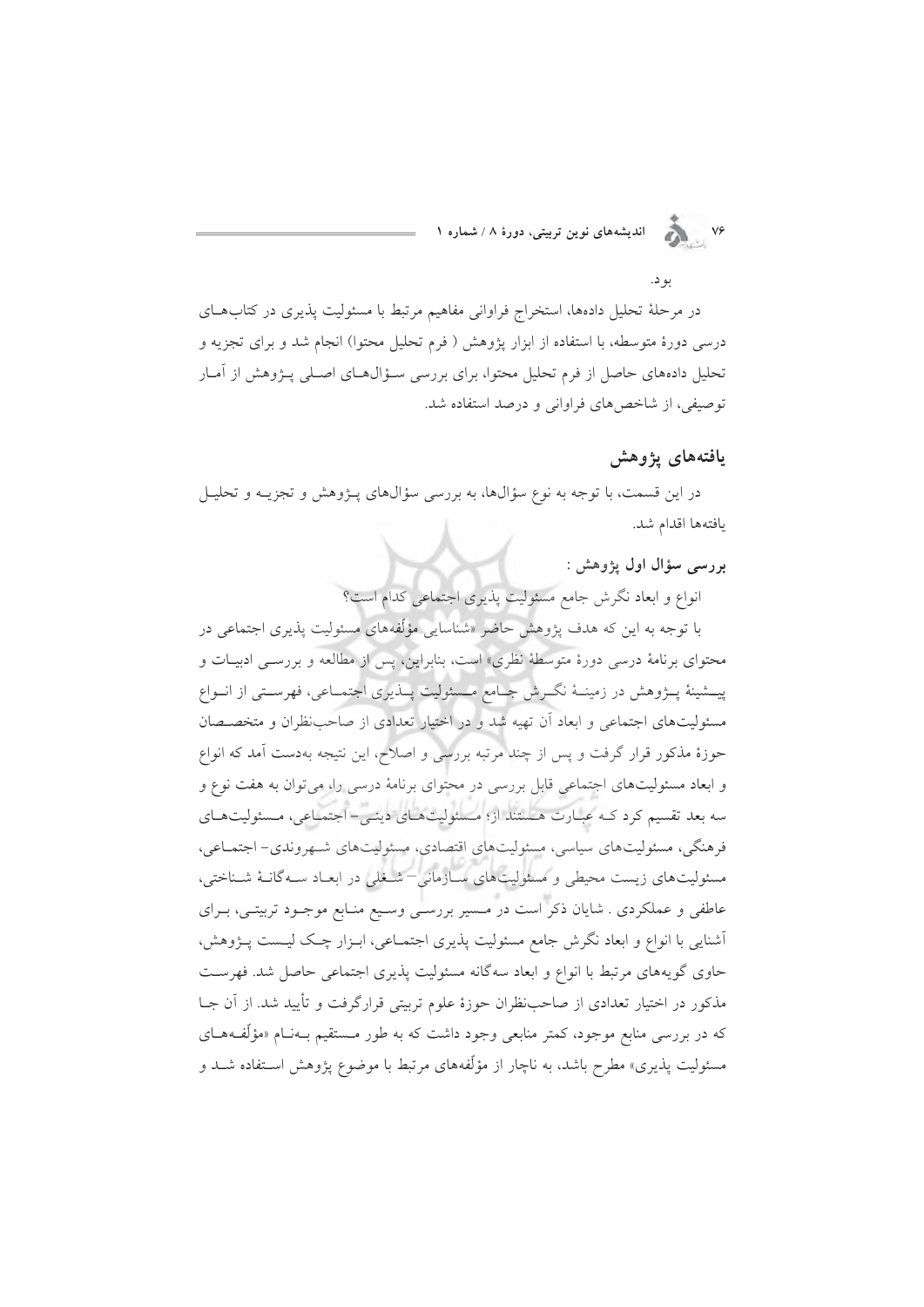مسئولیت $\mu$ یری اجتماعی در محتوای برنامهٔ درسی

پس از چندین بار بررسی، پردازش، ادغام و اصلاح مؤلّفهها توسط متخصصان، نهایتاً ۸۴ مؤلّفه در جدول۱ تنظیم شد که ابزار اجرای پژوهش حاضر را تــشکیل داد. جــدول فــوق حــاوی ۸۴ مؤلَّفه مطرح در انواع و ابعاد سهگانهٔ مسئولیت اجتماعی است.

|                                                                                                                                                        | ابعاد مسئولیتهای اجتماعی                                                                                                                                                      |                                                                                                                                                                                                                                                                       | انواع                        |
|--------------------------------------------------------------------------------------------------------------------------------------------------------|-------------------------------------------------------------------------------------------------------------------------------------------------------------------------------|-----------------------------------------------------------------------------------------------------------------------------------------------------------------------------------------------------------------------------------------------------------------------|------------------------------|
| عملكردي                                                                                                                                                | عاطفى                                                                                                                                                                         | شناختي                                                                                                                                                                                                                                                                | مسئوليتهاى<br>اجتماعي        |
| مشارکت عملی در امور نوع دوستانه و<br>خداجويانه<br>(شرفی،۱۳۸۹)(صافی،۱۳۸۳) (ابراهیمی و<br>رودانی،۱۳۸۸)(موسی پور، ۱۳۸۵)(دنسبری و<br>کاتز،۴۰ ه ۲۰)         | توجه به فقرا و مستمندان<br>(نیکو مرام و محمدیان ساروی، ۱۳۸۹) (حکیم زاده<br>و موسوی،۱۳۸۷)                                                                                      | أگاهی از مفهوم صداقت<br>(سبحانی نژاد،۱۳۷۹) (حاتمی و<br>فردانش، ۱۳۸۴) (خواجه<br>پورخویی،۱۳۸۷) (شیخیان و<br>رضوی،۱۳۸۹) (رحمان سرشت و<br>همكاران،١٣٨٩)                                                                                                                   |                              |
| جهاد در راه خدا<br>(سبحانی نژاد،۱۳۷۹) (شرفی،۱۳۸۹) (حکیم<br>زاده و موسوى،١٣٨٧)                                                                          | احترام به ارزشها و مقدسات مذهبی<br>(ابراهیمی و رودانی، ۱۳۸۸) (خواجه پورخویی،<br>(17A)                                                                                         | أشنايي با مفهوم تواضع<br>(حاتمی و فردانش،۱۳۸۴)(شرفی،۱۳۸۹)<br>(حکیم زاده و موسوی،۱۳۸۷)                                                                                                                                                                                 |                              |
| آمر به معروف و ناهی از منکر<br>(موسى پور، ١٣٨٥) (موحد و همكاران،<br>۱۳۹۰) (سبحانی نژاد، ۱۳۷۹) (حکیم زاده و<br>موسوى،١٣٨٧)                              | توجه به معیارها و هنجارهای دینی -اجتماعی تبلور<br>يافته در قوانين و مقررات<br>(زنگویی،۱۳۷۰)                                                                                   | آشنایی با فرهنگ گذشت، بخشش، ایثار<br>و فداکاری<br>(صافی،۱۳۸۳)(موسی پور، ۱۳۸۵)<br>(حکیم زاده و موسوی،۱۳۸۷) (سبحانی<br>ئژاد، ۱۳۷۹)                                                                                                                                      |                              |
| تلاش در رفع نیازها و مشکلات سایرین و<br>كمک به آنها<br>(مارتینگ و دیگران، ۲۰۰۱ ؛ به نقل از<br>سروش،۱۳۹۰) (میرکمالی،۱۳۸۲)                               | میل به جهاد در راه خدا<br>(موسى پور،١٣٨٥)                                                                                                                                     | آگاهی از مفهوم وفای به عهد<br>(سبحانی نژاد، ۱۳۷۹) (رحمان سرشت<br>و همکاران، ۱۳۸۹)                                                                                                                                                                                     | مسئوليتهاى<br>دینی - اجتماعی |
| التزام عملی به حضور در مناسبتها و مراسم<br>مذهبی و انجام احکام و آداب اسلامی<br>(صافی،۱۳۸۳) (موسی پور،۱۳۸۵)                                            | میل به حقیقت جوببی<br>(صافی،۱۳۸۳)                                                                                                                                             | آگاهی از ضرورت حرمت گذاری به<br>همسايه والمستحصل<br>(غررالحکم، ۱۳۸۴، نقل از مقیمی،<br>۱۳۸۵) (حکیم زاده و موسوی،۱۳۸۷)                                                                                                                                                  |                              |
| التزام عملی و پای بندی به اصول اخلاقی-<br>اجتماعی در جامعه<br>(بلانچارد، ۱۳۸۴) (موحد و همکاران، ۱۳۹۰)<br>(کاووسی وچاووش باشی4 ، ۱۳۸۹)<br>(شالباف،۱۳۸۸) | درک ارزش تعاون و همبستگی و همکاری در<br>جامعه اسلامی و علاقه به حفظ و توسعه روابط<br>همکارانه با هم نوعان<br>(ملكى،١٣٨٧) (صافى،١٣٨٣) (قديمي، ١٣٨۶)                            | آشنایی با نحوهٔ زندگی انبیاء و ائمه<br>معصومین در زمینههای اجتماعی<br>(سبحانی نژاد، ۱۳۷۹)(موسی پور،<br>۱۳۸۵)                                                                                                                                                          |                              |
|                                                                                                                                                        | توجه و حس تعلق و وظیفه شناسی نسبت به<br>ديگران<br>(چلبی،۱۳۸۴، نقل از نوروزی و عباسپور قلعه نوی.<br>۱۳۸۸) (سروش،۱۳۹۰) (رضایی، ۱۳۸۸)<br>(شرفی،۱۳۸۹) (طالب زاده و همکاران، ۱۳۸۷) | آشنایی با رفتار اخلاقی- اجتماعی<br>مناسب جامعه خوب (نیک خویبی،<br>مهربانی با زیردستان، عدالت گرایی،<br>خیرخواهی و دلسوزی) (مقیمی، ۱۳۸۵و<br>۱۳۸۷) (حکیم زاده و موسوی، ۱۳۸۷) (<br>Polk ,2006. Folk ؛به نقل از ایمان و<br>جلائيان بخشنده،١٣٨٩) (موحد و<br>همكاران، ١٣٩٠) |                              |

جدول ۱: مؤلَّفههای مطرح در انواع و ابعاد سهگانهٔ مسئولیت پذیری اجتماعی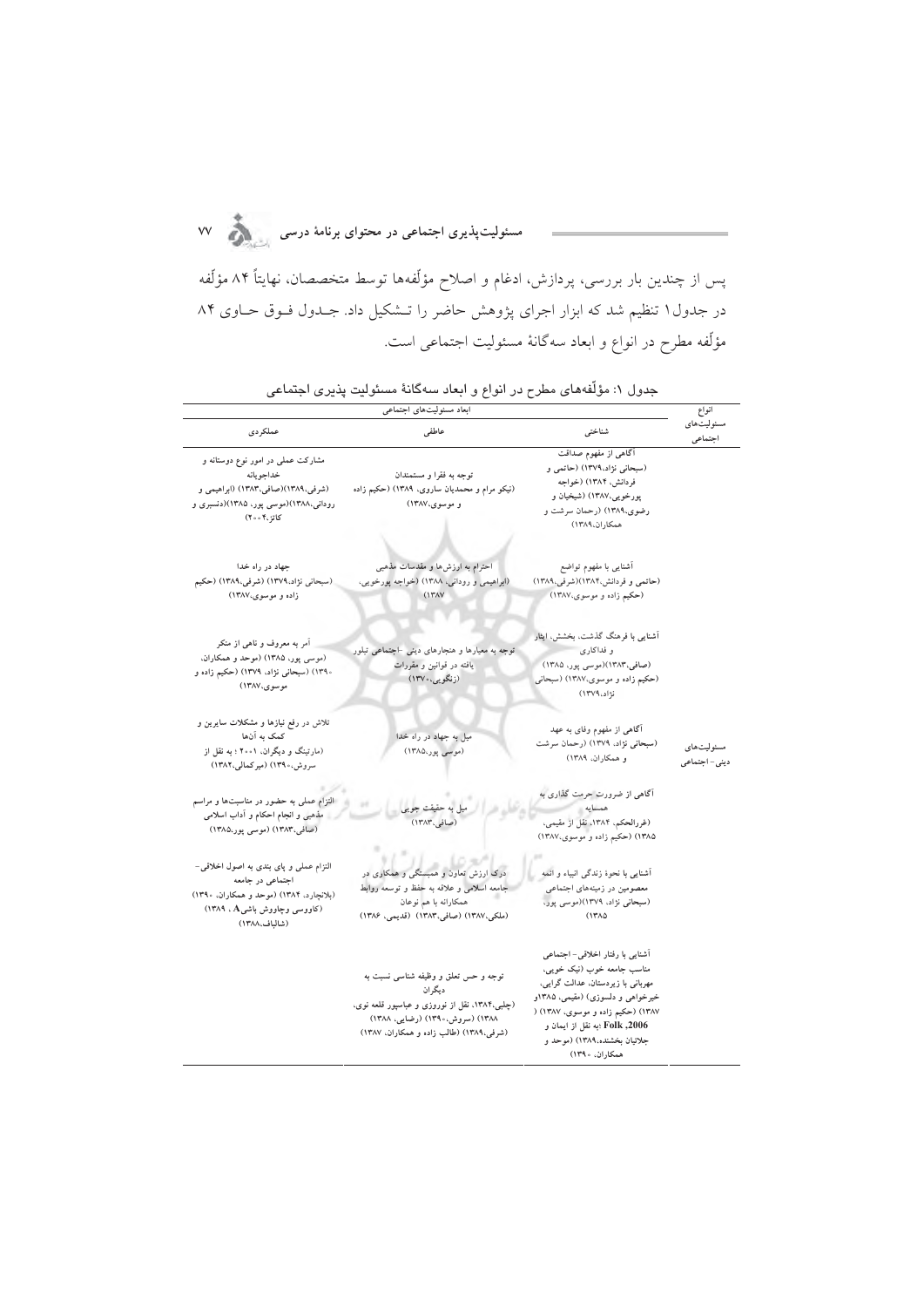#### ۷۸ **. پسته ای اندیشههای نوین تربیتی، دورهٔ ۸ / شماره ۱**

|                                                                                                                                                 | ابعاد مسئولیتهای اجتماعی                                                                                                                                                                                                               |                                                                                                                                                                                                                                                                  | انواع                 |
|-------------------------------------------------------------------------------------------------------------------------------------------------|----------------------------------------------------------------------------------------------------------------------------------------------------------------------------------------------------------------------------------------|------------------------------------------------------------------------------------------------------------------------------------------------------------------------------------------------------------------------------------------------------------------|-----------------------|
| عملكردي                                                                                                                                         | عاطفى                                                                                                                                                                                                                                  | شناختى                                                                                                                                                                                                                                                           | مسئوليتهاى<br>اجتماعي |
| سعی در معرفی فرهنگ غنی کشور به سایرین<br>(هاشمی،۱۳۸۸)                                                                                           | احترام و ارزش درونی به فرهنگ و میراث فرهنگی<br>و تمدنی ایران<br>(پارسا، ۱۳۸۷) (ملکی، ۱۳۸۷) (ایزدی و عزیزی،<br>(14A)                                                                                                                    | آشنایی با فرهنگ و تمدن ایرانی و<br>جایگاه اسلام در فرهنگ ایرانی<br>(صافی، ۱۳۸۳) (سبحانی نژاد، ۱۳۷۹)                                                                                                                                                              |                       |
| پرهيز از رسوم خرافي و منحط<br>(صافى،١٣٨٣)                                                                                                       | توجه به ارزشهای فرهنگی سایر ملل<br>(فراهانی،۱۳۸۵،نقل از صالحی عمرانی و همکاران،<br>(14A)                                                                                                                                               | آگاهی از ماهیت فرهنگ های دیگر، محاسن<br>ونقاط قوت وتفاوت ساير فرهنگ.<br>(هانوي، ۱۹۷۶:نقل از صالحي عمران و<br>همکاران، ۱۳۸۸) (سبحانی نژاد، ۱۳۷۹)<br>(Polk,2006؛به نقل از ایمان و جلائیان،<br>۱۳۸۹)(ایزدی و عزیزی،۱۳۸۸)(هاروی،به<br>نقل از ایزدی و آقامحمدی، ۱۳۸۶) | مسئوليتهاى<br>فرهنگي  |
| پذیرش عملی تفاوتهای فرهنگی اقوام و<br>( رضایی، ۱۳۸۸) (مری فایلد، ۱۹۹۷؛ به نقل<br>از رضایی،۱۳۸۸)(Polk,2006  ؛ به نقل از<br>ايمان و جلائيان.۱۳۸۹) | میل به تعامل فرهنگی با سایر اقوام و فرهنگها<br>(سبحانی نژاد،۱۳۷۹)(هانوی،۱۹۷۶؛ نقل از صالحی<br>عمران و همکاران، ۱۳۸۸) (ایزدی و عزیزی،۱۳۸۸)<br>(هاروی، نقل از ایزدی و<br>آقامحمدی، ۱۳۸۶)(Polk,2006 ؛ به نقل از ایمان<br>و جلائيان. ۱۳۸۹) | آگاهی از ضرورت حفظ و توسعهٔ میراث<br>فرهنگی و دستاوردهای آن<br>نجمن مطالعات اجتماعی، ۲۰۰۱؛ به نقل از<br>رضایی، ۱۳۸۸)<br>(سبحانی نژاد، ۱۳۷۹) (صافی،۱۳۸۳)                                                                                                          |                       |
| مشارکت در فعالیتهای سیاسی – اجتماعی<br>(اسکوبار و پاتینیو، ۲۰۰۷) (ملکی،۱۳۸۷)<br>(منه زس و همکاران، ۲۰۰۳؛ به نقل از امینی<br>و همکاران، ۱۳۸۸)    | توجه به مسائل و موضوعات سیاسی<br>(لوماس، ۱۹۹۹؛ به نقل از امینی و همکاران،۱۳۸۸)                                                                                                                                                         | آگاهی از ارزش سیاسی- اجتماعی<br>وجود احزاب در جامعه (سواد سیاسی و<br>آگاهی سیاسی)<br>(لوماس،١٩٩٩؛ نقل از اميني و همكاران،<br>۱۳۸۸)(برمن،۱۹۹۰، ترجمه دیناروند.<br>١٣٧٨) (امينی و همكاران، ١٣٨٨)                                                                   |                       |
| مشارکت در مبارزه با استکبار جهانی<br>(صافى،١٣٨٣)                                                                                                | توجه به ارزشها و هنجارهای حاکم بر نظام<br>سیاسی جامعه<br>(علاقه بند، ۱۳۷۶؛ به نقل از امینی و<br>همکاران.۱۳۸۸) (موسی پور، ۱۳۸۵)                                                                                                         | شناخت ترفندهای استکبار جهانی در<br>برخورد با ملل دیگر<br>(صافى،١٣٨٣)                                                                                                                                                                                             | مسئوليتهاى<br>سياسى   |
| وفاداری عملی به کشور، دولت، امت اسلامی<br>و پاسداری از آنها                                                                                     | علاقه به مشارکت در امور سیاسی جامعه خود                                                                                                                                                                                                | آگاهی از چگونگی عزل و نصب<br>مقامات دولتی (سبحانی نژاد.۱۳۷۹)                                                                                                                                                                                                     |                       |
| مشارکت در فعالیتهای توسعه اقتصادی<br>(سبحانی نژاد،۱۳۷۹)<br>(موسى پور،١٣٨۵) (صافى،١٣٨٣)<br>(کاووسی و چاووش باشی∆۱۳۸۹)                            | علاقه به بررسی و مطالعه در زمینه مسائل اقتصادی<br>( املکی،۱۳۸۷)                                                                                                                                                                        | آگاهی از کمبود منابع طبیعی و ضرورت<br>استفاده اقتصادی از منابع<br>(کلارک، ۲۰۰۴؛ نقل از سبحانی نژاد،<br>۱۳۸۴) (صافی،۱۳۸۳)                                                                                                                                         |                       |
| مبارزه عملی فردی و اجتماعی با بیکاری،<br>بطالت و مشاغل کاذب<br>(صافى،١٣٨٣)                                                                      | ارج نهادن به جایگاه اقتصادی کشور<br>(ملکی،۱۳۸۷)                                                                                                                                                                                        | آگاهی از اهمیت کار و مشاغل مشروع و<br>مولد (معاش حلال)<br>(حکیم زاده، موسوی، ۱۳۸۷) (صافی،<br>۱۳۸۳) (بورتون،چاوز، لوکاسکا، ۱۹۸۷؛<br>نقل از فتحی واجار کاه و همکاران، ۱۳۸۷)                                                                                        | مسئوليتهاى<br>اقتصادي |
| استفاده صحیح از منابع و پرهیز از مصرف<br>زدگی و تجمل گرایی (موسی پور،۱۳۸۵)<br>(صافی،۱۳۸۳)                                                       | ارج نهادن به مشارکت مؤثر در امور اقتصادی<br>کشور (ملکی، ۱۳۸۷)                                                                                                                                                                          | أشنایی با مفاهیم،سیاستها و تصمیمات<br>اقتصادی (موسی پور،۱۳۸۵)<br>(ملكمي،١٣٨٧)                                                                                                                                                                                    |                       |
| التزام عملى به احكام اقتصادى اسلام<br>(صافی،۱۳۸۳)                                                                                               | میل به استقامت در مصائب اقتصادی                                                                                                                                                                                                        | آشنایی با قوانین اقتصادی اسلام در<br>پرداخت خمس و زکات، صدقه                                                                                                                                                                                                     |                       |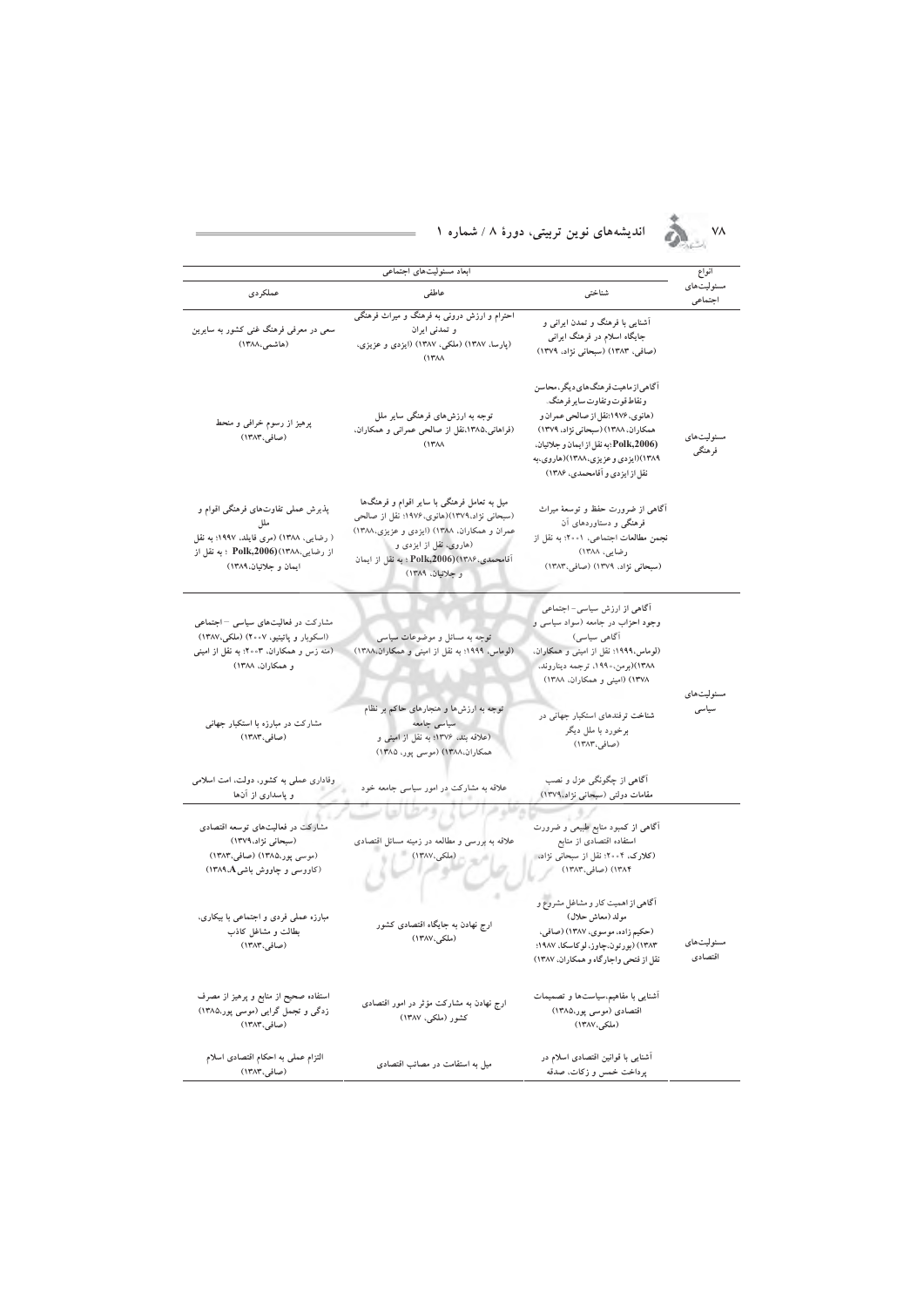# **X4** مسئولت بذری احتماعی در محتوای برنامهٔ درسی

|                                                                                                                                                                                   | ابعاد مسئوليتهاى اجتماعي                                                                                                                                                                  |                                                                                                                                                                                 | انواع                    |
|-----------------------------------------------------------------------------------------------------------------------------------------------------------------------------------|-------------------------------------------------------------------------------------------------------------------------------------------------------------------------------------------|---------------------------------------------------------------------------------------------------------------------------------------------------------------------------------|--------------------------|
| عملكردى                                                                                                                                                                           | عاطفى                                                                                                                                                                                     | شناختى                                                                                                                                                                          | مسئوليتهاى<br>اجتماعي    |
| عمل به مسئولیتهای شهروندی همسو با<br>منافع جامعه و اعضای آن<br>(جانگر و ثورنتون، ۲۰۰۷، یوسفی و<br>همکاران.1۳۹۰) (سازمان ملی جوانان. ۱۳۷۶؛<br>نقل از ایمان و جلائیان بخشنده، ۱۳۸۹) | توجه به ارزشهای شهروندی و احترام به حقوق<br>دیگر ان<br>(Wentzel, 1991)<br>(آشتیانی و همکاران،۱۳۸۵)                                                                                        | آگاهی از حقوق انسانی و مسئولیتهای<br>شهروندی خود در جامعه<br>(سیحانی نژاد،۱۳۷۹)<br>Polk ,2006): نقل از ایمان و جلائیان<br>بخشنده، ۱۳۸۹)                                         |                          |
| حل اختلاف با دیگران از طریق مسالمت<br>(یونسکو،۱۹۹۹؛به نقل از فلاح نودهی،<br>۱۳۸۸)(مری فایلد،۱۹۹۷؛ به نقل از رضایی،<br>(14A)                                                       | پذیرش باطنی برابری ملتها و احترام به آن<br>(جائگر و ثورنتون، ۲۰۰۷ ؛ به نقل از یوسفی و<br>همکاران.۴۹۰(B)(P۱۳۹) اووش باشی، ۱۳۸۹)<br>(کمپ، ۲۰۰۰)                                             | آگاهی از تنوع و تفاوتهای فردی در<br>جامعه<br>(ليونر،۵۰۰؟؛ نقل از سروش،۱۳۹۰)<br>(لانگ ونگ،۲۰۰۲،به نقل از صالحی<br>عمران و همکاران، ۱۳۸۸)                                         | مسئوليتهاى               |
| مشارکت در امور شهروندی به عنوان عضوی<br>از جامعه ملي-جهاني<br>(فتحي واجاركاه، ١٣٨١؛ رضايي،١٣٨٨)<br>(اکسفام، نقل از ایزدی و عزیزی شمامی،<br>(14A)                                  | ارزش قائل شدن به مفاد اعلامیه جهانی حقوق بشر<br>(فتحی واجارگاه، ۱۳۸۱:نقل از رضایی،۱۳۸۸)<br>(چاووش باشیB،۱۳۸۹)                                                                             | أگاهی از تأثیر انجام مطلوب فعالیتهای<br>شهروندي بر زندگي اجتماعي<br>(سیحانی نژاد،۱۳۷۹)                                                                                          | شهروندي<br>اجتماعي       |
| التزام و پیروی از قانون و قواعد اجتماعی<br>(صافی،۱۳۸۳) (رضایی، ۱۳۸۸)<br>(ایمان و جلائیان بخشنده، ۱۳۸۹)<br>(موحد و همکاران،۱۳۹۰)                                                   | توجه به قوانین و مقررات اجتماعی و احترام به<br>آن ها<br>(موسى پور،١٣٨٥) (ايران نژاد و توسلى، ١٣٨٩)<br>(طالب زاده و همکاران، ۱۳۸۷) (صافی، ۱۳۸۳)<br>(گاف،۱۹۷۵، نقل از مهرام، ۱۳۸۵) (آندرمن، | أشنايى با مفهوم صلح و شهروند صلح<br>جو<br>(اسکوبار و پاتینیو،۲۰۰۷)<br>(فتحی واجارگاه و اسلامی،۱۳۸۷)                                                                             |                          |
| مشارکت در پاک سازی محیط زیست<br>(چاووش باشی&۱۳۸۹)(سبحانی نژاد.<br>۱۳۷۹) (ابراهیمی و رودانی،۱۳۸۸)                                                                                  | توجه به استانداردها و اصول بهداشتی و زیست<br>محيطى<br>(خواجه پورخویی، ۱۳۸۷)(ابراهیمی و رودانی،<br>(14M)                                                                                   | آگاهی از ضرورت تعامل انسان با محیط<br>زیست طبیعی خویش و أثار متقابل أن<br>(سېحانی نژاد، ۱۳۷۹)(ملکی،۱۳۸۷)                                                                        |                          |
| اقدام پیشگیرانه در جهت ممانعت از بروز<br>چالشهای زیست محیطی<br>(چاووش باشی4، ۱۳۸۹) (سبحانی نژاد.<br>۱۳۷۹) (ابراهیمی،رودانی،۱۳۸۸)                                                  | .<br>توجه به طبیعت، حفظ و بهبود محیط زیه<br>(چاووش باشی4،۱۳۸۹) (ملکی،۱۳۸۷)                                                                                                                | شناخت آلودگیها و نحوه جلوگیری از<br>ألودگي محيط طبيعي<br>(حفاظت از محیط زیست)<br>(امیدوار،۱۳۸۷) (حکیم<br>زاده،۱۳۸۷)(ایران نژاد و توسلی،<br>١٣٨٩)(پورظهير،١٣٨٧) (رسولي،<br>(14A) | مسئوليتهاى<br>زيست محيطى |
| توانایی اقدام معقول در مخاطرات و بلایای<br>طبیعی<br>(سبحانی نژاد، ۱۳۷۹) (ملکی، ۱۳۸۷)                                                                                              | توجه به اشکال زندگی موجودات غیر انسانی و<br>حقوق آن٥ها     (حکیم زاده،١٣٨٧) (يونسکو،١٩٩٨<br>و ۱۹۹۹؛ نقل از صالحی عمران و همکاران. ۱۳۸۸)                                                   | أگاهی از عوامل مؤثر برای تداوم حیات<br>موجودات زنده<br>(سبحانی نژاد،۱۳۷۹) (هاروی،نقل از<br>ایزدی و آقامحمدی، ۱۳۸۶)                                                              |                          |
|                                                                                                                                                                                   | ارزش قائل شدن برای مشابهتها و تضادهای<br>زيست محيطى مناطق مختلف<br>(سبحانی نژاد،۱۳۷۹)                                                                                                     | آگاهی از اثر رشد جمعیت بر تخریب<br>محيط زيست<br>(لانگ ونگ،۲۰۰۲، یعقوبی،۱۳۸۲.<br>یونسکو، ۱۹۹۹، ۲۰۰۸، ۹۹ نقل از<br>صالحی عمران و همکاران، ۱۳۸۸)                                   |                          |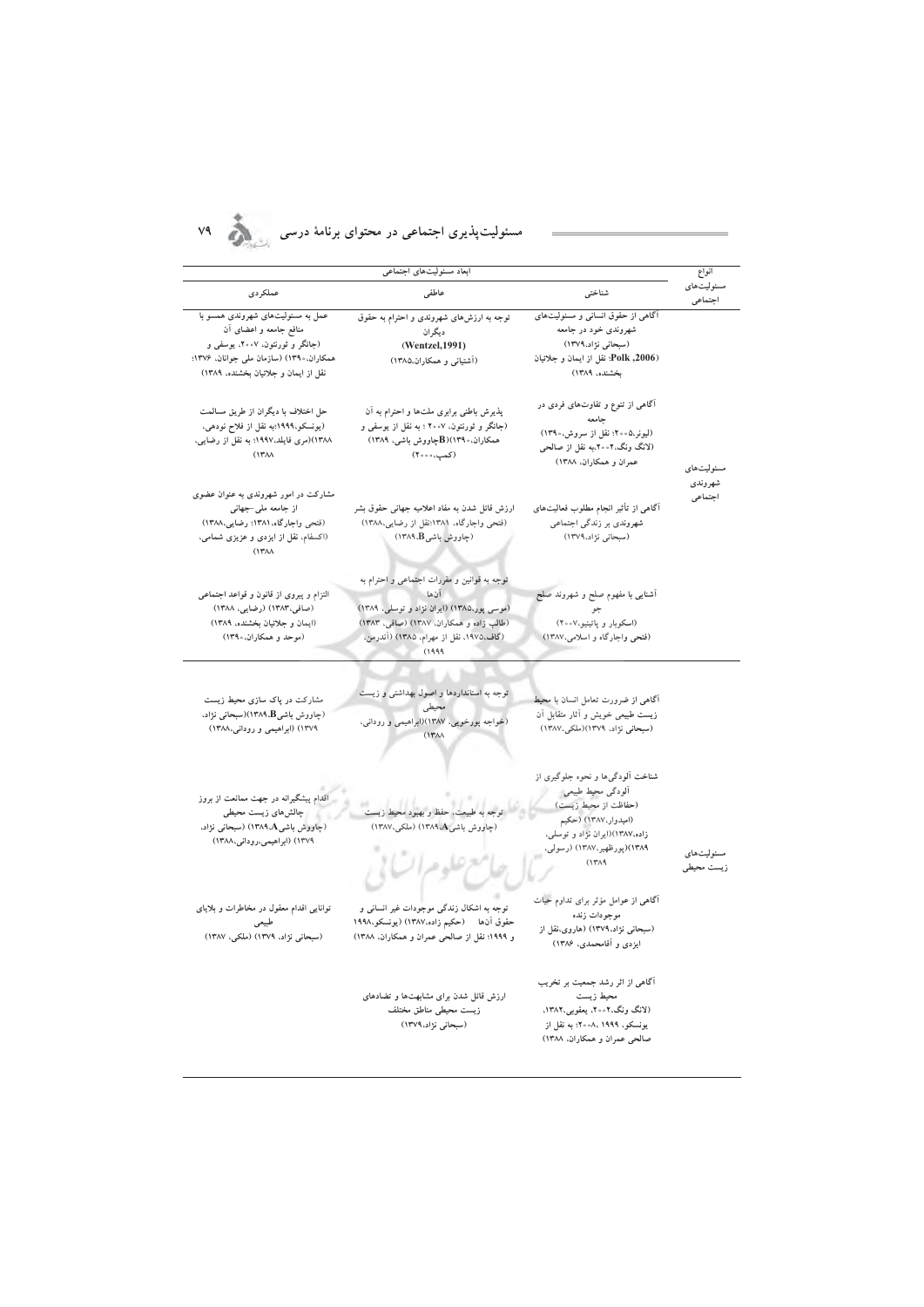#### اندیشههای نوین تربیتی، دورهٔ ۸ / شماره ۱



# کنگرلویی و بایزیدی، ۱۳۸۹)

#### بررسی سؤال دوم پژوهش:

 $\Lambda \circ$ 

به چه میزان به انواع و ابعاد نگرش جامع مسئولیت پذیری اجتماعی در محتوای هر یک از كتابهاي درسي نمونه مورد بررسي دورة متوسطة نظري توجه شده است؟

ساسانى،١٣٨٧)

تحلیل کتابهای نمونهٔ مورد بررسی نشان داد؛در هر یک از کتابها به میزان متفـاوت بــه مؤلَّفههای مطرح در ابعاد سهگانهٔ مسئولیتهای اجتماعی توجه شده است. در جدول ۲، جمـع بندی مجموع فراوانی و درصدهای مربوط به مؤلَّفههای مرتبط با انواع مسئولیتهای اجتمـاعی در سه بعد شناختی، عاطفی و عملکردی در کتابهای نمونهٔ مورد بررسی به تفکیک هر کتــاب آمده که به شرح ذیل است:

۱– از مجموع ۱۰۹۲ مورد؛ عبارتها، مضمونها... و تمرینهای مندرج در کتـاب قـرآن و تعليمات ديني(١) سال اول دبيرستان، ٧١ فراواني، يعني ۶/۵٪ به مؤلِّفههـاي مطـرح در ابعـاد سه گانهٔ مسئولیتهای اجتماعی توجـه کـرده اسـت و از مجمـوع ۷۱ فراوانـی ذکـر شـده، ۴۰ فراواني، يعني ۵۶/۳ ٪، به مسئوليتهاي دينبي – اجتمـاعي، يـک فراوانـي، يعنـي ۱/۴ ٪، بـه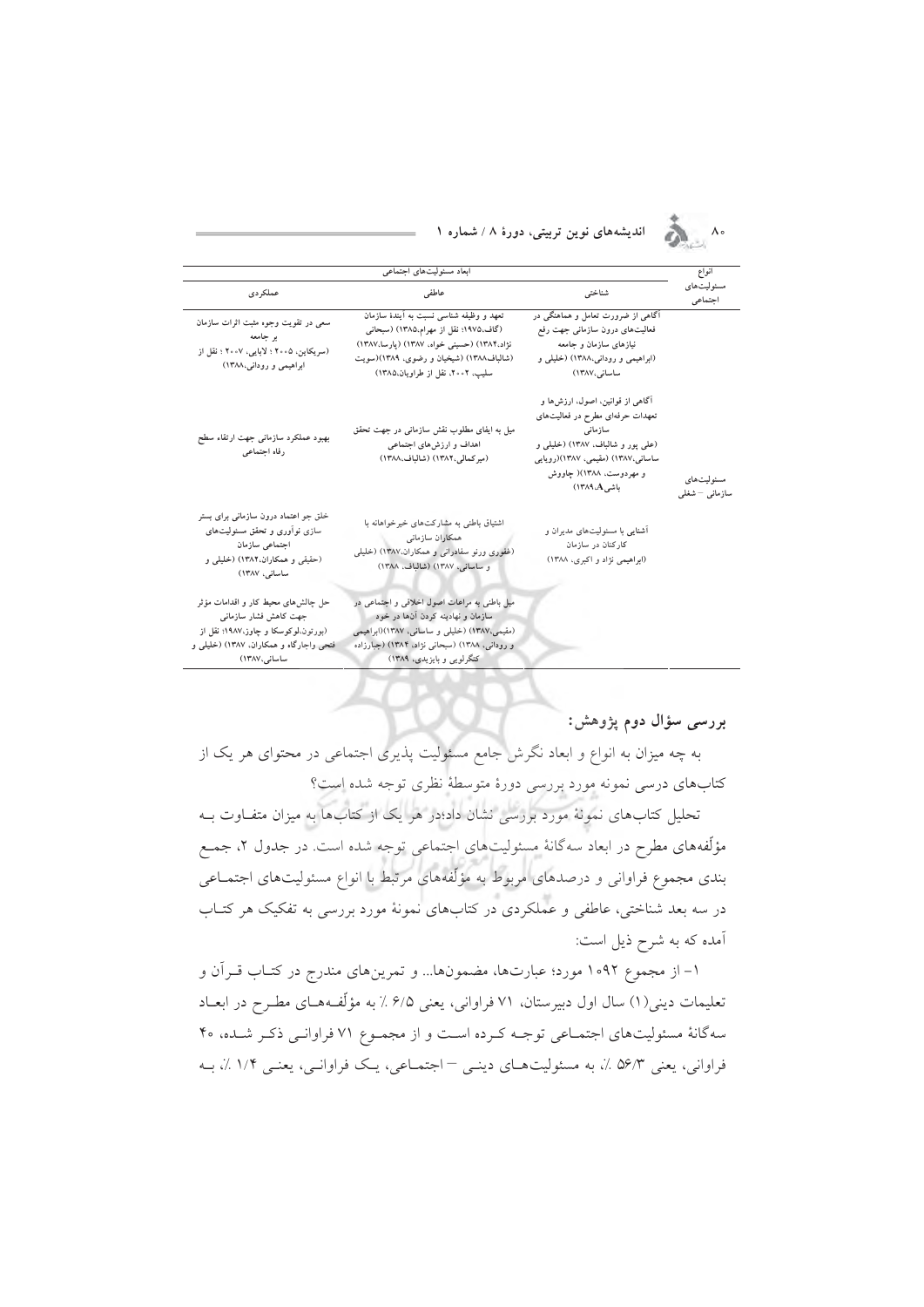مسئوليتهاي فرهنگي، ۴ فراواني، يعني ۵/۶٪، بـه مـسئوليتهـاي سياسـي،١٩ فراوانـي، يعنـي ۲۶/۹٪، به مسئولیتهای اقتصادی، ۴ فراوانسی، یعنسی ۵/۶ ٪، بـه مـسئولیتهـای شـهروندی – اجتماعی و ۳ فراوانی، یعنی ۴/۲ ٪، به مسئولیتهای زیست محیطی اشـاره داشـته و نهایتـاً بـه مسئولیتهای سازمانی – شغلی نیز در هیچ یک از ابعاد سهگانـه اشـارهای نداشـته اسـت. هـم چنین از مجموع ۷۱ فراوانی مطرح شده، ۳۵ فراوانبی، یعنبی ۴۹/۳ ٪ بـه بُعـد شـناختی، ۳۰ فراوانسي، يعنبي ۴۲/۳ ٪ بـه بُعـد عــاطفي و ۶ فراوانسي، يعنبي ۸/۵ ٪ نيـز بـه بُعـد عملكـردي مسئوليتهاي اجتماعي توجه كرده است.

۲– از مجموع ۱۰۱۱ مورد؛ عبارتها، مضمونها... و تمـرينهـاي منـدرج دركتـاب علـوم زیستی و بهداشت سال اول دبیرستان، ۳۳ فراوانی، یعنی ۳/۳ ٪ به مؤلَّفههـای مطـرح در ابعـاد سه گانه مسئولیتهای اجتماعی، توجه کرده است و از مجموع ۳۳ فراوانبی ذکر شده، یک فراواني، يعني ٣،٣٧٪، بـه مـسئوليتهـاي دينـي – اجتمـاعي، ۴ فراوانـي، يعنـي ١٢/١٢٪، بـه مسئولیتهای اقتصادی، ۳ فراوانی، یعنی ۹/۰۹٪، به مسئولیتهای شهروندی – اجتماعی و ۲۵ فراوانی، یعنی ۷۵/۷۶٪، به مسئولیتهای زیـست محیطـی اشـاره داشـته اسـت. هـم چنـین از مجموع ٣٣ فراواني مطرح شده، ٢١ فراواني، يعني ۶۳/۶۴ ٪ به بُعد شناختي، ٨ فراوانسي، يعنـي ۲۴/۲۴ ٪ به بُعد عاطفي و ۴ فراوانسي، يعنـي ۱۲/۱۲٪ نيـز بـه بُعـد عملكـردي مـسئوليتهـاي اجتماعي توجه كرده است.

۳– از مجموع ۱۰۴۰ مورد عبارتها، مضمونها... و تمرینهای مندرج درکتـاب مطالعـات اجتماعی سال اول دبیرستان، ۱۱۱ فراوانی، یعنی ۱۰/۷٪ به مؤلّفههای مطرح در ابعاد سـهگانـهٔ مسئولیتهای اجتماعی توجه کرده است و از مجموع ۱۱۱ فراوانی ذکر شده، ۱۴ فراوانی، یعنی ۱۲/۶۲ ٪، به مسئولیتهای دینی –اجتماعی، یـک فراوانـی، یعنـی ۰/۹ ٪، بــه مـسئولیتهـای فرهنگی، ۴۳ فراوانی، یعنی ۳۸/۷۳ ٪، به مسئولیتهای سیاسی، ۳۱ فراوانی، یعنی ۲۷/۹۳ ٪، بـه مسئولیتهای اقتصادی، ۱۸ فراوانی، یعنی ۱۶/۲۲ ٪، به مسئولیتهای شبهروندی –اجتماعی، یک فراوانی، یعنی ۹/۰ ٪، بـه مـسئولیتهـای زیـست محیطـی و ۳ فراوانـی، یعنـی ۲/۷ ٪ بـه مسئولیتهای سازمانی – شغلی اشاره داشته است. هم چنـین از مجمـوع ۱۱۱ فراوانـی مطـرح شده، ۴۸ فراواني، يعني ۴۳/۲۵ ٪ به بُعد شناختي، ۳۶ فراواني، يعني ۳۲/۴۳ ٪ به بُعد عـاطفي و ۲۷ فراوانی، یعنی ۲۴/۳۲ ٪ نیز به بُعد عملکردی مسئولیتهای اجتماعی توجه کرده است.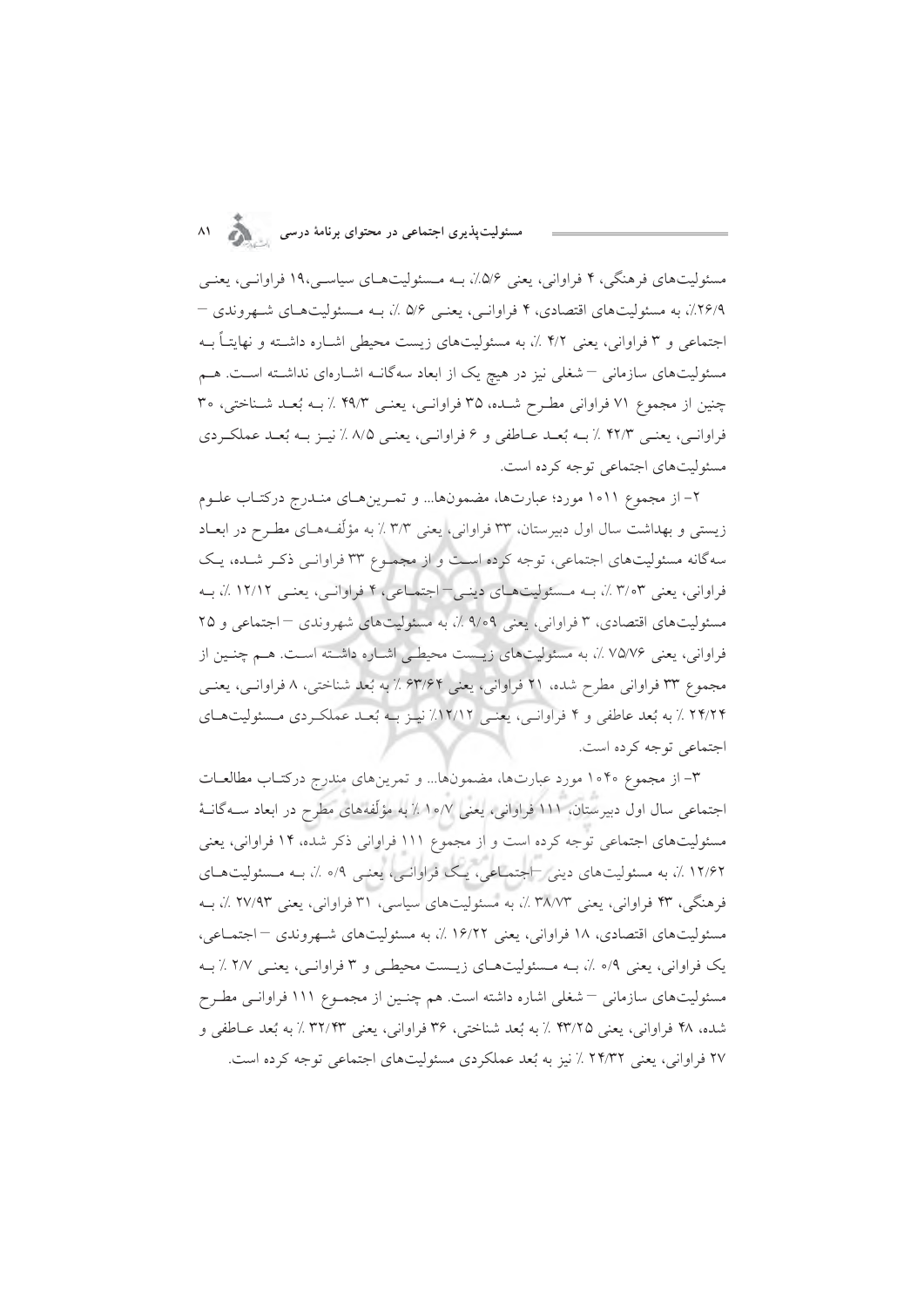## ۸۲ هـ انديشههای نوين تربيتی، دورهٔ ۸ / شماره ۱

۴– از مجموع ۱۴۲۵ مورد؛ عبارتها، مضمونها... و تمرینهای مندرج در کتـاب ادبیـات فارسی (۱) سال اول دبیرستان، ۴۳ فراوانی، یعنی ۳/۰۲٪ به مؤلَّفههای مطرح در ابعاد ســهگانــهٔ مسئولیتهای اجتماعی توجه کرده است و از مجموع ۴۳ فراوانی ذکر شده، ۲۶ فراوانی، یعنبی ۰/ ۶۰/۴ ق. به مسئولیتهای دینی – اجتماعی، ۹ فراوانی، یعنی ۲۱ ٪، به مسئولیتهای فرهنگی، ۲ فراوانی، یعنی ۴/۶ ٪، به مسئولیتهای سیاسی و ۶ فراوانسی، یعنسی ۱۴ ٪، بـه مـسئولیتهـای شهروندی –اجتماعی اشاره داشته است. هم چنین از مجموع ۴۳ فراوانی مطرح شده در ابعـاد سه گانهٔ مسئولیتهای اجتماعی در کتاب مطالعات اجتماعی، ۳۱ فراوانی، یعنی ۷۲/۱ ٪ بـه بُعـد شناختی، ۱۰ فراوانی، یعنسی ۲۳/۳٪ بـه بُعـد عـاطفی و ۲ فراوانـی، یعنـی ۴/۶ ٪ نیـز بـه بُعـد عملکردی مسئولیتهای اجتماعی توجه کرده است.

۵- از مجموع ۱۱۳۳ مورد؛ عبارتها، مضمونها... و تمرینهای منـدرج درکتـاب قـراَن و تعلیمات دینی (۲) سال دوم دبیرستان، ۷۴ فراوانی، یعنی ۶/۵ ٪ به مؤلّفههـای مطـرح در ابعـاد سه گانهٔ مسئولیتهای اجتماعی توجـه کـرده است و از مجمـوع ۷۴ فراوانـی ذکـر شـده، ۴۰ فراواني، يعني ۵۴/۰۵ ٪، به مسئوليتهاي ديني –اجتمـاعي، يـک فراوانـي، يعنـي ۱/۳۵ ٪، بـه مسئولیتهای فرهنگی، ۲ فراوانی، یعنی ۲/۷ ٪، به مسئولیتهای سیاسی، ۲۵ فراوانـی، یعنـی ۳۳/۸٪، به مسئولیتهای اقتصادی و ۶ فراوانی، یعنی ۸/۱۱٪، به مسئولیتهای زیست محیطی فراوانی اشاره داشته است. هم چنین از مجموع ۷۴ فراوانبی مطرح شده در ابعـاد سـهگانـهٔ مسئولیتهای اجتماعی در کتاب قرآن و تعلیمات دینی (۲)، ۴۵ فراوانی، یعنی ۶۰/۸۱ ٪ به بُعد شناختی، ۱۷ فراوانی، یعنی ۲۲/۹۷ ٪ به بُعد عاطفی و ۱۲ فراوانی، یعنی ۱۶/۲۲ ٪ نیـز بـه بُعـد عملکر دی مسئولیتهای اجتماعی توجه کرده است.

۶– از مجموع ۷۹۰ مورد؛ عبارتها، مضمونها... و تمـرينهـاي منـدرج دركتـاب جامعـه شناسی(۱) سال دوم آموزش متوسطه، ۲۹ فراوانی، یعنی ۳/۶۷٪ به مؤلّفههای مطـرح در ابعــاد سه گانهٔ مسئولیتهای اجتماعی، توجه کرده است و از مجموع ۲۹ فراوانی ذکـر شـده در انـواع مسئولیتهای اجتماعی، ۴ فراوانی، یعنبی ۱۳/۷۹٪، به مسئولیتهای دینبی - اجتماعی، ۱۲ فراوانسي، یعنبي ۴۱/۳۸ ٪، بسه مسئولیتهسای فرهنگسي، پيک فراوانسي، یعنبي ۳/۴۵٪، بسه مسئولیتهای اقتصادی، ۹ فراوانی، یعنی ۳۱/۰۳٪، به مسئولیتهای شهروندی – اجتمـاعی، ۳ فراوانی، یعنی ۱۰/۳۵ ٪، به مـسئولیتهـای زیـست محیطـی اشـاره داشـته اسـت و نهایتـاً بــه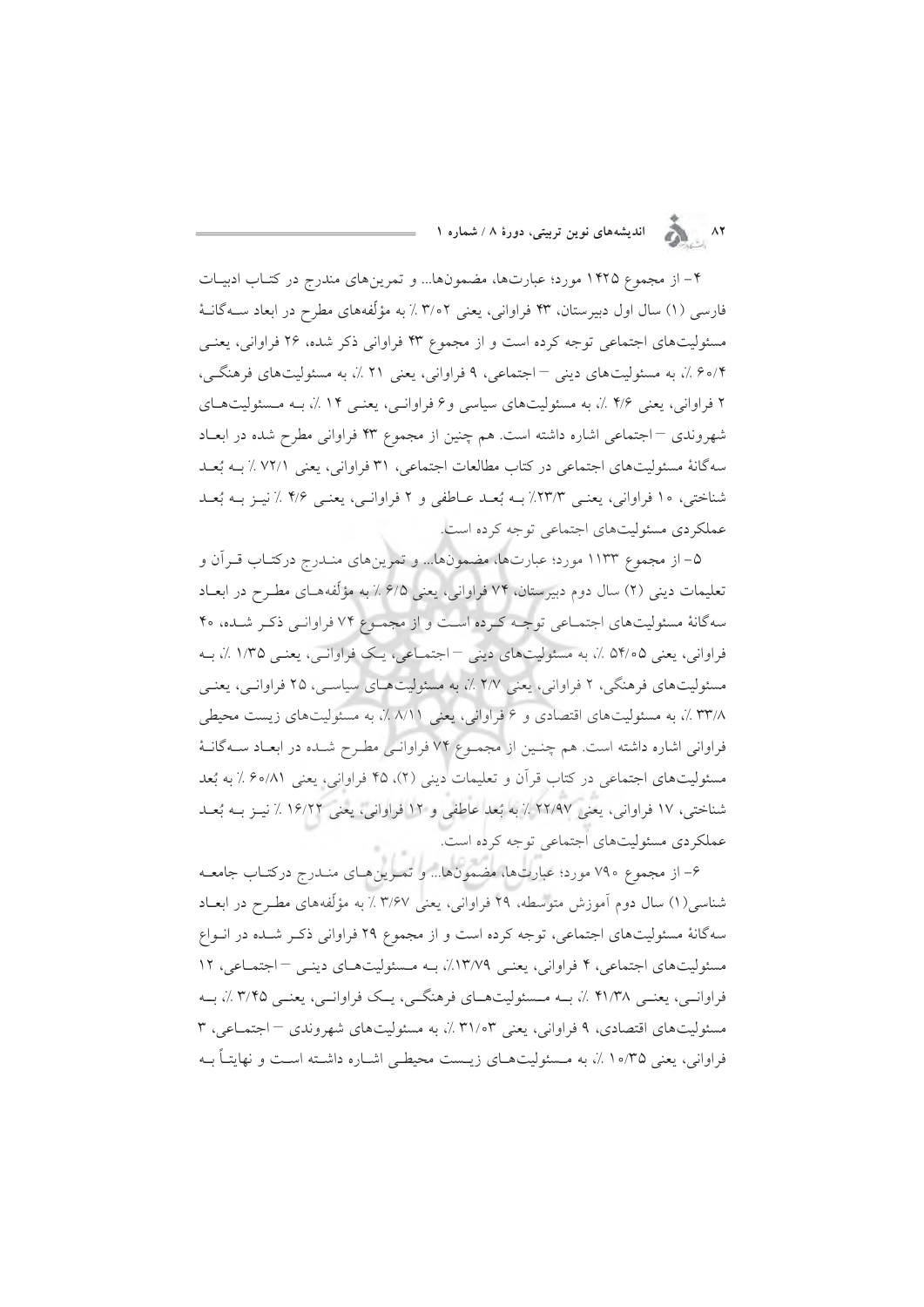#### مسئولیت $\mu$ ندیری اجتماعی در محتوای برنامهٔ درسی  $\wedge^{\omega}$

مسئولیتهای سیاسی و مسئولیتهای سازمانی – شـغلی نیـز در هـیچ یـک از ابعـاد سـهگانـه اشارهای نداشته است. هم چنین از مجموع ۲۹ فراوانی مطرح شده، ۱۲ فراوانـی، یعنـی ۴۱/۴ ٪ به بُعد شناختی، ۹ فراوانی، یعنی ۳۱٪ به بُعد عاطفی و ۸ فراوانی، یعنبی ۲۷/۶٪ نیبز بـه بُعـد عملکر دی مسئولیتهای اجتماعی توجه کرده است.

۷– از مجموع ۱۴۹۸ مورد؛ عبارت، مثال، عبارتها... و تمرین های مندرج درکتاب ادبیـات فارسی(۲) سال دوم آموزش متوسطه،۲۳ فراوانی، یعنی ۱/۵۴ ٪ به مؤلّفههـای مطـرح در ابعـاد سه گانهٔ مسئولیتهای اجتماعیتوجه کرده است و از مجموع ۲۳ فراوانی ذکر شده، ۱۴ فراوانبی، یعنی ۶۰/۹٪، به مسئولیتهای دینی - اجتماعی، ۲ فراوانبی، یعنبی ۸/۷٪، بـه مسئولیتهای فرهنگی و ۷ فراوانی، یعنی ۳۰/۴ ٪، به مسئولیتهای شهروندی – اجتماعی اشاره داشته است و نهایتاً به مسئولیتهای سیاسی، مسئولیتهای اقتـصادی، مـسئولیتهـای زیـست محیطـی و مسئولیتهای سازمانی – شغلی نیز در هیچ یک از ابعاد سهگانه اشارهای نشده است. هم چنین از مجموع ۲۳ فراوانی مطرح شده، ۱۹ فراوانی، یعنی ۸۲/۶ ٪ به بُعد شناختی و ۴ فراوانی یعنی ۱۷/۴ ٪ به بُعد عاطفي توجه كرده است و نهايتاً به بُعد عملكردي مسئوليتهاي اجتماعي هـيج اشارهای نشده است.

٨– از مجموع ١۴٢٠ مورد؛ عبارتها، مضمونها... و تمرينهاي منـدرج دركتـاب قـراَن و تعلیمات دینی(۳)، ۶۵ فراوانی، یعنی ۴/۶ ٪ به مؤلّفههای مطرح در ابعاد سه گانهٔ مسئولیتهـای اجتماعی اشاره کرده است و از مجموع ۶۵ فراوانی ذکر شده، ۴۴ فراوانبی، یعنبی ۶۷/۷ ٪، بـه مسئولیتهای دینی –اجتماعی، ۴ فراوانی، یعنی ۶/۲ ٪، به مسئولیتهای فرهنگی، ۱۳ فراوانی، یعنی ۲۰٪، به مسئولیتهای سیاسی، ۲ فراوانی، یعنی ۳/۱٪، به مسئولیتهای اقتصادی، ۲ فراوانی، یعنی ۳/۱٪، به مسئولیتهای شهروندی–اجتماعی اشباره داشته است و نهایتـاً بـه مسئولیتهای زیست محیطی و مسئولیتهای سازمانی–شغلی نیز در هیچ یک از ابعاد سهگانه اشارهای نشده است. هم چنین از مجموع ۶۵ فراوانی مطرح شده، ۵۵ فراوانی، یعنی ۸۴/۶٪ به بُعد شناختی،۹ فراوانی، یعنی ۱۳/۹ ٪ به بُعد عاطفی و یک فراوانـی، یعنـی ۱/۵ ٪ نیـز بــه بُعــد عملکردی مسئولیتهای اجتماعی توجه کرده است.

۹– از مجموع ۱۲۳۸ مورد؛ عبـارتهـا، مـضمونهـا... و تمـرينهـاي منـدرج دركتـاب روانشناسی سال سوم اَموزش متوسطه، ۱۶ فراوانی، یعنی ۱/۲۹ ٪ به مؤلّفههای مطرح در ابعاد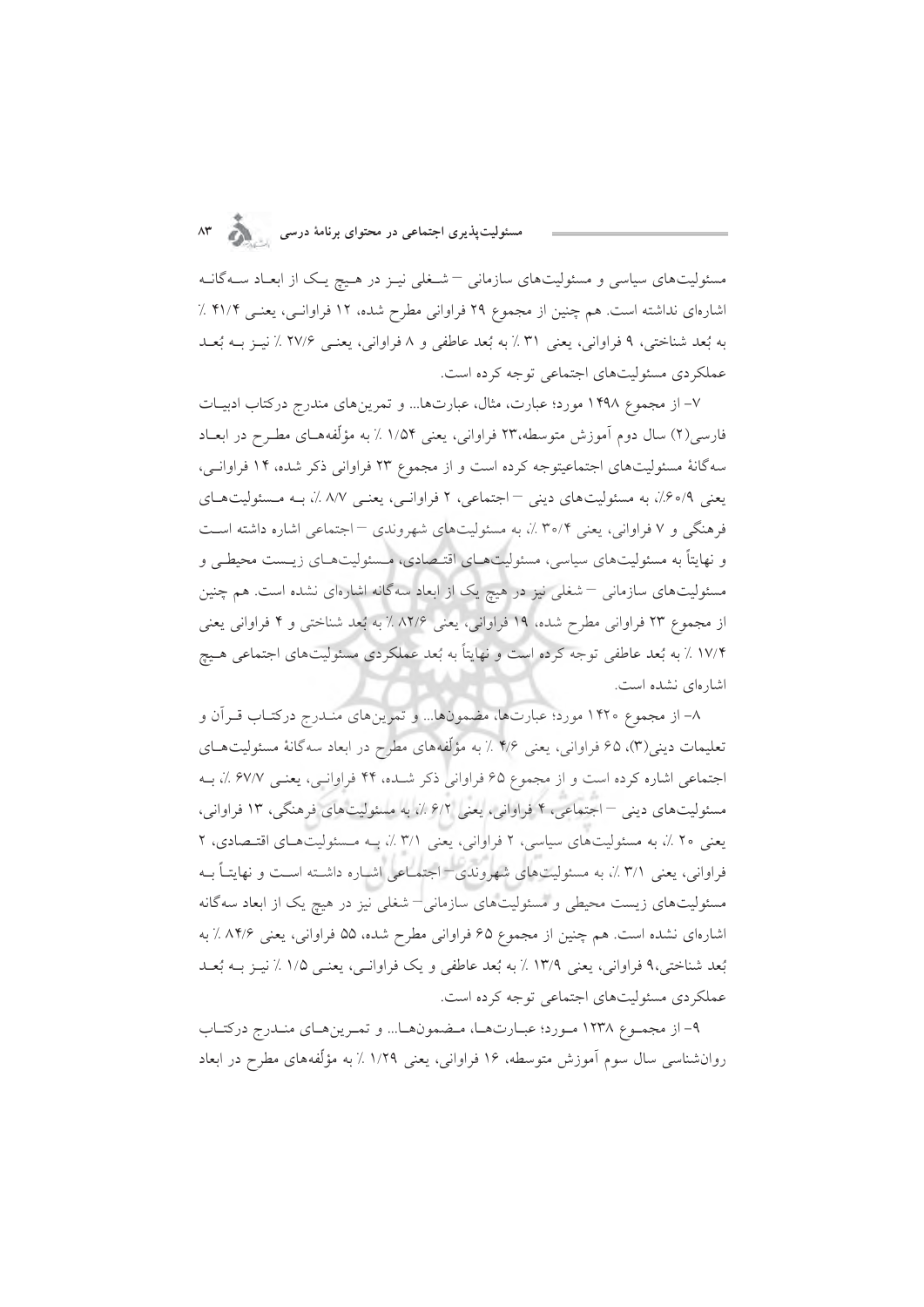۸۴ هـ انديشههای نوین تربیتی، دورهٔ ۸ / شماره ۱

سه گانهٔ مسئولیتهای اجتماعی توجه کرده است و از مجموع ۱۶ فراوانی ذکر شده، ۸ فراوانبی، یعنی ۵۰٪، به مسئولیتهای دینی- اجتماعی، یک فراوانسی، یعنسی ۶/۲۵٪، بـه مـسئولیتهـای سیاسی، ۴ فراوانی، یعنی ۲۵٪، به مسئولیتهای شهروندی– اجتماعی، ۳ فراوانی، یعنبی ۱۸/۷۵ ٪، به مسئولیتهای زیست محیطی اشاره داشته است و نهایتـاً بـه مـسئولیتهـای فرهنگـی، اقتصادی و مسئولیتهای سازمانی- شغلی نیز در هیچ یک از ابعـاد سـهگانـه اشـارهای نداشـته است. هم چنین از مجموع ۱۶ فراوانی مطرح شده، ۶ فراوانی، یعنی ۳۷/۵ ٪ به بُعد شناختی، ۸ فراوانسي، يعنسي ۵۰ ٪ بـه بُعـد عـاطفي و ۲ فراوانسي، يعنسي ۱۲/۵ ٪ نيـز بـه بُعـد عملكـردي مسئوليتهاي اجتماعي توجه كرده است.

۱۰– از مجموع ۷۴۰ مورد؛ عبارتها، مضمونها... و تمرینهای منـدرج در کتـاب جامعـه شناسی (۲)، سال سوم آموزش متوسطه، ۸۱ فراوانی، یعنی ۱۰/۹٪ به مؤلّفههای مطرح در ابعاد سه گانهٔ مسئولیتهای اجتماعی توجه کرده است و از مجموع ۸۱ فراوانی ذکر شده، ۵ فراوانـی، يعني ۶/۲٪، به مسئوليتهاي ديني –اجتماعي، ۲۴ فراواني، يعني ۲۹/۶٪، بـه مـسئوليتهـاي فرهنگی، ۲۱ فراوانی، یعنی ۲۵/۹ ٪، به مسئولیتهـای سیاسـی، ۹ فراوانـی، یعنـی ۱۱/۱ ٪، بـه مسئولیتهای اقتصادی و ۲۲ فراوانی، یعنی ۲۷/۲ ٪، به مسئولیتهای شهروندی - اجتماعی، اشاره داشته است و نهایتاً به مسئولیتهای زیست محیطی و مسئولیتهای سازمانی–شغلی نیز در هیچ یک از ابعاد سهگانه اشارهای نشده است. هم چنین از مجموع ۸۱ فراوانی مطرح شـده، ۴۰ فراواني، يعني ۴۹/۴ ٪ به بُعد شناختي، ۲۱ فراوانيي، يعني ۲۵/۹ ٪ بـه بُعـد عـاطفي و ۲۰ فراوانی، یعنی ۲۴/۷ ٪ نیز به بُعد عملکردی مسئولیتهای اجتماعی توجه کرده است.

|                            |                             |                 | آبعاد نگرش جامع مسئولیت پذیری اجتماعی |         |             |          |             |                  |        |
|----------------------------|-----------------------------|-----------------|---------------------------------------|---------|-------------|----------|-------------|------------------|--------|
| نام کتاب                   | انواع مسئوليتهاى اجتماعى    | عاطفى<br>شناختى |                                       | عملكردي |             |          | مجموع       |                  |        |
|                            |                             | فراوانبي        | درصد                                  | فراواني | درصد        | فراوانبي | درصد        | فراوانبي         | درصد   |
|                            | مسئولیتهای دینی- اجتماعی    | ۲۴              | 7.777/A                               | ۱۴      | 7.19/VT     |          | $Y/\Lambda$ | $\mathfrak{r}$ . | 7.09/  |
| قرآن و تعلیمات دینمی       | مسئوليتهاي فرهنگي           |                 |                                       |         | 7.1         |          |             |                  | 7.17   |
| (1)                        | مسئوليتهاى سياسى            |                 | 7.77A                                 |         | 7.77        |          |             | ۴                | 7.09   |
| دین <i>و</i> زن <i>دگی</i> | مسئوليتهاى اقتصادي          | ٧               | 7.9/9                                 | ٨       | 7.11/T      | ۴        | 7.09        | ۱۹               | 7.79/9 |
| سال اول دبیر ستان          | مسئولیتهای شهروندی -اجتماعی | ۲               | $Y/\Lambda$                           | ۲       | 7.77        |          |             | ۴                | 7.09   |
|                            | مسئولیتهای زیست محیطی       |                 |                                       | ٣       | $7.$ $4/7$  |          |             | ٣                | Y/Y    |
|                            | مسئولیتهای سازمانی- شغلی    |                 |                                       |         |             |          |             |                  |        |
| مجموع                      |                             | ٣۵              | 7.49/                                 | ۳.      | $7.$ $47/7$ | ۶        | 7. A/F      | ۷١               | ه ه ۱  |

جدول ۲: جمع بندی مجموع فراوانی و درصد مؤلّفههای مطرح در انواع و ابعاد سهگانهٔ مسئولیتهای اجتماعی در محتوای کتابهای نمونه مورد بررسی دورهٔ متوسطهٔ نظری سال ۹۰– ۱۳۸۹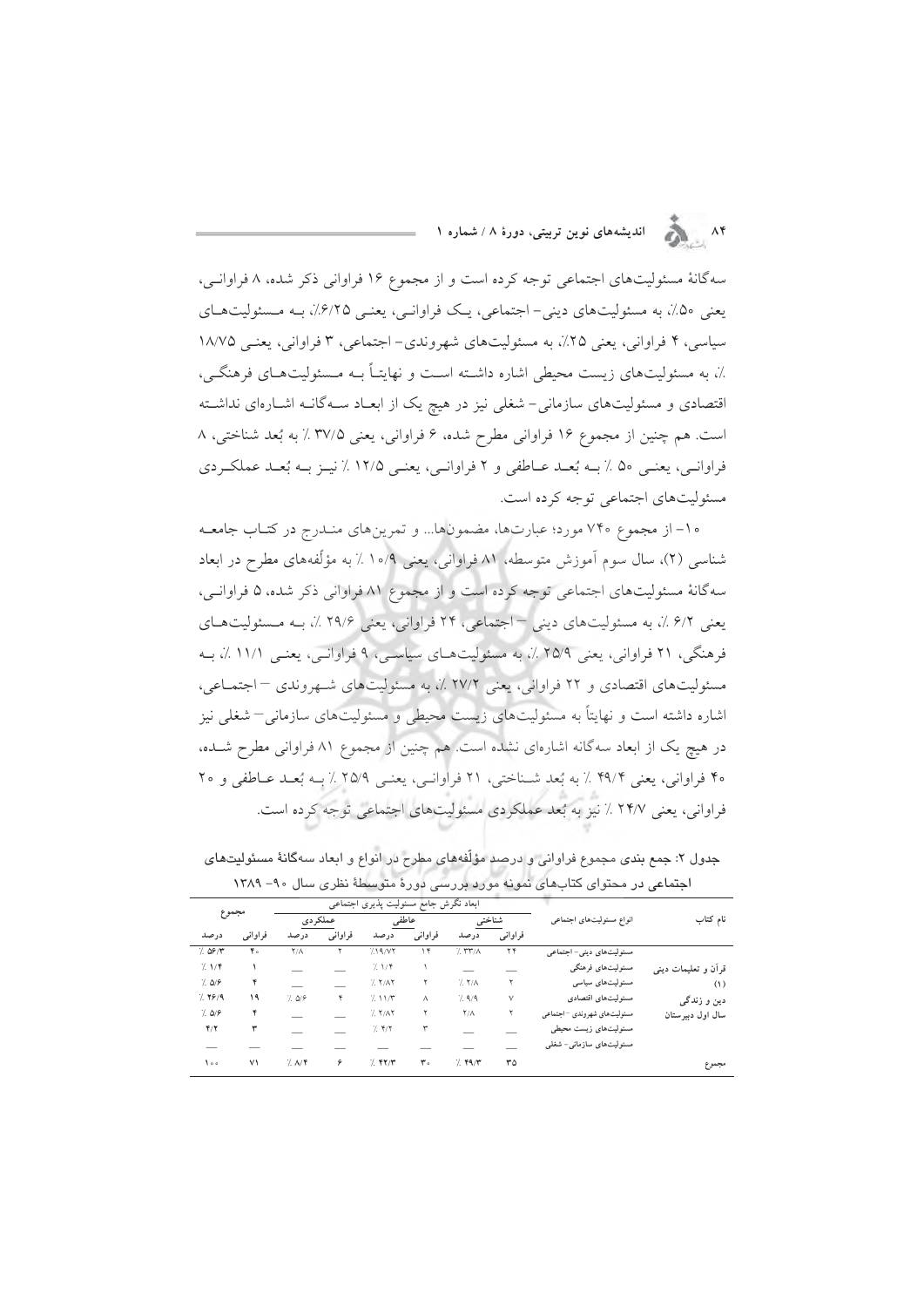ん あ

|  |  |  | مسئولیتپذیری اجتماعی در محتوای برنامهٔ درسی |  |
|--|--|--|---------------------------------------------|--|
|  |  |  |                                             |  |

|                           |                          | نگرش جامع مسئولیت پذیری            |                                                                                                                                                                                                                                |                                 |                           |                                               |                          |                               |                          |
|---------------------------|--------------------------|------------------------------------|--------------------------------------------------------------------------------------------------------------------------------------------------------------------------------------------------------------------------------|---------------------------------|---------------------------|-----------------------------------------------|--------------------------|-------------------------------|--------------------------|
| ىجموع                     |                          | عملكردي                            |                                                                                                                                                                                                                                |                                 | عاطفي<br>شناختی           |                                               | انواع مسئوليتهاى اجتماعي | نام کتاب                      |                          |
| درصد                      | فراوانى                  | درصد                               | فراوانبي                                                                                                                                                                                                                       | درصد                            | فراوانى                   | درصد                                          | فراوانى                  |                               |                          |
| 7.707                     | $\sqrt{2}$               | $\overline{\phantom{a}}$           |                                                                                                                                                                                                                                | $\frac{1}{2}$ , $\frac{1}{2}$   | $\backslash$              |                                               |                          | مسئولیتهای دینی- اجتماعی      |                          |
|                           |                          |                                    |                                                                                                                                                                                                                                |                                 |                           | $\frac{1}{1}$                                 | $\frac{1}{1}$            | مسئولیتهای فرهنگی             |                          |
|                           |                          |                                    |                                                                                                                                                                                                                                | $\overline{\phantom{0}}$        |                           |                                               |                          | مسئولیتهای سیاسی              | علوم زيستې و             |
| 717/17                    | ۴                        |                                    |                                                                                                                                                                                                                                |                                 |                           | 7.111                                         | ۴                        | مسئوليتهاى اقتصادي            | بهداشت                   |
| 7.9/09                    | ٣                        | $\gamma$ . $\mathbf{r}/\mathbf{r}$ | $\bar{\mathcal{N}}$                                                                                                                                                                                                            | 7.707                           | $\mathcal{N}$             | $\gamma$ . $\mathbf{r}/\mathbf{r}$            | $\backslash$             | مسئوليت هاى شهروندى -اجتماعي  | سال اول دبیرستان         |
| <b>VO/V9</b>              | ٢Δ                       | 7.9/09                             | ٣                                                                                                                                                                                                                              | $\lambda/\lambda$               | ۶                         | $7.$ FA/FA                                    | ۱۶                       | مسئولیتهای زیست محیطی         |                          |
|                           |                          |                                    |                                                                                                                                                                                                                                |                                 |                           |                                               |                          | مسئولیتهای سازمانی- شغلی      |                          |
| 7.100                     | $\tau\tau$               | 717/17                             | ۴                                                                                                                                                                                                                              | 1.77/74                         | ٨                         | 7.84/84                                       | ۲۱                       |                               | مجموع                    |
|                           |                          |                                    |                                                                                                                                                                                                                                |                                 |                           |                                               |                          |                               |                          |
| 7.11797                   | $\setminus \mathfrak{f}$ |                                    |                                                                                                                                                                                                                                | $\frac{1}{2}$ V/٢١              | Λ                         | 7.041                                         | ۶                        | مسئولیتهای دینی- اجتماعی      |                          |
| $\frac{1}{2}$ o/9         | $\bar{ }$                | $\frac{1}{2}$ o/9                  | $\lambda$                                                                                                                                                                                                                      | $\equiv$                        |                           | $\equiv$                                      |                          | مسئوليتهاي فرهنگي             |                          |
| 7.71/17                   | ۴۳                       | 7.11/V1                            | $\Upsilon$                                                                                                                                                                                                                     | 7.9/9                           | ۱۱                        | 7.1V/17                                       | ۱۹                       | مسئولیتهای سیاسی              | مطالعات اجتماعي          |
| 7.70/97                   | ٣١                       | 7.9/01                             | $\backslash$ $\circ$                                                                                                                                                                                                           | 7.971                           | V                         | 7.1191                                        | $\gamma$                 | مسئوليتهاى اقتصادي            | سال اول دبیرستان         |
| 7.19/77                   | ۱۸                       | 7.7/                               | ٣                                                                                                                                                                                                                              | $\lambda/\lambda$               | ٩                         | 7.044                                         | ۶                        | مسئوليت هاى شهروندى -اجتماعي  |                          |
| $\frac{1}{2}$ o/9         | $\backslash$             |                                    | $\overline{\phantom{0}}$                                                                                                                                                                                                       | $\mathcal{N}_{\mathrm{m}}$      |                           | $\gamma_{\rm c}$ $_{\rm o/}$                  | ١                        | مسئوليتهاى زيست محيطى         |                          |
| 7.7/V                     | ٣                        | L.                                 |                                                                                                                                                                                                                                | $\frac{1}{2}$ o/9               | $\backslash$              | $\gamma'$ //<br>A                             | ۲                        | مسئولیتهای سازمانی- شغلی      |                          |
| 7.100                     | 111                      | $/$ $YY/YY$                        | ۲V                                                                                                                                                                                                                             | 7.7777                          | ٣۶                        | 7.84770                                       | ۴٨                       |                               | لجموع                    |
|                           |                          |                                    |                                                                                                                                                                                                                                |                                 |                           |                                               |                          |                               |                          |
|                           |                          |                                    |                                                                                                                                                                                                                                |                                 |                           |                                               |                          |                               |                          |
| 7.804                     | ۲۶                       | $\gamma$ $\gamma$                  | ٢                                                                                                                                                                                                                              | 7.97                            | ۴                         | 1.4910                                        | ٢٥                       | مسئولیتهای دینی- اجتماعی      |                          |
| ٢١                        | ٩                        |                                    |                                                                                                                                                                                                                                | $\gamma_{\rm c}$ v              | ٣                         | 7.14                                          | ۶                        | مسئوليتهاي فرهنگي             |                          |
| $7.$ ۴/۶                  | ۲                        |                                    |                                                                                                                                                                                                                                | 1.77                            | $\backslash$              | 7.77                                          | ١                        | مسئولیتهای سیاسی              | ادبیات فارسی (١)         |
|                           |                          | $\overline{\phantom{0}}$           |                                                                                                                                                                                                                                |                                 |                           | Цý,                                           |                          | مسئوليتهاى اقتصادى            | سال اول دبیرستان         |
| 7.14                      | ۶                        | $\overline{\phantom{0}}$           |                                                                                                                                                                                                                                | $7.$ $4/1$                      | $\Upsilon$                | 7.97                                          | $\check{\mathsf{r}}$     | مسئوليت هاى شهروندى -اجتماعي  |                          |
| $\equiv$                  | $\overline{\phantom{a}}$ |                                    |                                                                                                                                                                                                                                |                                 |                           |                                               |                          | مسئولیتهای زیست محیطی         |                          |
|                           | $\overline{\phantom{0}}$ | $\overline{\phantom{0}}$           |                                                                                                                                                                                                                                |                                 |                           |                                               |                          | مسئولیتهای سازمانی- شغلی      |                          |
| $\lambda \circ \circ$     | ۴٣                       | 7.49                               | $\Upsilon$                                                                                                                                                                                                                     | 7.747                           | $\mathcal{L}$             | 7.97/1                                        | ٣١                       |                               | مجموع                    |
|                           |                          |                                    |                                                                                                                                                                                                                                |                                 |                           |                                               |                          |                               |                          |
|                           | $\mathfrak{r}$ .         |                                    |                                                                                                                                                                                                                                |                                 |                           |                                               |                          |                               |                          |
| 7.0900                    |                          | 7.979                              | $\vee$                                                                                                                                                                                                                         | $\Upsilon$ $\Upsilon/\Lambda$ ۶ | $\backslash$ $\backslash$ | 7.79/T                                        | ٢٢                       | مسئولیتهای دینی- اجتماعی      |                          |
| 7.170                     | ١                        | $\overline{\phantom{0}}$           |                                                                                                                                                                                                                                | $\overline{\phantom{0}}$        |                           | 7.170                                         | $\lambda$                | مسئولیتهای فرهنگی             | ِ اَن و تعلیمات دینی (۲) |
| 7.7/V                     | ۲                        | 7.1/TQ                             |                                                                                                                                                                                                                                |                                 |                           | 7.170                                         | $\backslash$             | مسئولیتهای سیاسی              | ین و زندگی سال           |
| 7.77/1                    | ۲۵                       | 7.04                               |                                                                                                                                                                                                                                | 7. A/11                         |                           | /70/7V                                        |                          | مسئوليتهاى اقتصادي            | وم متوسطه                |
| $\overline{a}$<br>7. A/11 | ۶                        | m,                                 |                                                                                                                                                                                                                                |                                 |                           | 7. A/11                                       | ۶                        | مسئوليت هاي شهر وندى -اجتماعي |                          |
|                           |                          | $\equiv$                           | and the contract of the contract of the contract of the contract of the contract of the contract of the contract of the contract of the contract of the contract of the contract of the contract of the contract of the contra | $y\right)^{n}$                  |                           | D-8                                           |                          | مسئوليتهاى زيست محيطى         |                          |
| $\equiv$<br>7.100         | ٧۴                       | 1.19/77                            | $\mathcal{N}$                                                                                                                                                                                                                  | 7.77/9V                         |                           | 7.90/11                                       |                          | مسئولیتهای سازمانی- شغلی      |                          |
|                           |                          |                                    |                                                                                                                                                                                                                                |                                 |                           |                                               |                          |                               | مجموع                    |
|                           |                          |                                    |                                                                                                                                                                                                                                |                                 |                           |                                               |                          |                               |                          |
| 7.17/4                    | ۴                        |                                    |                                                                                                                                                                                                                                | 7.770                           | $\sqrt{2}$                | 7.1074                                        | ٣                        | مسئولیتهای دینی- اجتماعی      |                          |
| $/$ $*$ $\sqrt{r}$        | $\mathbf{y}$             | 7.7719                             | $\lor$                                                                                                                                                                                                                         | 7.94                            | ۲                         | 7.1074                                        | ٣                        | مسئولیتهای فرهنگی             |                          |
| $\equiv$                  |                          |                                    |                                                                                                                                                                                                                                |                                 |                           | $\equiv$                                      |                          | مسئولیتهای سیاسی              |                          |
|                           |                          |                                    |                                                                                                                                                                                                                                | $\overline{\phantom{0}}$        |                           |                                               |                          |                               | جامعه شناسی (۱)          |
| 7.770                     | ١                        |                                    |                                                                                                                                                                                                                                |                                 |                           | $\frac{1}{2}$ , $\frac{1}{2}$ , $\frac{1}{2}$ | ١                        | مسئوليتهاى اقتصادي            | سال دوم اَموزش           |
| $7.71/\sigma$             | ٩                        | 7.770                              | $\mathcal{N}$                                                                                                                                                                                                                  | 7. 1V/ Y                        | ۵                         | 7.1074                                        | ٣                        | مسئوليت هاى شهروندى -اجتماعي  | متوسطه                   |
| 7.1070                    | ٣                        | $\equiv$                           | $\overline{\phantom{0}}$                                                                                                                                                                                                       | 7.770                           | $\backslash$              | 7.94                                          | ۲                        | مسئوليتهايزيست محيطى          |                          |
| $\equiv$                  |                          |                                    |                                                                                                                                                                                                                                |                                 |                           |                                               |                          | مسئولیتهای سازمانی– شغلی      |                          |
| 7.100                     | ۲۹                       | 7.799                              | $\boldsymbol{\wedge}$                                                                                                                                                                                                          | $\gamma$ . ۳۱                   | ٩                         | $7.$ ۴۱/۴                                     | ۱۲                       |                               | مجموع                    |
|                           |                          |                                    |                                                                                                                                                                                                                                |                                 |                           |                                               |                          |                               |                          |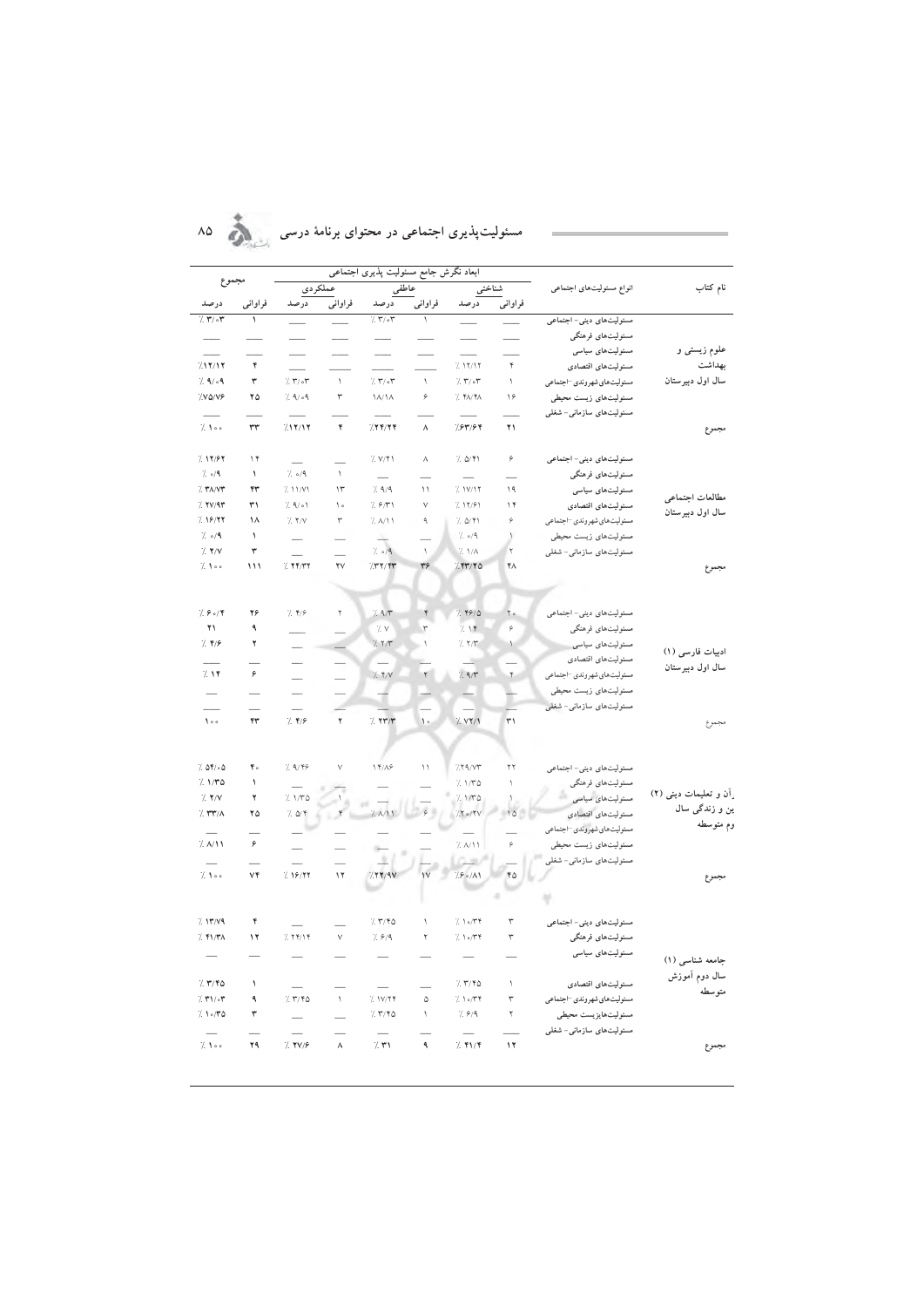

# 

|                                                        |                          |                           | اجتماعي                  | شوليت يذيرى                    |                          | آبعاد نگرش جامع                          |                          |                                               |                     |
|--------------------------------------------------------|--------------------------|---------------------------|--------------------------|--------------------------------|--------------------------|------------------------------------------|--------------------------|-----------------------------------------------|---------------------|
|                                                        |                          |                           | عملكردي                  | عاطفي                          |                          |                                          | شناختى                   | انواع مسئوليتهاى اجتماعي                      | نام کتاب            |
| درصد                                                   | فراوانى                  | درصد                      | فراوانبي                 | درصد                           | فراوانى                  | درصد                                     | فراوانى                  |                                               |                     |
| 7.804                                                  | ۱۴                       |                           | $\overline{\phantom{0}}$ | $\Lambda/V$                    | ۲                        | 7.07/7                                   | ۱۲                       | مسئولیتهای دینی- اجتماعی                      |                     |
| $\frac{1}{2}$ . $\Lambda$ /V                           | ۲                        |                           |                          | -                              |                          | $\Lambda/\mathsf{V}$                     | ۲                        | مسئولیتهای فرهنگی                             |                     |
|                                                        | -                        | $\overline{\phantom{0}}$  |                          | $\overline{\phantom{a}}$       |                          |                                          | -                        | مسئولیتهای سیاسی                              | ادبیات فارسی (۲)    |
|                                                        | -                        | -                         | $\overline{\phantom{0}}$ |                                |                          |                                          |                          | مسئوليتهاى اقتصادى                            | سال دوم آموزش       |
| 7.70                                                   | ٧                        | $\overline{\phantom{a}}$  | $\overline{\phantom{0}}$ | $\Lambda/V$                    | ۲                        | Y1/V                                     | ۵                        | مسئوليت هاى شهروندى -اجتماعي                  | متوسطه              |
| $\overline{\phantom{0}}$                               | -                        | $\overline{\phantom{0}}$  | $\overline{\phantom{0}}$ |                                | -                        |                                          | -                        | مسئوليتهاي زيست محيطي                         |                     |
| $\overline{\phantom{0}}$                               | $\overline{\phantom{0}}$ | $\overline{\phantom{0}}$  | $\overline{\phantom{0}}$ | $\overline{\phantom{0}}$       | $\overline{\phantom{0}}$ | $\overline{\phantom{0}}$                 | $\overline{\phantom{0}}$ | مسئولیتهای سازمانی-شغلی                       |                     |
| $\mathcal{L}$                                          | ۲۳                       |                           |                          | 1V/f                           | ۴                        | 7.19                                     | ۱۹                       |                                               |                     |
|                                                        |                          | $\overline{\phantom{a}}$  | $\overline{\phantom{0}}$ |                                |                          |                                          |                          |                                               | مجموع               |
| 7.9V/V                                                 | ۴۴                       |                           |                          | $\gamma$ . $V/V$               | ۵                        | $\varphi$ .                              | ٣٩                       | مسئولیتهای دینی- اجتماعی                      |                     |
| 7.91                                                   | ۴                        |                           | $\overline{\phantom{a}}$ | $\mathbf{r}/\mathbf{v}$        | ٢                        | $\mathsf{r}_\text{/}\mathsf{r}_\text{/}$ | ٢                        | مسئولیتهای فرهنگی                             |                     |
| $\gamma$ .                                             | ۱۳                       |                           | $\mathcal{N}$            | $\mathsf{r}/\mathsf{N}$        | ٢                        | 7.107                                    | ۱۰                       | مسئولیتهای سیاسی                              | قرآن و تعلیمات دینی |
| 7.771                                                  | ۲                        |                           |                          |                                |                          | $\Upsilon/\Upsilon$                      | ٢                        | مسئوليتهاى اقتصادى                            | (1)                 |
| 7.771                                                  | ۲                        |                           |                          |                                |                          | $\Upsilon/\Upsilon$                      |                          | مسئوليت هاى شهروندى -اجتماعي                  | دين و زندگې         |
|                                                        |                          |                           |                          |                                |                          |                                          |                          | مسئوليت هاى زيست محيطى                        | سال سوم دبیرستان    |
| $\sim$                                                 |                          |                           |                          |                                |                          |                                          |                          | مسئولیتهای سازمانی-شغلی                       |                     |
| 7.100                                                  | ۶۵                       | 7.1/0                     | $\mathbf{1}$             | 7.117/9                        | ٩                        | 7. A <b>F</b> / <b>F</b>                 | $\Delta \Delta$          |                                               | مجموع               |
| $\frac{1}{2}$ . $\Delta$ .<br>$\overline{\phantom{0}}$ | ٨                        | 7.918                     | ١                        | 7.700                          | ۶                        | 7.918                                    | ١                        | مسئولیتهای دینی- اجتماعی<br>مسئوليتهاي فرهنگي |                     |
| 7. 6780                                                | $\sqrt{2}$               | 7.918                     | $\mathcal{L}$            |                                |                          |                                          |                          | مسئولیتهای سیاسی                              | روان شناسى          |
| $\equiv$                                               | ÷.                       |                           |                          |                                |                          |                                          |                          | مسئوليتهاى اقتصادى                            | سال سوم أموزش       |
| 7.70                                                   | ۴                        | $\overline{\phantom{0}}$  |                          | 7.1170                         | $\Upsilon$               | 7.1970                                   | $\mathbf{r}$             | مسئوليت هاى شهروندى -اجتماعي                  | متوسطه              |
| / 11/VQ                                                | ٣                        | $\overline{\phantom{0}}$  |                          |                                |                          | 7.1A/VQ                                  | $\mathbf{\breve{r}}$     | مسئوليت هاى زيست محيطى                        |                     |
|                                                        |                          | $\overline{\phantom{a}}$  |                          |                                |                          |                                          |                          | مسئولیتهای سازمانی-شغلی                       |                     |
| 7.100                                                  | ۱۶                       | 7.1170                    | ۲                        | $\frac{1}{2}$ . $\Delta \circ$ | $\wedge$                 | $1.7V/\Delta$                            | ۶                        |                                               | مجموع               |
| 9/7                                                    | ۵                        |                           | 4<br>$\alpha$            | $1/\Upsilon$                   | $\backslash$             | $\Psi/\mathfrak{q}$                      |                          | مسئولیتهای دینی- اجتماعی                      |                     |
| Y9/9                                                   | ۲۴                       | $\Lambda/\hat{\tau}$      | V                        | 9/9                            |                          | 11/1                                     |                          | مسئولیتهای فرهنگی                             |                     |
| $Y\Delta/9$                                            | ۲۱                       | $\Lambda/\hat{r}$         | $\mathbf{v}$             | $\frac{1}{2}$                  |                          | $\sqrt{r}/\Lambda$                       | $\gamma$                 | مسئولیتهای سیاسی                              | جامعه شناسى         |
| 11/1                                                   | ٩                        | $\mathcal{S}/\mathcal{Y}$ | ۵                        | $\mathcal{N}$                  | $\backslash$             | $\mathsf{r}/\mathsf{V}$                  | ٣                        | مسئوليتهاى اقتصادى                            | (7)                 |
| $\mathbf{Y} \mathbf{V} / \mathbf{Y}$                   | ۲۲                       | $1/\Upsilon$              | $\backslash$             | 11/1                           | ٩                        | $\Upsilon$                               | ۱۲                       | مسئوليت هاي شهر وندى -اجتماعي                 | سال سوم آموزش       |
|                                                        |                          |                           |                          |                                |                          |                                          |                          | مسئولیتهای زیست محیطی                         | متوسطه              |
|                                                        |                          |                           |                          |                                |                          |                                          |                          | مسئولیتهای سازمانی- شغلی                      |                     |
| $\mathcal{L}$                                          | ۸١                       | YY/V                      | $\mathbf Y$ .            | $Y\Delta/9$                    | ۲۱                       | 49/                                      | $\mathfrak{r}$ .         |                                               | مجموع               |

## بررسی سؤال سوم پژوهش

بیشترین وکمترین میزان توجه به انواع و ابعاد سهگانهٔ مسئولیتهای اجتماعی، در هر یـک ازکتابهای نمونه مورد بررسی، چگونه بوده است؟

با توجه به نتایج جدول ۲، بیــشترین و کمتــرین میــزان توجــه بــه انــواع و ابعــاد ســهگانــهٔ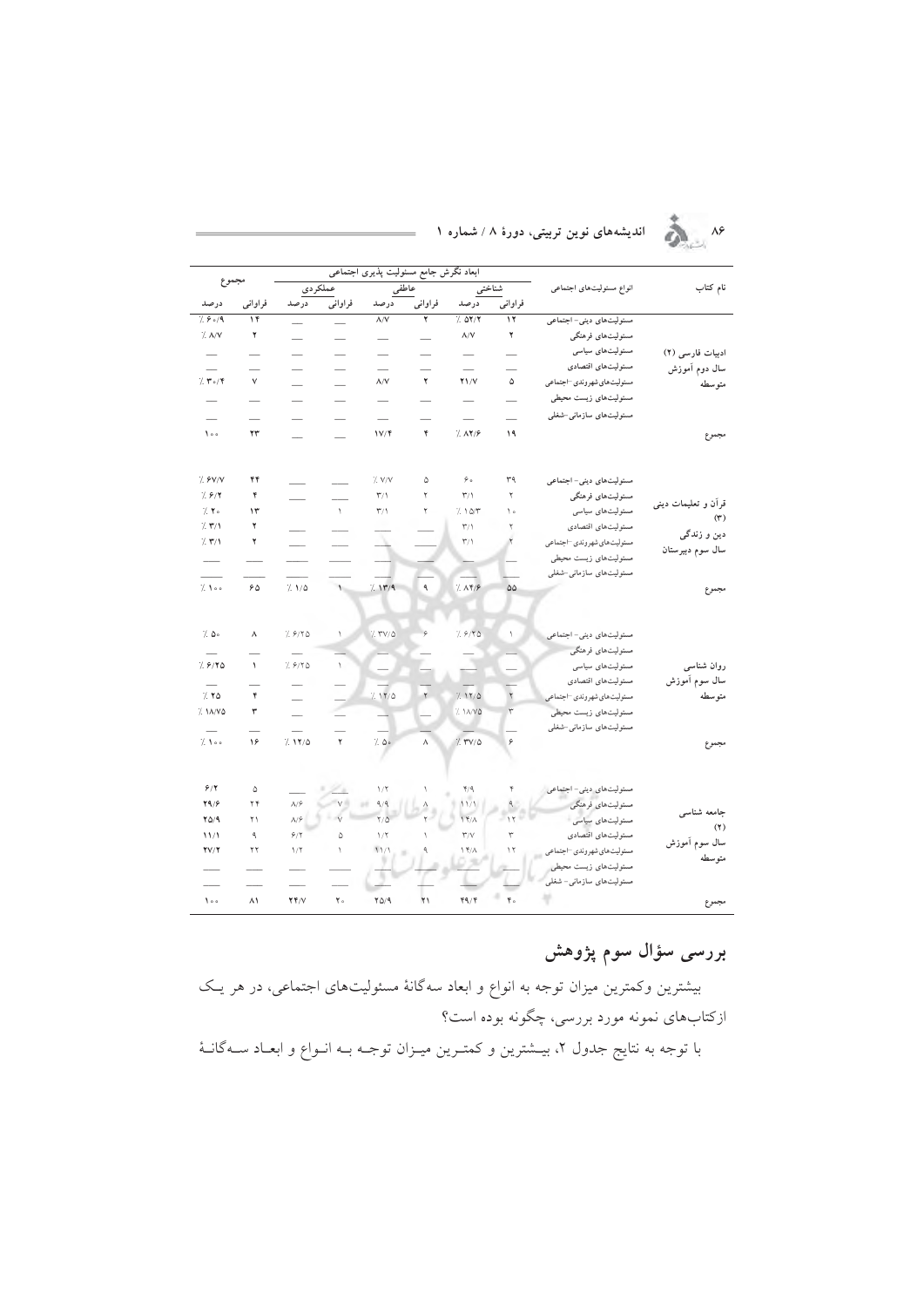.<br>مسئولیتپذیری اجتماعی در محتوای برنامهٔ درسی

مسئولیتهای اجتماعی در هر کتاب عبارت است از :

۱– از بین انواع و ابعاد سه گانهٔ مسئولیتهای اجتمـاعی مـورد بررسـی در کتـاب قـراَن و تعلیمات دینی(۱) سال اول دبیرستان، مسئولیتهای دینی – اجتماعی با ۵۶/۳ ٪ بیشترین میـزان توجه و مسئولیتهای فرهنگی با ۱/۴ ٪ کمترین میزان توجه را بـه خـود اختـصاص دادهانــد و نهایتاً به مسئولیتهای سازمانی <sup>—</sup> شغلی نیز در هیچ یک از ابعاد سهگانه اشارهای نداشته است. هم چنین بُعد شناختی مسئولیتهای اجتماعی با ۴۹/۵ ٪ بیشترین میزان و بُعد عملکردی نیز بـا ۸/۵ ٪،کمترین میزان توجه بـه ابعـاد نگـرش جـامع مـسئولیت پـذیری اجتمـاعی را بـه خـود اختصاص داده است.

۲- از بین انواع و ابعاد سهگانهٔ مسئولیتهای اجتمـاعی مـورد بررسـی در محتـوای کتـاب درسی علوم زیستی و بهداشت، مسئولیتهای زیست محیطی با ۷۵/۷۶٪ بیشترین میزان توجـه و مسئولیتهای دینی – اجتماعی با ۳/۰۳٪ کمترین میزان توجه را به خود اختصاص دادهانــد و نهایتاً به مسئولیتهای فرهنگی، سیاسی و سازمانی <sup>—</sup>شغلی نیز در هیچ یک از ابعـاد ســهگانــه اشارهای نداشته است. هم چنین بُعد شناختی مــسئولیتهــای اجتمــاعی بــا ۶۳/۶۴ ٪ بیــشترین میزان و بُعد عملکردی نیز با ۱۲/۱۲ ٪،کمترین میزان توجه بــه ابعــاد نگــرش جــامع مــسئولیت یذیری اجتماعی را به خود اختصاص داده است.

۳- از بین انواع و ابعاد سهگانهٔ مسئولیتهای اجتمـاعی مـورد بررسـی در محتـوای کتـاب درسـي مطالعـات اجتمـاعي، مـسئوليتهـاي سياسـي بــا ٣٨/٧٣ ٪ بيــشترين ميــزان توجــه و مسئولیتهای فرهنگی و زیست محیطی هر یک با یک فراوانسی، یعنسی ۰/۹ ٪، کمتـرین میــزان توجه را به خود اختصاص دادهاند. هم چنین بُعد شناختی مسئولیتهای اجتماعی با ۴۳/۲۵ ٪ بیشترین میزان و بُعد عملکردی نیز با ۲۴/۳۲ ٪،کمترین میـزان توجـه بـه ابعـاد نگـرش جـامع مسئوليت پذيري اجتماعي را به خود اختصاص داده است.

۴– از بین انواع و ابعاد سهگانهٔ مسئولیتهای اجتماعی مـورد بررســی در محتـوای کتـاب درسی ادبیات فارسی (۱)، مسئولیتهای دینی – اجتماعی با ۶۰/۴٪ بیــشترین میــزان توجــه و مسئولیتهای سیاسی با ۴/۲٪، کمترین میزان توجه را به خود اختـصاص دادهانــد و نهایتــاً بــه مسئولیتهای اقتصادی، زیست محیطی و سازمانی <sup>—</sup> شغلی نیز در هیچ یک از ابعـاد ســهگانــه اشارهاي نداشته است. هم چنين بُعد شناختي مـسئوليتهـاي اجتمـاعي بـا ۴۳/۲۵ ٪ بيــشترين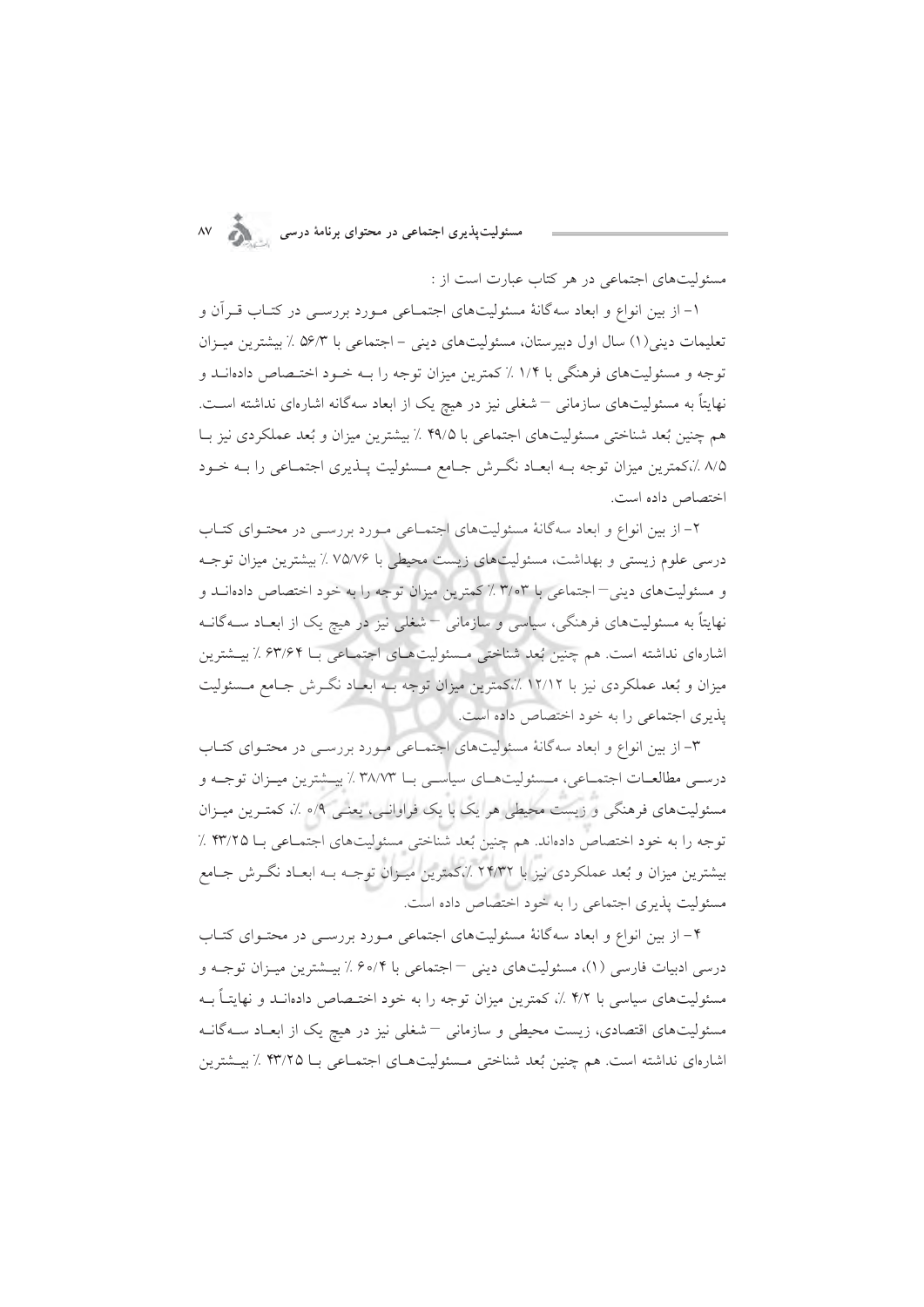۸۸ هجر اندیشههای نوین تربیتی، دورهٔ ۸ / شماره ۱

میزان و بُعد عملکردی نیز با ۲۴/۳۲ ٪،کمترین میزان توجه بـه ابعـاد نگـرش جـامع مـسئولیت پذیری اجتماعی را به خود اختصاص داده است.

۵– از بین انواع و ابعاد سهگانهٔ مسئولیتهای اجتمـاعی مـورد بررسـی در محتـوای کتـاب درسی قرآن و تعلیمات دینی (۲)، مسئولیتهای دینے ⊣جتمـاعی بـا ۵۴/۵ ٪ بیـشترین میـزان توجه و مسئولیتهای فرهنگی با ۱/۳۵٪، کمترین میزان توجه را به خود اختـصاص دادهانــد و نهایتاً به مسئولیتهای شهروندی – اجتمـاعی و سـازمانی <sup>–</sup>شـغلی نیـز در هـیچ یـک از ابعـاد سه گانه اشارهای نداشته است. هم چنین بُعـد شـناختی مـسئولیتهـای اجتمـاعی بـا ۸۱/۰۶٪ بیشترین میزان و بُعد عملکردی نیز ۱۶/۲۲ ٪،کمترین میزان توجه به ابعاد نگـرش جـامع را بـه خود اختصاص داده است.

۶– از بین انواع و ابعاد سهگانه مسئولیتهای اجتماعی مـورد بررسـی در محتـوای کتـاب درسـي جامعــه شناسـي(١)، مــسئوليتهــاي فرهنگــي بــا ۴۱/۳۸ ٪ بيــشترين ميــزان توجــه و مسئولیتهای اقتصادی با ۳/۴۵٪، کمترین میزان توجه را به خود اختصاص دادهاند. هـم چنـین بُعد شناختی مسئولیتهای اجتماعی با ۴۱/۴ ٪ بیشترین میزان و بُعد عملکردی نیـز بـا ۲۷/۶٪، كمترين ميزان توجه به ابعاد نگرش جامع مسئوليت يذيري اجتماعي را به خود اختـصاص داده است.

۷– از بین انواع و ابعاد سه گانهٔ مسئولیتهای اجتماعی مورد بررسبی در محتـوای کتـاب درسی ادبیات فارسی(۲)، مسئولیتهای دینی – اجتماعی بــا ۶۰/۹٪ بیــشترین میــزان توجــه و مسئولیتهای فرهنگی با ۸/۷٪، کمترین میزان توجه را به خود اختصاص دادهانـد. هـم چنـین بُعد شناختی مسئولیتهای اجتماعی با ۸۲/۶ ٪ بیشترین میـزان و بُعـد عـاطفی نیـز، بـا ۱۷/۴٪، کمترین میزان توجه به ابعاد نگرش جامع مسئولیت پذیری اجتماعی را به خود اختـصاص داده است و نهایتاً به بُعد عملکردی مسئولیتهای اجتماعی هیچ اشارهای نداشته است .

۸– از بین انواع و ابعاد سهگانهٔ مسئولیتهای اجتمـاعی مـورد بررسـی در محتـوای کتـاب درسی قرآن و تعلیمات دینی (۳)، مسئولیتهای دینی- اجتماعی بــا ۴۴ فراوانــی، یعنــی ۶۷/۷ ٪ بیشترین میزان توجه و مسئولیتهای اقتصادی و مسئولیتهای شهروندی – اجتماعی هر یک با ۲ فراوانی، یعنی ۳/۱٪،کمترین میزان توجه را به خـود اختـصاص دادهانـد. هـم چنـین بُعـد شناختی مسئولیتهای اجتماعی، با ۵۵ فراوانی، یعنی ۸۴٫۶ ٪ بیشترین میزان و بُعـد عملکـردی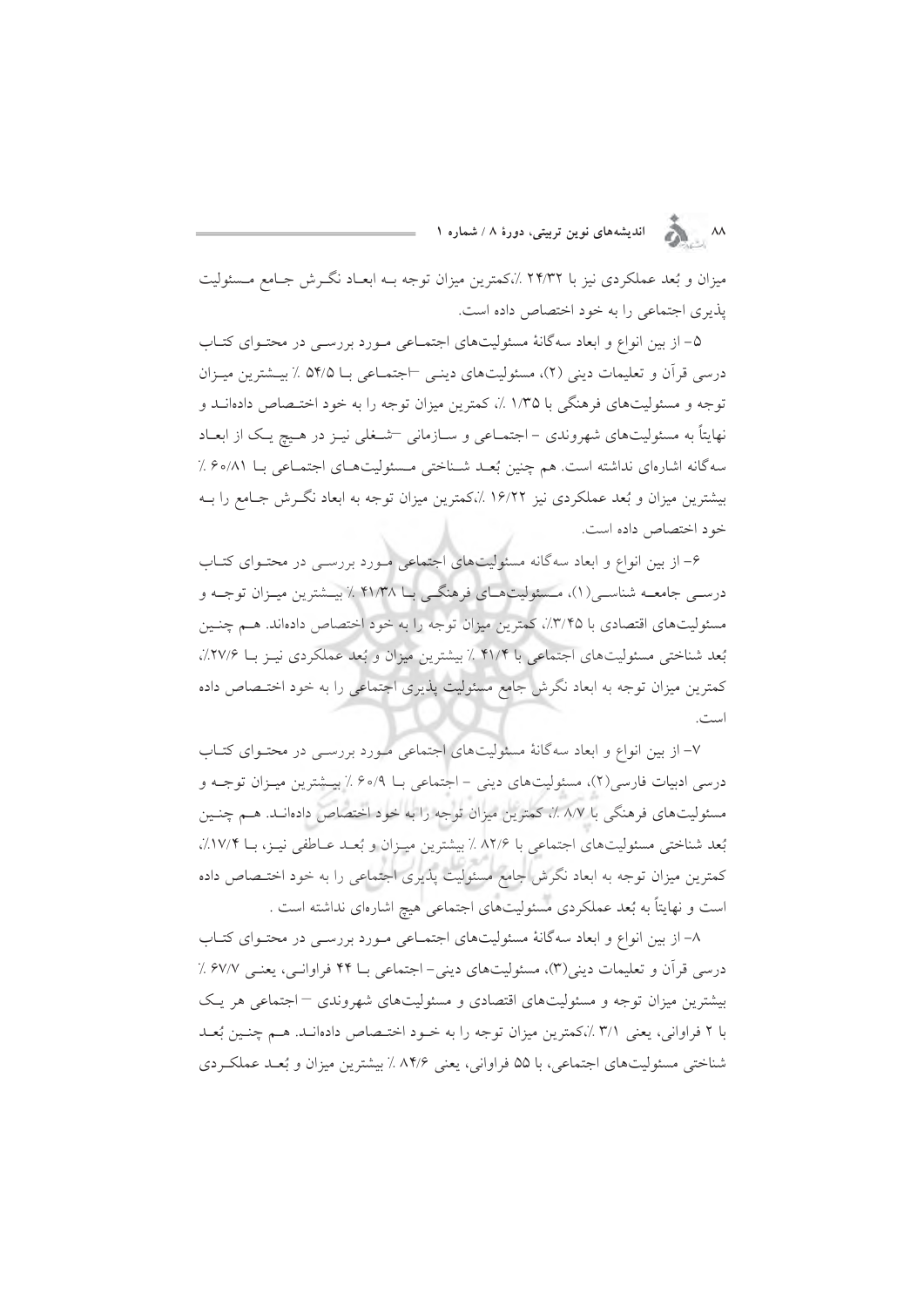نیز با یک فراوانی ۱/۵ ٪،کمترین میزان توجه به ابعاد نگرش جامع مسئولیت پــذیری اجتمــاعی را به خود اختصاص داده است.

۹– از بین انواع و ابعاد سهگانهٔ مسئولیتهای اجتماعی مـورد بررسـی در محتـوای کتـاب درسـبي روانشناسـبي، مـسئوليتهـاي دينـبي - اجتمـاعي بـا ۵۰ ٪ بيــشترين ميـزان توجــه و مسئولیتهای سیاسی با ۶/۲۵٪، کمترین میزان توجه را به خود اختصاص دادهانـد. هـم چنـین بُعد عاطفي مسئوليتهاي اجتماعي با ۵۰ ٪ بيشترين ميزان و بُعد عملكردي نيز، بــا ۲ فراوانــي، یعنی ۱۲/۵ ٪،کمترین میزان توجه به ابعاد نگرش جامع مسئولیت پذیری اجتماعی را بـه خـود اختصاص داده است.

۱۰ – از بین انواع و ابعاد سهگانهٔ مسئولیتهای اجتماعی مورد بررسی در محتـوای کتـاب درسمي جامعـه شناسـي (٢)، مـسئوليتهـاي فرهنگـي بـا ٢٩/۶ ٪ بيــشترين ميـزان توجـه و مسئولیتهای دینی – اجتماعی با ۶/۲٪، کمترین میزان توجه را به خود اختصاص دادهاند. هم چنین بُعد شناختی مسئولیتهای اجتماعی با ۴۹/۴٪ بیشترین میزان و بُعـد عملکـردی نیـز بـا ۲۴/۷ ٪،کمترین میزان توجه به ابعـاد نگـرش جـامع مـسئولیت پــذیری اجتمـاعی را بــه خــود اختصاص داده است.

#### بررسی سؤال چهارم پژوهش

بیشترین و کمترین میزان توجه به انواع و ابعاد سهگانهٔ مسئولیتهای اجتماعی، در مجموع کتابها، چگونه بوده است؟ تکسیکی علوم انسانی ومطالعات فرسخ

الف) جمع بندی مجموع فراوانی و درصد مؤلّفههای مطـرح در ابعــاد ســهگانــهٔ مـــــئولیت اجتماعی در محتوای کتابهای نمونهٔ مورد بررسی دورهٔ متوسطهٔ نظری سال ۹۰- ۱۳۸۹

از مجموع ۱۱۳۸۷ مورد؛ عبارتها، مضمونها... و تمرينهاي مندرج در كتابهاي نمونـه مورد بررسی دورهٔ متوسطهٔ نظری سال۱۳۸۹–۱۳۸۹، ۵۴۶ فراوانسی، یعنسی ۴/۸ ٪ بـه مؤلِّفههـای مطرح در انواع و ابعاد سهگانهٔ مسئولیتهای اجتماعی توجه کرده است.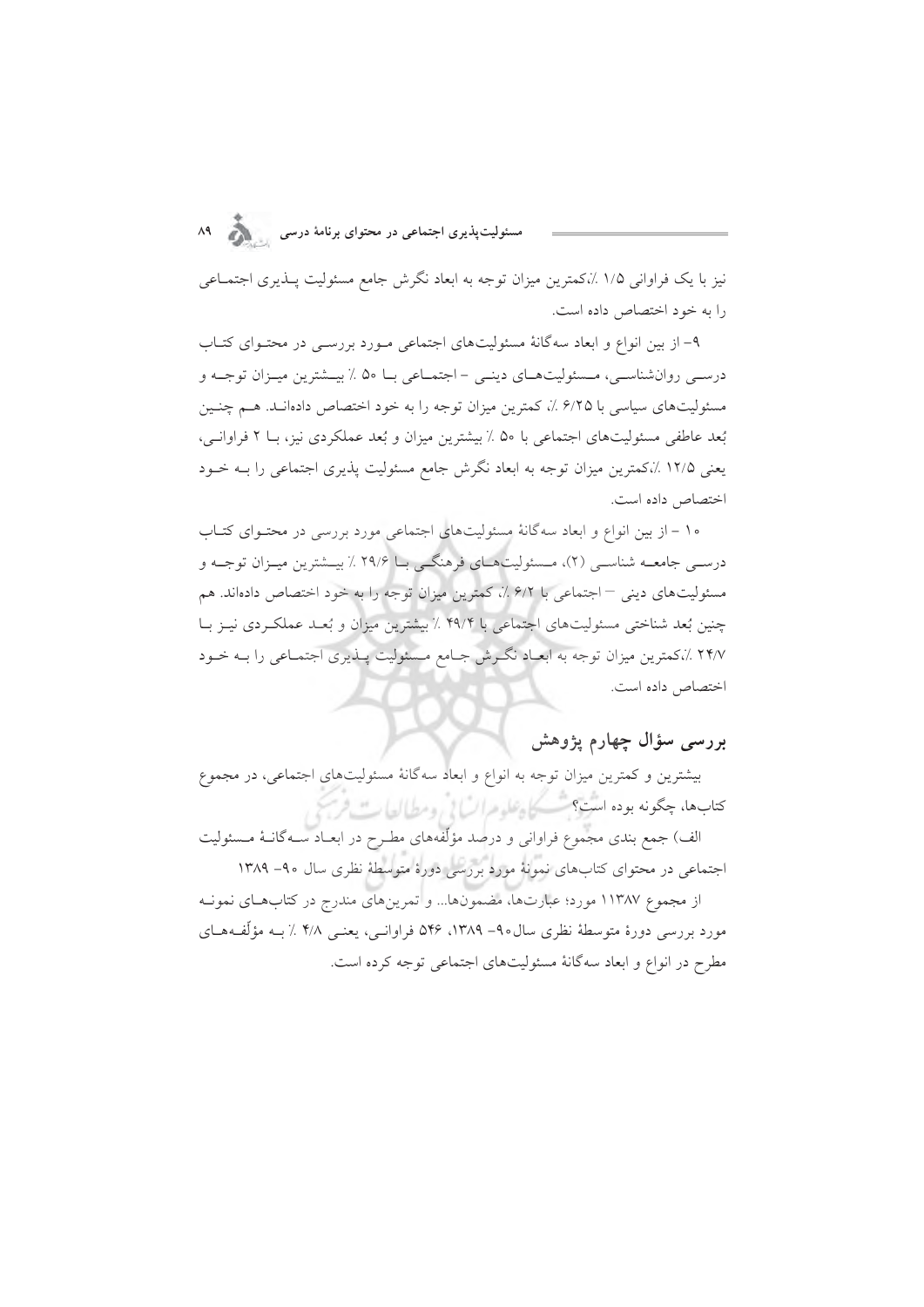$\sum_{i=1}^{n}$ اندیشههای نوین تربیتی، دورهٔ ۸ / شماره ۱

| مجموع             |             |                             | ابعاد نگرش جامع مسئولیت پذیری اجتماعی |                           |            |                                  |            |                              |
|-------------------|-------------|-----------------------------|---------------------------------------|---------------------------|------------|----------------------------------|------------|------------------------------|
|                   |             |                             | عملكردى                               | عاطفى                     |            |                                  | شناختى     | انواع مسئوليتهاى اجتماعى     |
| درصد              | فراوانبي    | درصد                        | فراواني                               | درصد                      | فراوانبي   | درصد                             | فراواني    |                              |
| 7.704             | 198         | 7.77                        | $\mathcal{N}$                         | $\frac{1}{2}$ $9/V$       | దా         | 7.74                             | $\Upsilon$ | مسئولیتهای دینی- اجتماعی     |
| 7.9/9             | ۵۴          | 7.7/                        | ۱۵                                    | 7.779                     | ۱۶         | $7.$ $4/7$                       | $\tau\tau$ | مسئوليتهاي فرهنگي            |
| 7.10/A            | $\Lambda$ ۶ | $\frac{1}{2}$ $\frac{1}{2}$ | ۲۳                                    | $\gamma$ $\tau/\tau$      | $\lambda$  | $\frac{1}{2}$ $\Lambda$ /٢       | ۴۵         | مسئولیتهای سیاسی             |
| 7.19/N            | 91          | $\frac{1}{2}$ $\frac{1}{2}$ | ۲۳                                    | $\gamma$ $\ast$           | ٢٢         | $\lambda$ $\lambda$ /۴           | ۴۶         | مسئوليتهاى اقتصادى           |
| 7.147V            | ٧۵          | 7.1/1                       | ۶                                     | $\frac{1}{2}$ $\Delta$ /9 | $\tau\tau$ | 7.9/1                            | rv         | مسئولیتهای شهروندی – اجتماعی |
| $7. V/\Delta$     | ۴۱          | $\frac{1}{2}$ o/0           | ٣                                     | 7.1/A                     | ۱.         | 7.01                             | ۲۸         | مسئولیتهای زیست محیطی        |
| $\frac{1}{2}$ o/0 | ٣           |                             |                                       | $\frac{7}{1}$ o/          |            | $\frac{1}{2}$ o/f                | ٢          | مسئولیتهای سازمانی- شغلی     |
| 1.100             | ۵۴۶         | 7.10                        | $\Lambda$ Y                           | $\frac{1}{2}$ YV/A        | ۱۵۲        | $\frac{1}{2}$ $\Delta V/\Lambda$ | ۳۱۲        | مجموع                        |

جدول۳: جمع بندی مجموع فراوانی و درصد مؤلّفههای مطرح در انواع و ابعاد سهگانهٔ مسئولیتهای اجتماعی در محتوای کتابهای نمونه مورد بررسی دورهٔ متوسطهٔ نظری سال ۹۰ – ۱۳۸۹

چنان چه جدول فوق نشان میدهد؛ از بین انواع و ابعاد سهگانه مسئولیتهای اجتماعی در محتوای کتابهای نمونه مورد بررسی دورهٔ متوسطهٔ نظری، مسئولیتهای دینی – اجتمـاعی بـا ٣٥/٩٪ بیشترین میزان توجه و مسئولیتهای سازمانی- شغلی با ٠/٥٪ کمترین میزان توجه را به خود اختصاص دادهاند. هم چنین بُعد شناختی مسئولیتهای اجتمـاعی بــا ۵۷/۱ ٪ بیــشترین میزان و بُعد عملکردی نیز با ۱۵٪، کمترین میزان توجه به ابعاد نگرش جامع مسئولیت پــذیری اجتماعی را به خود اختصاص داده است.

ب) تعیین کمترین و بیشترین فراوانی نسبت به کل عبارات و مضامین مندرج درکتابهای نمونهٔ مورد بررسی از دورهٔ متوسطهٔ نظری سال ۹۰– ۱۳۸۹

چنان چه جدول ذیل نشان میدهد؛ از مجموع ۱۱۳۸۷ مورد؛ عبـارتهـا، مـضمونهـا... و تمرینهای مندرج در کتابهای نمونه مـورد بررسـی دورهٔ متوسـطهٔ نظـری، کتـاب مطالعـات اجتماعی، با ۱۱۱ فراوانی، یعنی یک درصد و کتاب روانشناسی، با ۱۶ فراوانی یعنی ۰/۱ ٪ بـه ترتيب بيشترين وكمترين فراواني و درصد را به خود اختصاص دادهاند.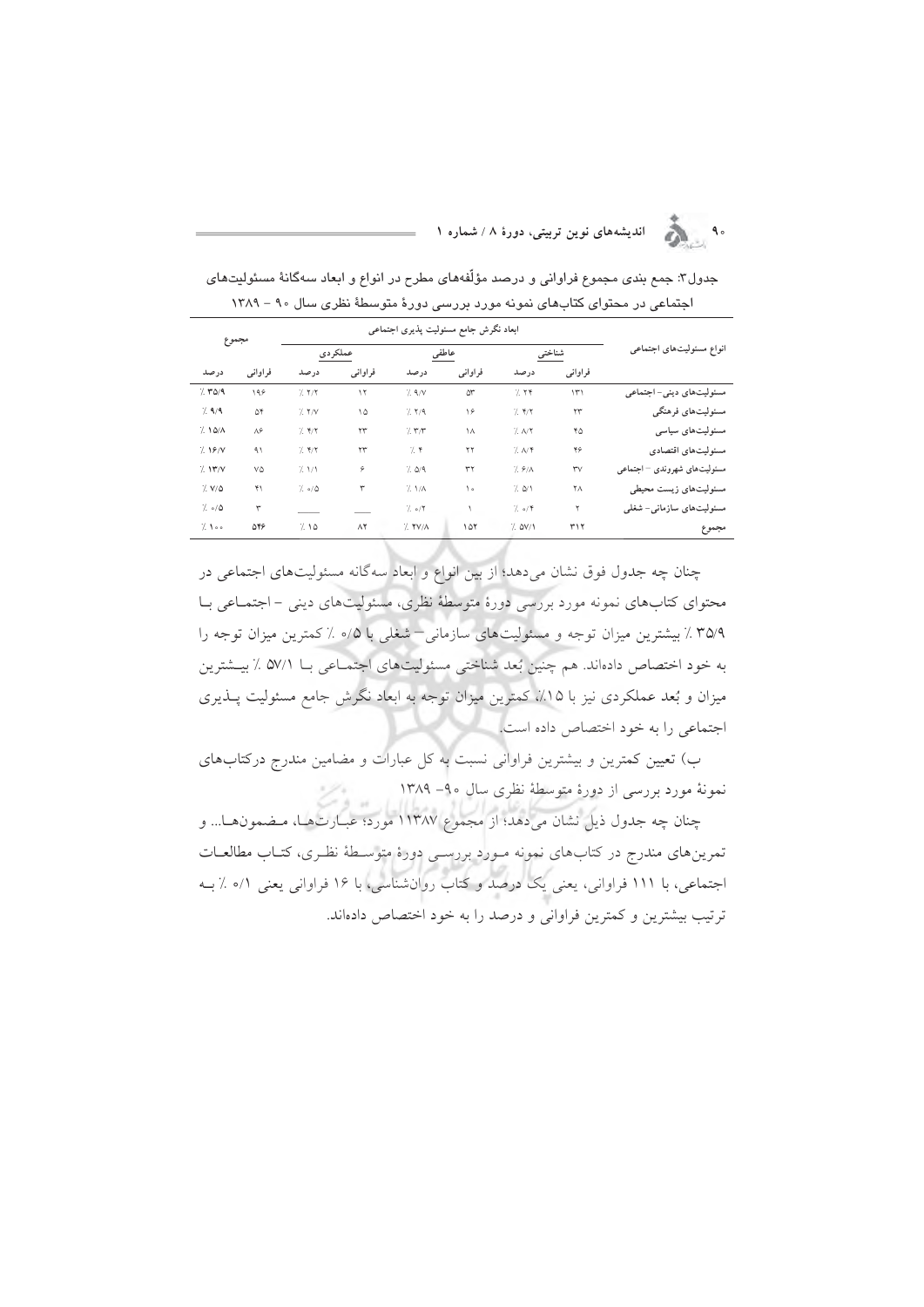.<br>مسئولیتپذیری اجتماعی در محتوای برنامهٔ درسی مستقولیتپذیری ا

جدول ۴: میزان توجه به مؤلّفههای مطرح در ابعاد سهگانهٔ مسئولیتهای اجتماعی نسبت به کل عبارتها، مضمونها... و تمرینهای مندرج در کتابهای نمونهٔ مورد بررسی دورهٔ متوسطهٔ نظری سال ٩٠- ١٣٨٩

| تعداد فراوانی و درصد توجه به<br>مولَّفههای مطرح در ابعاد سهگانه مسئولیت<br>اجتماعى<br>فراواني<br>درصد |     | مجموع عبارتها، مثالها، موضوع درسی،<br>شعرها، تصويرها، پرسشها، جدولها و<br>تمرینهای مندرج در<br>کتابهای نمونه مورد بررسی | نام کتاب                                | ر<br>نه. |
|-------------------------------------------------------------------------------------------------------|-----|-------------------------------------------------------------------------------------------------------------------------|-----------------------------------------|----------|
| $\frac{1}{2}$                                                                                         | 111 | 100                                                                                                                     |                                         | ١        |
|                                                                                                       |     |                                                                                                                         | مطالعات اجتماعى سال اول دبيرستان        |          |
| $\frac{7}{2}$ o/V                                                                                     | ۸١  | $V\mathfrak{F}$ .                                                                                                       | جامعه شناسی (۲) سال سوم اموزش متوسطه    | ۲        |
| $7. \circ 79$                                                                                         | ۷۴  | 11177                                                                                                                   | رآن و تعلیمات دینی(۲) سال دوم متوسطه    | ٣        |
| $7. \circ 79$                                                                                         | ۷١  | 1.97                                                                                                                    | قرآن و تعلیمات دینی(۱) سال اول دبیرستان | ۴        |
| $7. \circ 70$                                                                                         | ۶۵  | 1440                                                                                                                    | قران و تعلیمات دینی(۳) سال سوم دبیرستان | ۵        |
| 7.07                                                                                                  | ۴۳  | 1570                                                                                                                    | ادبیات فارسی (۱) سال اول دبیرستان       | ۶        |
| $\frac{7}{2}$ o/ $\tau$                                                                               | ٣٣  | 1011                                                                                                                    | علوم زیستی و بهداشت سال اول دبیرستان    | ٧        |
| $\frac{1}{2}$ o/                                                                                      | ۳۹  | V9.                                                                                                                     | جامعه شناسی (۱) سال دوم آموزش متوسطه    | ٨        |
| $7. \circ 7$                                                                                          | ۲۳  | 1FAA                                                                                                                    | ادبیات فارسی (۲) سال دوم آموزش متوسطه   | ٩        |
| $\frac{7}{2}$ o/1                                                                                     | 16  | <b><i>ITTA</i></b>                                                                                                      | روان شناسی سال سوم اموزش متوسطه         | ه ۱      |
| $7.$ $47$                                                                                             | ۵۴۶ | <b>11۳AV</b>                                                                                                            |                                         | مجموع    |

ج) تعیین کمترین و بیشترین میزان توجه به مؤلّفههای مطـرح در انـواع و ابعـاد ســهگانــه مسئولیتهای اجتماعی در محتوای کتابهای نمونه مورد بررسی دورهٔ متوسطهٔ نظری سال ۹۰ – ۱۳۸۹ نسبت به مجموع فراوانیها

مسیست به سیستملی عزارتمی.<br>چنان چه جدول ذیل نشان می(هد؛از مجموع ۵۴۶ فراوانسی، درکتـابهـای نمونــهٔ مــورد بررسی از دورهٔ متوسطهٔ نظری، کتاب مطالعات اجتماعی سال اول دبیرسـتان، بــا ۱۱۱ فراوانـی، یعنی ۲۰/۳ ٪ و کتاب روان شناسی سال سوم آموزش متوسطه، بــا ۱۶ فراوانـبی یعنـبی ۲/۹ ٪ بــه ترتيب بيشترين وكمترين فراواني و درصد را به خود اختصاص دادهاند.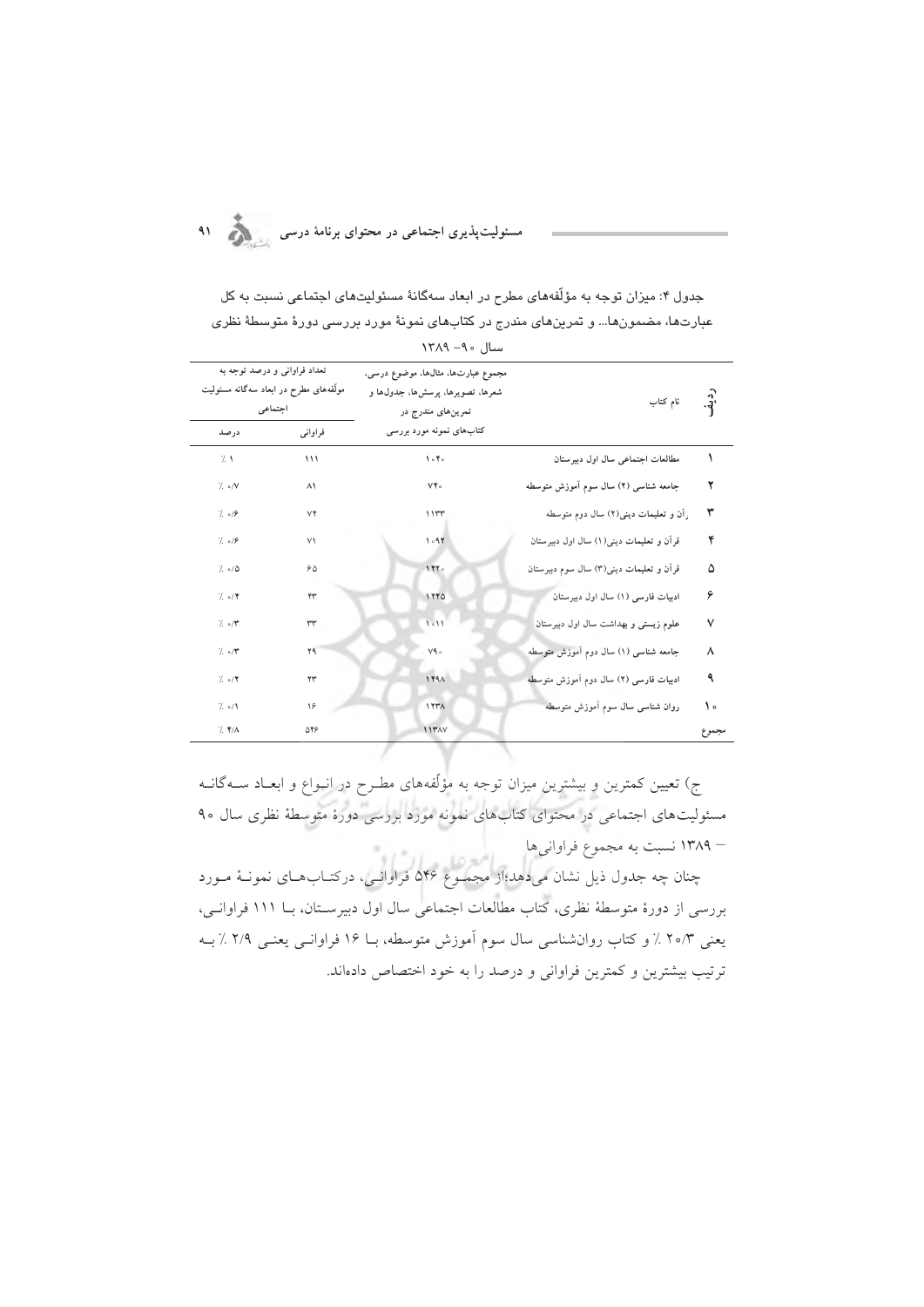۹۲ هـ انديشههای نوین تربیتی، دورهٔ ۸ / شماره ۱

|                          |                                                                                              | خنابهای نمونه مورد بررسی دوره منوسطه نظری سال ۲۰− ۱۱۸۲ نسبت به مجموع فراوانیها |               |
|--------------------------|----------------------------------------------------------------------------------------------|--------------------------------------------------------------------------------|---------------|
|                          | تعداد فراوانی و درصد میزان توجه به مؤلّفههای مطرح در انواع و<br>ابعاد سهگانه مسئولیت اجتماعی | نام کتاب                                                                       | ر<br>-ٻو.     |
| درصد                     | فراواني                                                                                      |                                                                                |               |
| 7.70                     | 111                                                                                          | مطالعات اجتماعی سال اول دبیرستان                                               |               |
| 7.14/17                  | $\wedge$                                                                                     | جامعه شناسی (۲) سال سوم اَموزش متوسطه                                          |               |
| 7.147                    | ٧۴                                                                                           | راَن و تعلیمات دینی(۲)– دین و زندگی سال دوم متوسطه                             | ٣             |
| 7.15                     | V <sub>1</sub>                                                                               | قرآن و تعلیمات دینی(١)- دین و زندگی سال اول دبیرستان                           | ۴             |
| 7.11/9                   | 60                                                                                           | قرآن و تعلیمات دینی(۳)- دین و زندگی سال سوم دبیرستان                           | ۵             |
| $\frac{7}{2}$ V/9        | ۴۳                                                                                           | ادبیات فارسی (١) سال اول دبیر ستان                                             | ۶             |
| 7.8108                   | rr                                                                                           | علوم زیستی و بهداشت سال اول دبیرستان                                           | ٧             |
| $\%$ $\Delta/\mathbf{r}$ | ۳۹                                                                                           | جامعه شناسی (۱) سال دوم آموزش متوسطه                                           | ٨             |
| $7.$ $Y/Y$               | ۲۳                                                                                           | ادبیات فارسی (۲) سال دوم آموزش متوسطه                                          | ٩             |
| 7.77                     | ۱۶                                                                                           | روان شناسی سال سوم آموزش متوسطه                                                | $\mathcal{L}$ |
| 1.100                    | 548                                                                                          |                                                                                | مجموع         |

جدول ۵: میزان توجه به مؤلَّفههای مطرح در انواع و ابعاد سهگانهٔ مسئولیتهای اجتماعی در محتوای  $1.3413$  $\mathbf{1} \times \mathbf{1}$   $\mathbf{1} \times \mathbf{1}$   $\mathbf{1} \times \mathbf{1}$   $\mathbf{1} \times \mathbf{1}$   $\mathbf{1} \times \mathbf{1}$  $\frac{1}{2}$ 

### بحث و نتبجه گېرې

در این جا به بحث و نتیجهگیری چهار سؤال مورد بررسی اقدام شد :

۱– نتایج حاصل از سؤال اول پژوهش، حاکی از آن است که انواع مسئولیتهای اجتمــاعی قابل بررسی در برنامههای درسی دورهٔ متوسطهٔ نظری را می توان به هفت نـوع مـسئولیتهـای دينـي- اجتمـاعي، فرهنگـي، سياسـي، اقتـصادي، شـهروندي- اجتمـاعي، زيـست محيطـي و سازمانی–شغلی در ابعاد سه گانهٔ شناختی، عاطفی و عملکردی تقسیم کرد. هـم چنـین، بـرای هر یک از انواع مسئولیتهای اجتماعی، مؤلّفههایی در ابعاد سهگانه تعیین شده است و پــس از چندین بار بررسی، پردازش، ادغام و اصلاح مؤلّفهها و تأیید صاحب نظران، نهایتاً ۸۴ مؤلّفه(۸۴ گویه مبین ابعاد در انواع) در جدول ۱ تنظیم شد که ابزار اجرای پژوهش را تشکیل داد .

در زمینهٔ انواع و ابعاد مسئولیتهای قابل بررسی در برنامههای درسی، بین یافتـههـای ایــن یژوهش و یافتههای پژوهش سبحانی نژاد (۱۳۷۹) که شش نوع مـسئولیت اجتمـاعی در ابعـاد سهگانهٔ بیان شده، همخوانی وجود دارد.

۲– نتایج بررسی سؤال دوم پژوهش نشان داد کتابهای نمونهٔ مورد بررسی، به مؤلّفههــای مطرح در شش نوع از انواع هفتگانهٔ مسئولیتهای اجتماعی در ابعـاد سـهگانـهٔ آن، بــه میـزان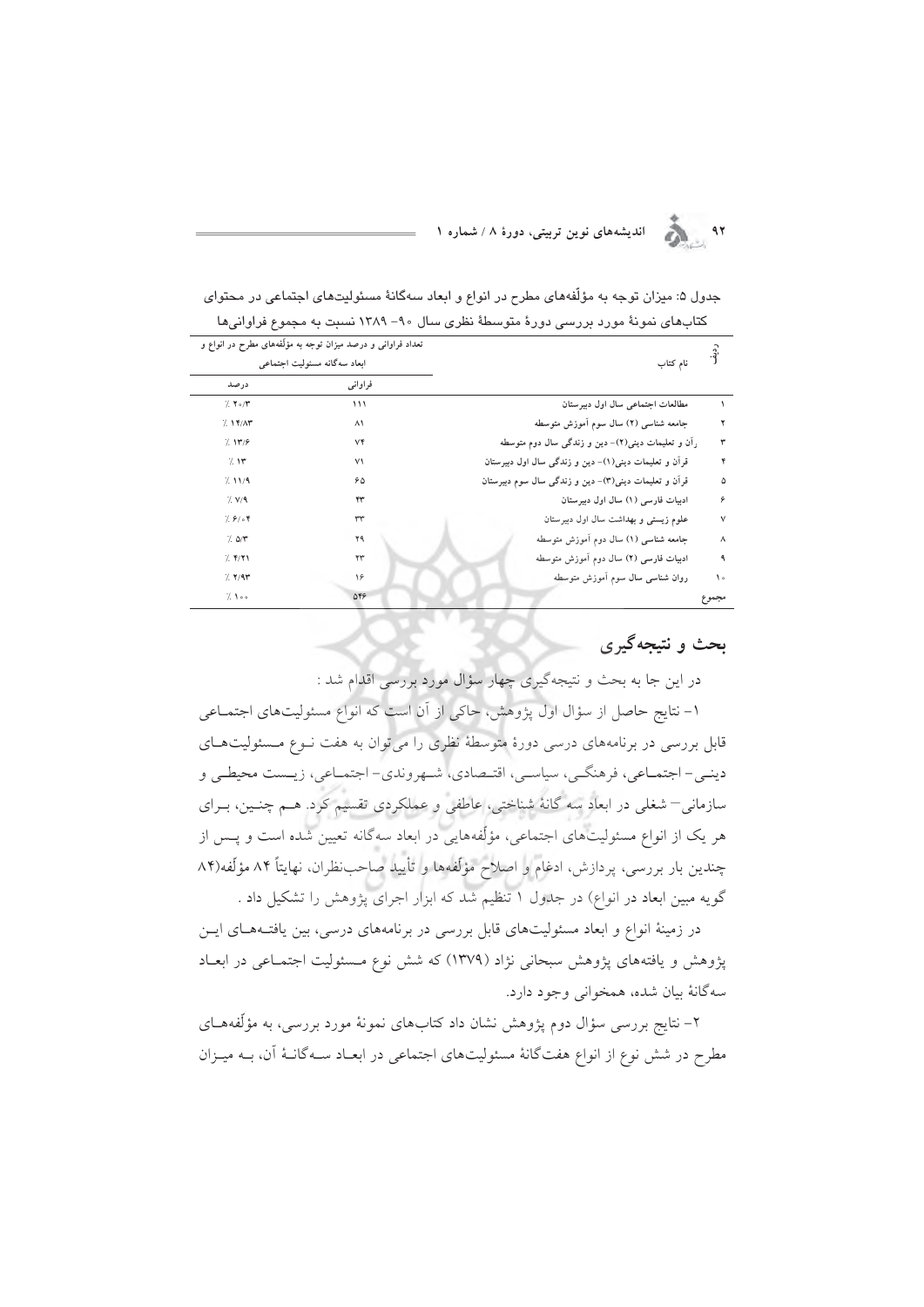# مسئولیتپذیری اجتماعی در محتوای برنامهٔ درسی مستقل به ۹۳

متفاوت توجه کردهاند، در صورتی که تنها کتاب مطالعات اجتماعی است کـه بـه مؤلَّفـههــای مطرح در ابعاد سه گانهٔ مسئولیتهای سازمانی – شغلی توجه کرده است و آن هم با ۳ فراوانـی يعني ٢/٧ ٪. با عنايت به اين مطلب مي توان اذعان داشت؛ كتابهاي نمونه مورد بررسـي دورة متوسطه، اندک توجهی به مسئولیتهای سازمانی – شخلی مبلدول داشتهانید. حیال آن کیه، انجامدادن به موقع مسئولیتهای سازمانی – شغلی یکی از عواملی است که به مؤفقیّت شـغلی افراد در سازمانها کمک میکند، و چون در دورهٔ متوسطه، لازم است دانـش[مـوزان از طریـق آموزش، آمادگی ورود به اجتماع و سازمانها را کسب کننـد، بنـابراین، برنامــه ریــزان بایــد در تدوین کتابهای درسی به این امر توجه بیشتری داشته باشند.

هم چنین از بین کتابهای نمونه مورد بررسی، کتاب ادبیات فارسی(۲) سال دوم آمــوزش متوسطه، تنها کتابی است که هیچ توجهی به بعد عملکردی مسئولیتهای اجتماعی نداشته است و بقیهٔ کتابها به میزان متفاوت به ابعاد سهگانهٔ مسئولیتهای اجتماعی توجه داشـتهانــد. حال اَن که اَموزش مسئولیت پذیری اجتماعی مستلزم توجه بــه ســه بعــد اساســی اســت. بعــد شناختی( آگـاهیمـا، ادراكـات و شـناختـهـا)، بعـد عـاطفی (اعتقـادات، باورهـا، عواطـف و احساسات گوناگون) و بعد عملکردی (عکس العمل ها و واکنش ها).

۳- بررسی نتایج یافتههای بهدست آمده از سؤال سوم پژوهش نشان داد از بین هفت نــوع مسئولیت اجتماعی، چهار نوع مسئولیتهای دینی- اجتماعی، زیـستی، فرهنگــی و سیاســی، در کتابها دارای بیشترین فراوانیها هستند که نهایتاً بیشترین میزان توجه به مسئولیتهای دینــی– اجتماعی اختصاص دارد و از میان انواع مسئولیتها، مـسئولیتهـای سـازمانی، هـم، کمتـرین میزان توجه را به خود اختصاص داشته است. هم چنین، از بین کتابهای نمونهٔ مورد بررسـی، تنها کتاب روان شناسی است که بیشترین میزان توجه به ابعاد آن را، بعد عاطفی مسئولیتهـای اجتماعی تشکیل میدهد و بیشترین میزان توجه به ابعاد در بقیهٔ کتابهای نمونهٔ مورد بررسـی، بُعد شناختی مسئولیتهای اجتماعی است. هم چنین، کمترین میـزان توجـه بـه ابعـاد در همـهٔ کتابهای نمونه مورد بررسی، بعد عملکردی مسئولیتهای اجتماعی است کـه در ایـن زمینـه نتایج یافتههای این پژوهش با نتایج یافتـههـای پــژوهش سـبحانی نـژاد (۱۳۷۹)، تــا حــدودی همخوانی دارد که حاکی از آن بود که محتوای کتابهای درسی دورهٔ ابتدایی، به بعد عملکردی مسئولیتهای اجتماعی هیچ توجهی نداشته است. بنابراین با توجه بـه نتـایج پـژوهش حاضـر،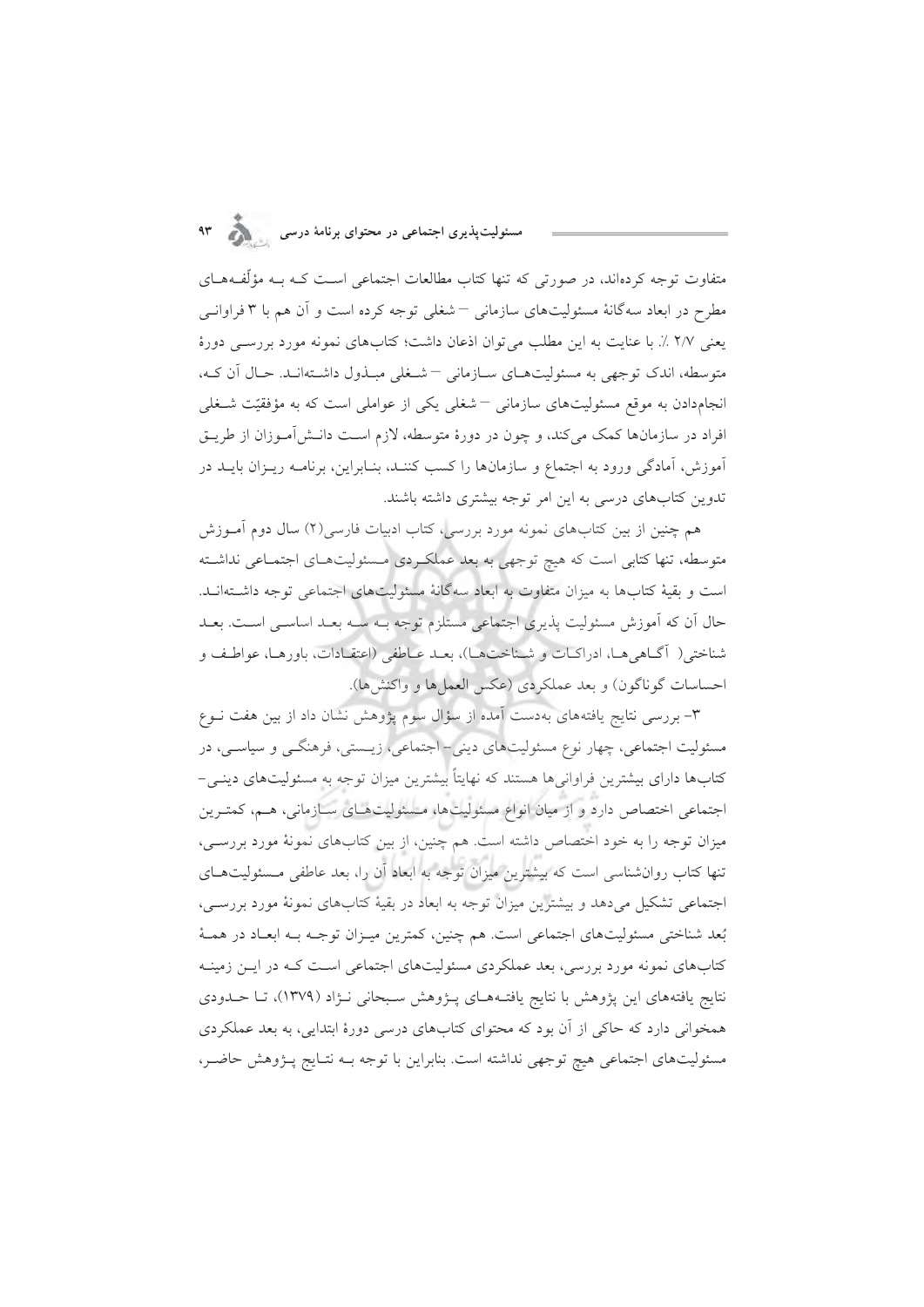۹۴ هـ الله المديشههای نوین تربیتی، دورهٔ ۸ / شماره ۱

می توان گفت کتابهای نمونه مورد بررسی یا به عبارتی برنامـهٔ درســی دورهٔ متوسـطهٔ نظـری سال ۹۰–۱۳۸۹، به رشد آگاهی دانشآموزان در زمینهٔ مسئولیتهـای اجتمـاعی بیــشتر از ابعـاد دیگر توجه داشته است. در صورتی که اگر برنامههای درسی در صدد رشد اجتمـاعی افـراد، از جمله مسئوليت يذيري اجتماعي دانش آموزان هستند، بايد ابعـاد سـه گانــهٔ شــناختي، عــاطفي و عملکردی مسئولیتهای اجتماعی را در نظر بگیرند.

۴- نتایج حاصل از سؤال چهارم پژوهش حاکی از آن است که از مجمـوع ۱۱۳۸۷ مـورد؛ عبارتها، مضمونها... وتمرينهاي مندرج در كتابهاي نمونـهٔ مـورد بررسـي ۵۴۶ فراوانـي، یعنی ۴/۸ ٪ به مؤلّفههای مطرح در انواع و ابعاد سهگانهٔ مسئولیتهـای اجتمـاعی توجـه کــرده است و از بین انواع و ابعاد سه گانهٔ مسئولیتهای اجتماعی، مسئولیتهای دینی - اجتماعی بـا ٣٥/٩٪ و بُعد شناختی با ٥٧/١٪ بیشترین میزان توجه و مسئولیتهای سازمانی–شغلی با ۰/۵٪ بُعد عملکردی با ۱۵٪ کمترین میزان توجه به انواع و ابعاد نگرش جامع مسئولیت پذیری اجتماعی را به خود اختصاص دادهاند. هم چنین بیشترین فراوانی و درصد از بین کتـابهـای تحلیل شده به نسبت مجموع ۱۱۳۸۷ مورد؛ عبارتها، مضمونها... و تمـرینهـای منـدرج در کتابهای نمونهٔ مورد بررسی، به کتاب مطالعات اجتماعی سال اول دبیرستان، با یک درصـد و كمترين درصد به همين نسبت، به كتاب روانشناسي سـال سـوم آمـوزش متوسـطه، بـا ٠/٥ ٪ اختصاص داشته است و به نسبت مجموع ۵۴۶ فراوانی، در کتابهای نمونه مورد بررسی نیـز، كتاب مطالعات اجتماعي سال اول دبيرستان، ٢٥/٣ ٪ و كتاب روان شناسي سال سـوم أمـوزش متوسطه، با ۲/۹ ٪ به ترتیب بیشترین و کمترین فراوانی و درصد را به خود اختصاص دادهانــد. بنابراين، محتواي كتاب مطالعات اجتماعي سال ٩٠- ١٣٨٩ بيــشتر از كتــابهــاي تحليــل شــدهٔ دیگر به مؤلّفههای مطرح در ابعاد سهگانهٔ مسئولیتهای اجتماعی توجه کرده اسـت و محتــوای کتاب روانشناسی سال ۹۰– ۱۳۸۹ نیز، کمتر از کتابهای تحلیـل شـدهٔ دیگـر بـه مؤلّفـههـای مطرح در ابعاد سهگانهٔ مسئولیتهای اجتماعی توجه کرده است.

از آن جا که مسئولیت پذیری اجتماعی شامل انواع و ابعاد متعددی است، لازم است برنامه ریزان درسی در انتخاب و تدوین محتوای رشد دهندهٔ این نوع نگرش، به انواع و ابعاد آن طبی دورهها و پایههای مختلف تحصیلی توجه کنند. توجه برنامهٔ درسی به ابعـاد ســهگانــهٔ مــذکور موجب خواهد شد، دانش آموز، مجموعهٔ کـاملی از شـناختهـا، عواطـف مثبـت و هــم چنــین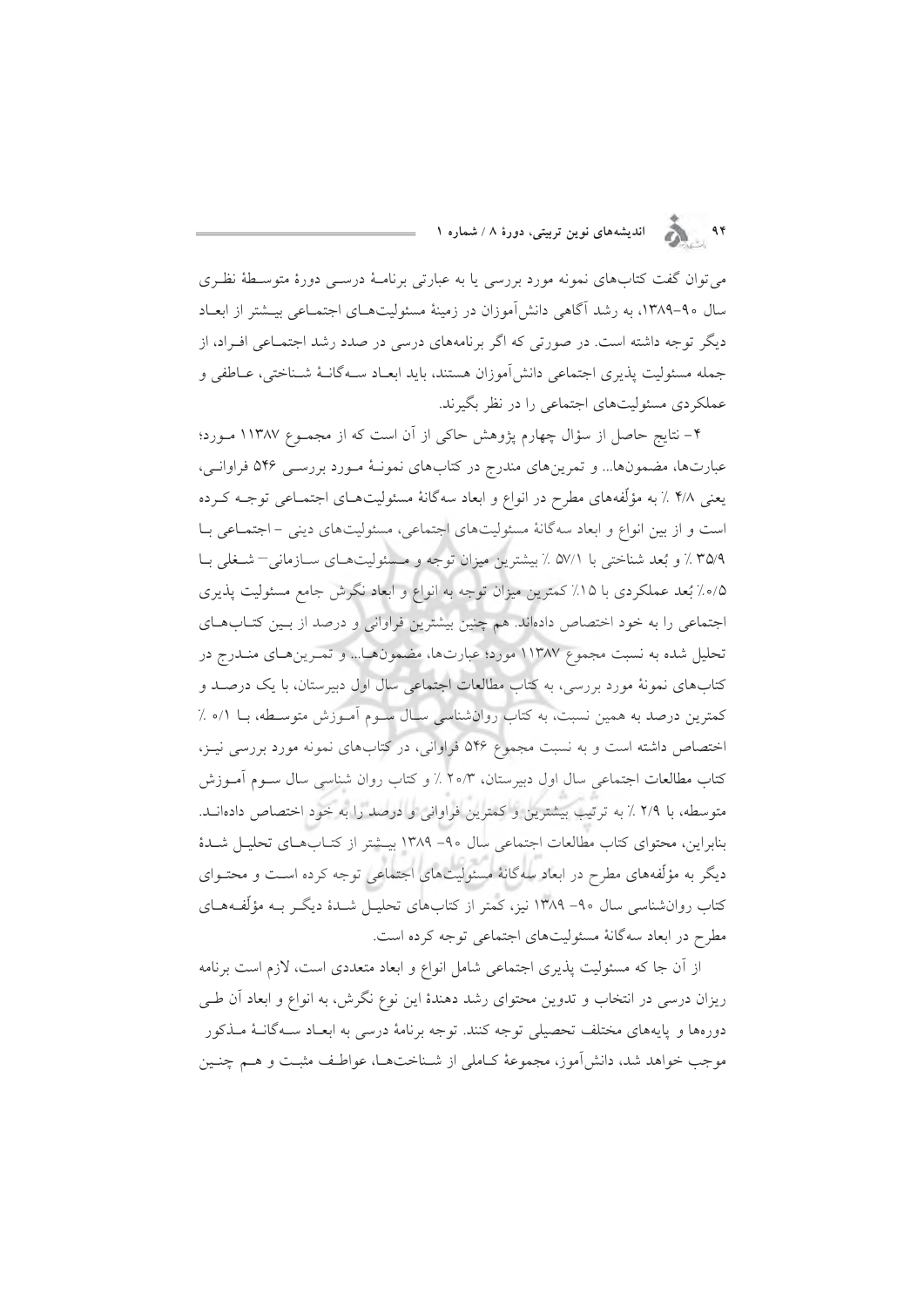# .<br>مسئولیتپذیری اجتماعی در محتوای برنامهٔ درسی مستقولیتپذیری ا

مهارتهای|جتماعی لازم برای اقدام عملی به مسئولیتهای اجتماعی را کسب کنـد. قـصور و ناتوانی برنامه در توجـه بـه هـر یـک از ابعـاد مـذکور، باعـث خواهـد شـد، مخاطـب برنامـهٔ آمادگی های لازم برای رفتار مسئولانهٔ اجتماعی را کسب نکنـد. بنـابراین، برنامـهٔ درسـی رشـد دهندهٔ مسئولیت پذیری اجتماعی باید به سه بعد اساسی نگرش مـسئولیت پـذیری اجتمـاعی توجه كند، توجه كامل و جامع به اين سه بعد، موجب رشد نگـرش جـامع و كامـل نــسبت بــه مسئولیتهای اجتماعی در شخص خواهد شد. کتابهای درسی مے تواننـد در راسـتای تـأمین ابعاد سه گانهٔ شناختی، عاطفی و عملکردی رشد مسئولیت پــذیری اجتمــاعی، مطــالبی پیرامــون انواع مسئولیتهای اجتماعی به فراخور مطالب و موضوعات درسی خود داشته باشـند. شـكل ارائهٔ مطالب مذکور قطعاً باید فعال و برانگیزاننده باشد. این مطالب نظری مـی توانـد در بــسط، توسعه و تعمیق دانستههای دانش آموزان در خصوص انواع مسئولیتهای اجتماعی مؤثر باشد.

## پیشنهادهای عملی برای کاربست یافتههای پژوهش

۔<br>اَموزش مسئولیت پذیری اجتماعی و تأثیر کتابهای درسی بر این موضوع، مقولهای بسیار مهم به شمار مي آيد؛ بنابراين پيشنهاد مي شود : ۱۰۰۰۰

۱– در طراحی و تدوین محتوای کتابهای درسی، با توجه به نیازهای دانشآموزان بـرای حضور در اجتماع، مسأله آموزش مسئوليت يذيري اجتماعي بيشتر از پـيش مــد نظـر قرار گیرد. شرط اساسی برای پذیرش مسئولیت پذیری دانش آموزان، رشـد اجتمــاعی آنها است، بنابراین، قبل از ورود آنها به جامعه و سازمانها، باید از طریق آمـوزش، به تقویت و رشد اجتماعی و کار کردن با دیگران اقدام کنند.

۲– از آن جا که ماهیت مسئولیت پذیری اجتماعی نگرش و ابعـاد ســه گانــهٔ آن شــناختی، عاطفی و عملکردی است، بنابراین، در برنامهٔ آمـوزش مـسئولیت پــذیری اجتمــاعی، بايد به هر سه بعد توجه شود.

۳- با توجه به این که در پژوهش حاضر، نتایج حاکی از آن است که در کتابهای نمونـهٔ مورد بررسی، به برخی از انواع مسئولیتهای اجتماعی بیشتر توجه شده است و هــم چنین، از آن جا که ماهیت مسئولیت پذیری اجتمــاعی نگــرش و ابعــاد ســه گانــهٔ آن شناختی، عاطفی و عملکردی است، توصیه می شود برنامهریزان، در طراحی و تدوین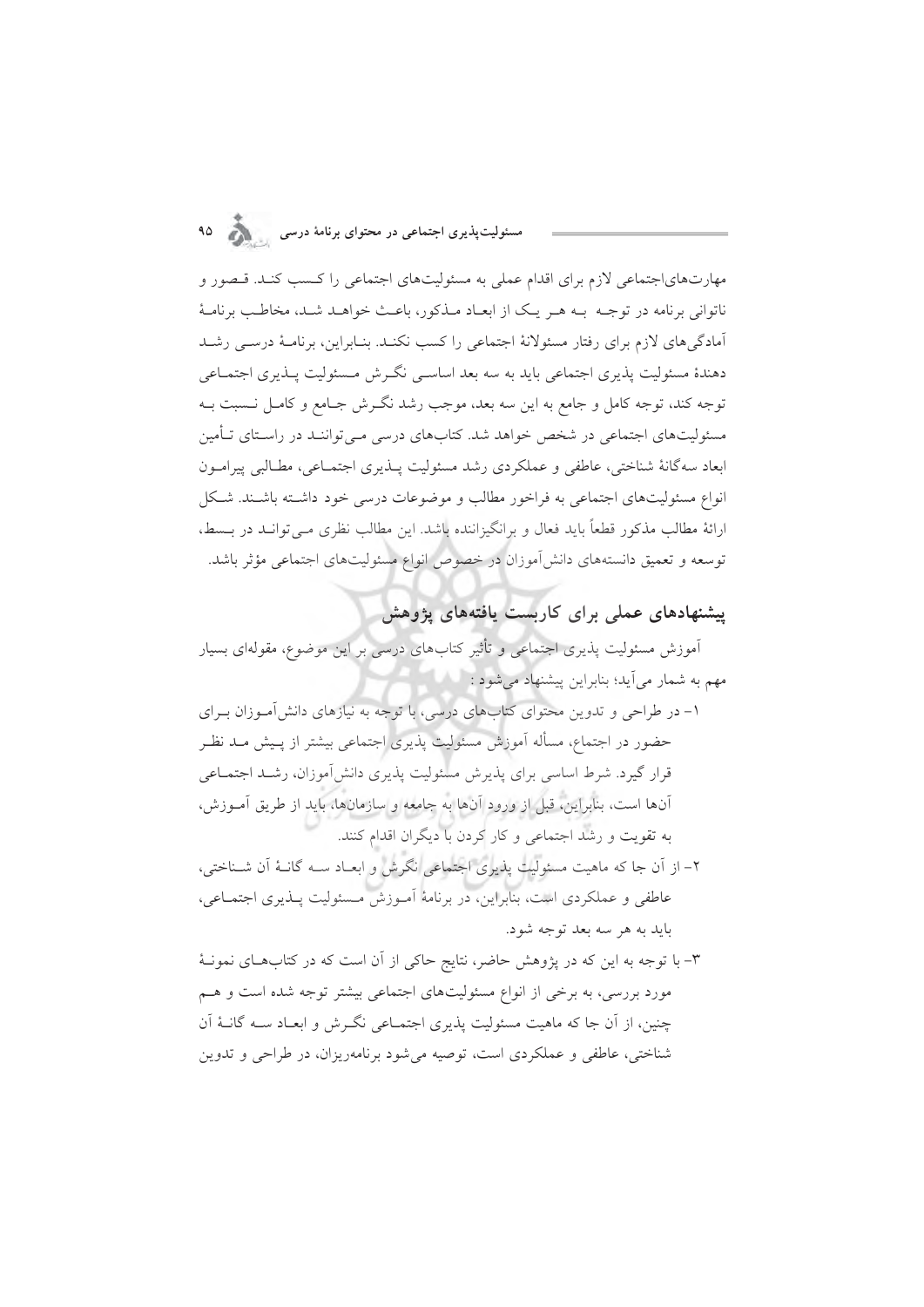۹۶<br>۹۶ ـ د محمد اندیشههای نوین تربیتی، دورهٔ ۸ / شماره ۱

محتوای برنامهٔ درسی، آموزش انواع مسئولیتهای اجتماعی و مؤلّفههـای آن را مــد نظـر داشــته باشــند و محتــواي انتخــابي در راســتاي رشــد انــواع و ابعــاد مختلــف مسئوليتهاي اجتماعي تأمين شود.

- ۴– در برنامهریزی آموزشی و درسی مدارس متوسطه، طوری عمل کنند که فرصت تمرین عملی مسئولیت پذیری اجتماعی توسط دانشآموزان در محیط مدرسه فراهم شود.
- ۵– از معلمانِ دروسی هم چون علوم اجتماعی، برای آشنا کردن دانـش[مـوزان بــا نگــرش مسئولیت پذیری اجتماعی، بیشتر از پیش استفاده شود.
- ۶– بی شک اجرای پژوهشهای گروهی، در پرورش حس مسئولیت پذیری دانـشآمـوزان بی تأثیر نیست، بنابراین، پیشنهاد میشود، موضوعهای پژوهشی در محتوای کتابهـا و هم چنـین در کـلاس توسـط معلمـان، عنـوان شـود تـا حـس مـسئولیت پــذیری دانش آموزان، از طریق گروه تقویت شود.
- ۷– کتابهایی هم چون جامعه شناسی یا ادبیات فارسـی، بـستر مناسـبی بـرای توجـه بـه مؤلَّفههای مطرح در ابعاد سهگانهٔ مسئولیت پذیری اجتماعی است، توصیه می شود در آموزش مسئوليت پذيري اجتماعي از اين كتابها بيش از پيش استفاده كنند.

ثروبث كاهطوم انساني ومطالعات فريخي

ربال جامع علوم اتنائى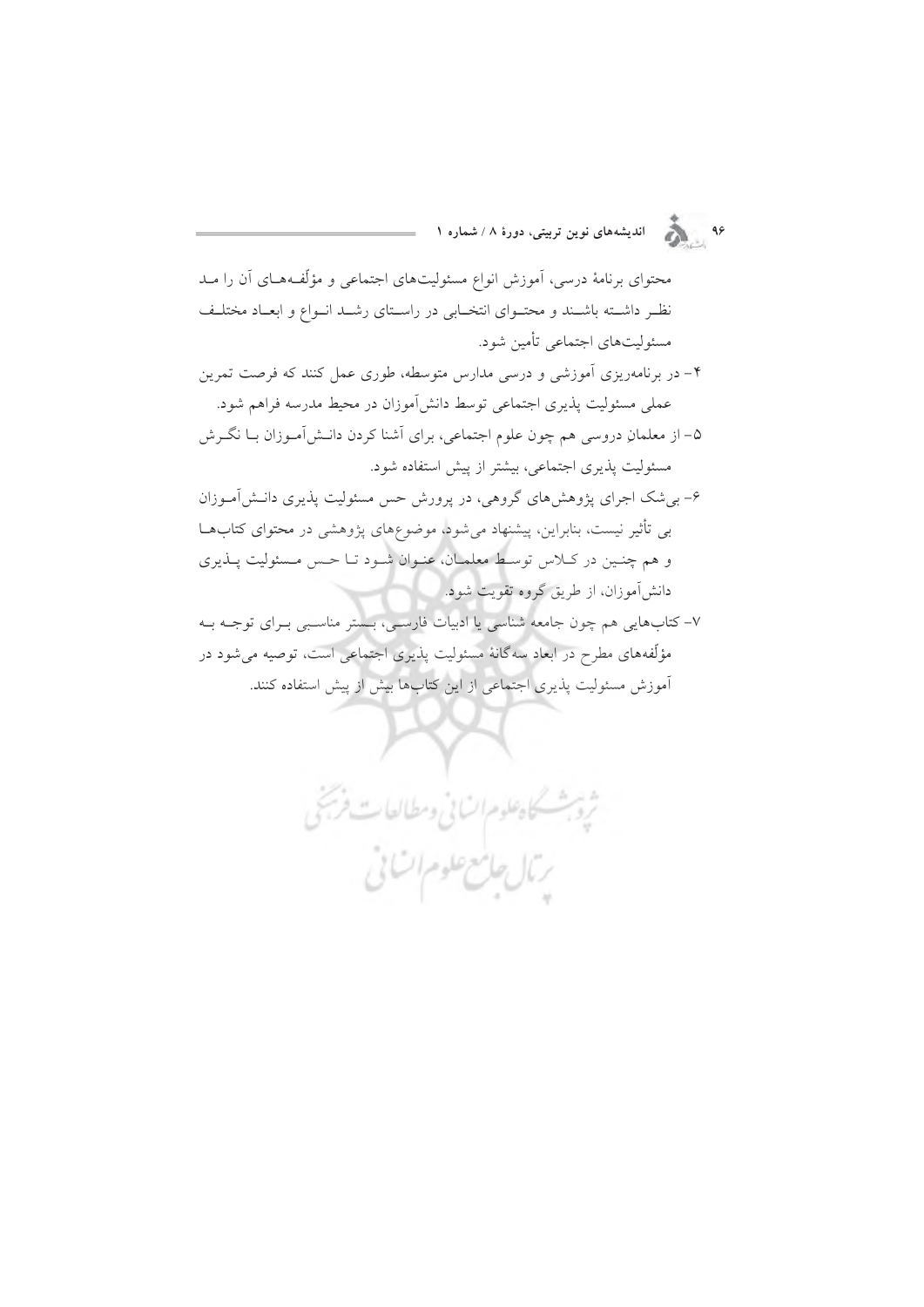مسئولیتپذیری اجتماعی در محتوای برنامهٔ درسی

## أشتياني،م ؛ فتحي واجارگاه،ک . و يمني دوزي سرخابي،م، (١٣٨۵). لحاظ کردن ارزشهاي شهروندی در برنامهٔ درسی برای تدریس در دوره دبستان، *فصلنامه نوآوریهای آموزشی*، سال ينجم، ياييز، ش ١٧، ٩٢–۶۷. احمدی،ح. و جمهری، ف،(١٣٨٥). روانشناسی رشدا، نوجوانی، جوانبی، میانسالی و پیری. تهران: پرديس. امینی، م ؛ صدیق ارفعی، ف . و قدمی، م، (١٣٨٨). بررسی اثر بخشی برنامهٔ درسی تربیت سیاسی مقطع متوسطه از دیدگاه دبیران و دانش آموزان: مطالعه موردی شهر کاشان. *دو* ماهنامه علمی – یژوهشمی *دانشوردانشگاه شاهد*.، سال شانزدهم، شماره ۳۶. صص ۴۱-۵۹. ابراهیمی، ا . و رودانی، ا،(۱۳۸۸). نقش بازاریابی اخلاقی در رفتار خرید مصرف کنندگان مواد غذایی، فصلنامه اخلاق در علوم و فناوری، ش ١ و ٢، سال چهارم، صص ٣٩-٢٩. ابراهیمی نژاد، م. و اکبری، م،( ۱۳۸۸). رابطهٔ دیدگاه ارزشی مدیران و ایفای نقش مسئولیت اجتماعی آنها در سازمانهای دولتی، مدرس علوم انسانی؛ یژوهشهای مدیریت در ایران،

دورهٔ سیزده، شمارهٔ ۴، زمستان. اسکوبار، د. گ . و پاتینیو، ت.(۲۰۰۷). *راهی برای تمرین مسئولیت پذیری؛ کتابچه روش مند* در *مورد تجربهٔ کار روی منشور مسئولیتهای انسانی در کل*مبی*ا. م*رکز تحقیقات و آموزش

مردمي CINEP، جاپ كلمهيا. علوم السالي ومطالعات فر

منابع

- امیدوار، ع،(۱۳۸۷). ترویج مسئولیت اجتماعی شرکتها، تکمیل کننده و جایگزین سیاستها و وظايف دولت، *پژوهش نامهٔ مسئوليت اجتماعي سازمانها*، پژوهشکدهٔ تحقيقات استراتژیک مجمع تشخیص مصلحت نظام، ش ٢١، تابستان، صص ٨٧-٩.
- ایران نژاد پاریزی، م و توسلی، س،(۱۳۸۹). مسئولیت اجتماعی و مدیریت سبز، *پژوهش نامه مسئولیت اجتماعی سازمانها (۴).* یژوهشکده تحقیقات استراتژیک مجمع تشخیص مصلحت نظام، ش ۶۲، پاییز، صص٥٧–٣٣.
- ایزدی، ص ؛ آقامحمدی،ع . و عزیزی، م،(۱۳۸۵). بررسی نقش مشارکتی دانش آموزان در اداره امور مدرسه از طریق شورای دانشآموزان با تأکید بر رویکرد مدیریت مبتنی بر مدرسه،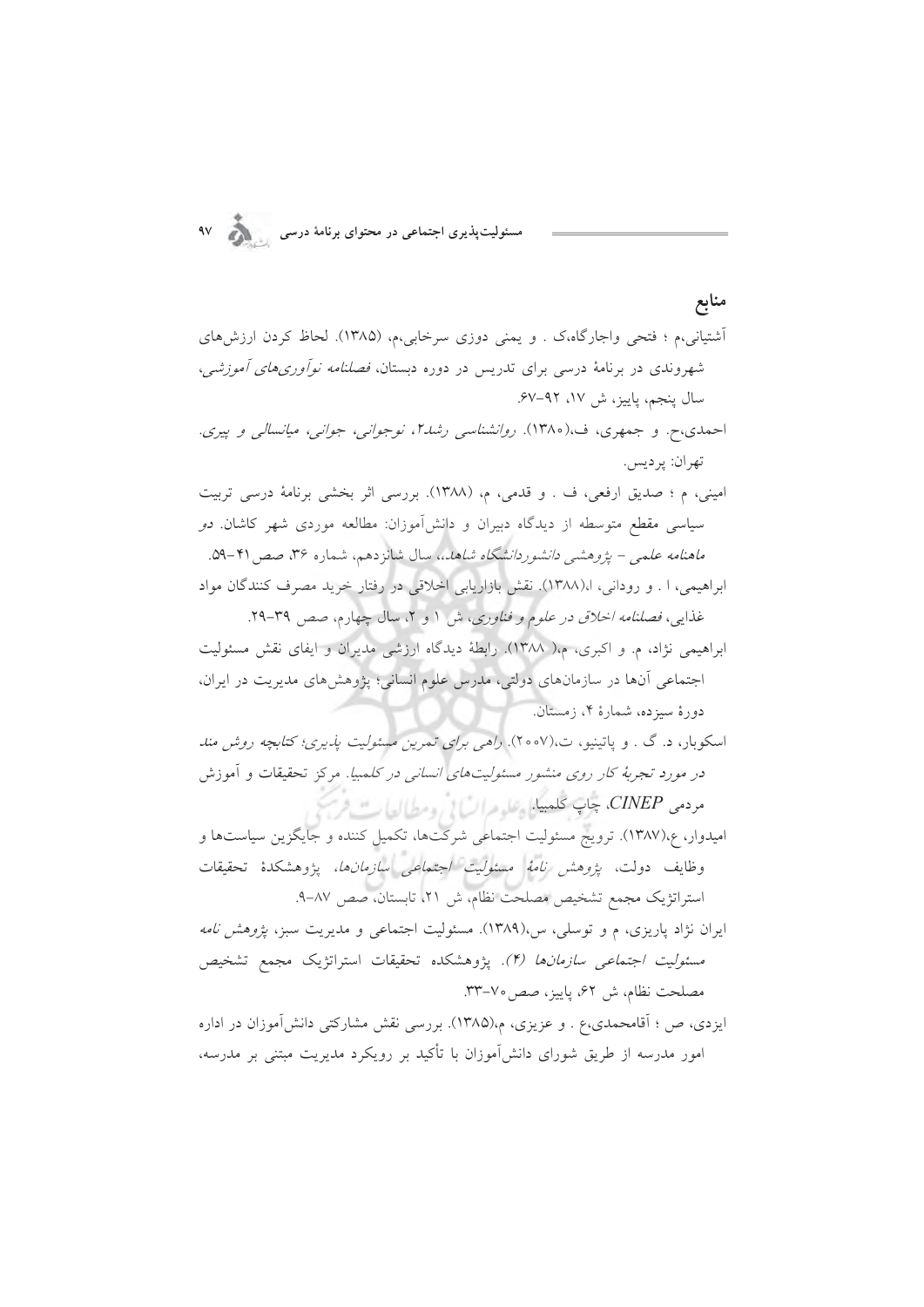۹۸ هـ انديشههای نوين تربيتی، دورهٔ ۸ / شماره ۱

مجم*وعه مقالات همایش نوآوری در برنامههای درسی* دورهٔ ابتدایی، دانشگاه شیراز، صص  $Y^4 - V^*$ 

ایزدی، ص. و آقامحمدی، ع،(۱۳۸۶). آموزش شهروندی، حقوق انسانی و مسئولیت اجتماعی در نظام آموزشی، *مقالات برگزیده همایش حقوق شهروندی*، صص ۳۸۱–۳۵۱ .

ایزدی، ص و عزیزی شمامی، م،(۱۳۸۸). ضرورت برخورداری دانشجویان از دانش شهروندی و مسئولیت پذیری اجتماعی در فرایند جهانی شدن. نشریهٔ علمی پژوهشی انجمن مطالعات برنامهٔ درسی *ایران*، سال چهارم، زمستان، ش۱۵، صص ۸۲-۶۰.

ايمان، م.ت . و جلائيان بخشنده، و،(١٣٨٩). بررسي و تبيين بين مسئوليت اجتماعي و سرماية اجتماعی در بین جوانان شهر شیراز، *نشریهٔ جامعه شناسی کاربردی، سال بیست و یکم*، شماره اول، بھار، صص 14 – ۴۲

- برمن، ش،(۱۳۸۷). تعلیم و تربیت برای مسئولیت اجتماعی، ترجمه حسن دیناروند، ر*شد معل*م، سال هجدهم، شماره¢، صص ۵۱–۴۸.
- بلانچارد، ک،(۱۳۸۴). ق*درت مديريت اخلاقي،* ترجمهٔ بهزاد رمضاني، تهران، گندمان. بهرامی، ف؛ ملکیان، ح. و عابدی، م.ر، (۱۳۸۵). بررسی و مقایسه راهکارهای افزایش مسئولیت پذیری در بین دانشآموزان دورهٔ راهنمایی شهر اصفهان، *فصلنامهٔ آموزه*، ش ۱۷، صص ۴۸-۴۵.
- پارسا، ع، (۱۳۸۷). سنجش میزانِ مطلوبیت تحقق اهداف آموزش متوسطه در استان خوزستان، فصلنامه پژوهشی مطالعات برنامهٔ درسی، سال سوم، ش ۱۱،زمستان، صصر ۴۳-۲۷.
- تقی پور ظهیر، ۶٫(۱۳۸۷). برنامه ریزی درسی برای م*دارس ابتدایی در هز*ارهٔ سوم، تهران، آگاه، رمال جامع علوم السابي چاپ يکم.

جبارزاده کنگرلویی، س و بایزیدی، ا،(۱۳۸۹). بررسی رابطهٔ بین مسئولیت پذیری اجتماعی و تعهد سازمانی با محافظه کاری در گزارش گری مال*ی، فصلنامه بورس اوراق بهادار*، شماره ۹، بهار .

چاووش باشی، ف،( ۱۳۸۹الف). در آمدی بر مسئولیت اجتماعی در سطح سازمان، *یژوهش*ر *نامه مسئوليت اجتماعي سازمانها (٢).* يژوهشكده تحقيقات استراتژيک مجمع تشخيص مصلحت نظام، ش ۶۰، پاییز، صص۵۴ –۳۵.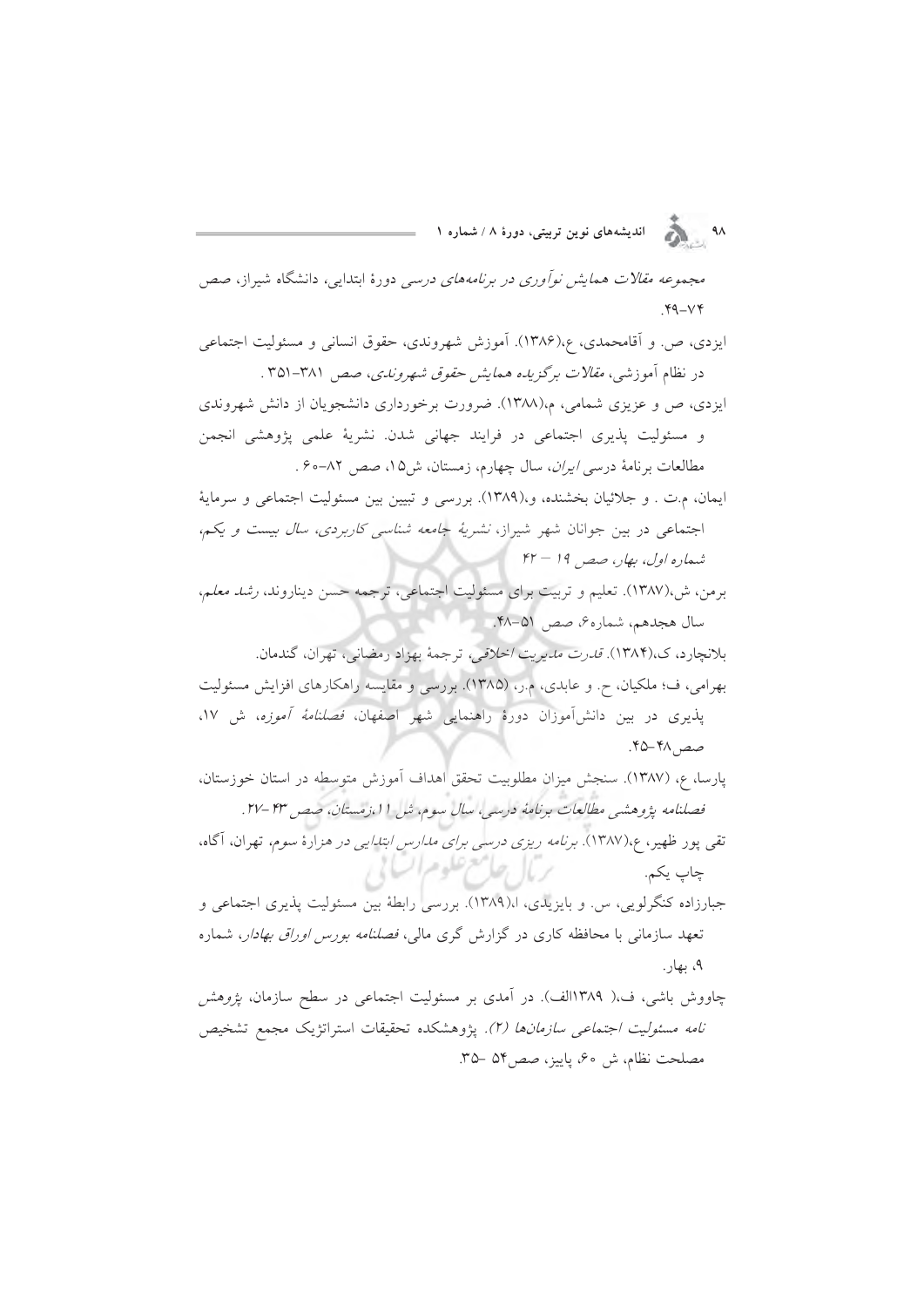چاووش باشی، ف،(۱۳۸۹ ب).مسئولیت اجتماعی و نقش آن در ارتقای بهره وری و مزیت رقابتی شرکتها، *پژوهش نامه مسئولیت اجتماعی سازمانها (۴)*، پژوهشکده تحقیقات استراتژیک مجمع تشخیص مصلحت نظام، ش ۶۲، پاییز، صص ۹۰-۷۱.

حاتمی،ج. و فردانش،ه ،(۱۳۸۴). طراحی الگوی آموزش نگرشهای اجتماعی در برنامههای درسی دورهٔ راهنمایی تحصیلی، *نشریهٔ علمی پژوهشی انجمن مطالعات برنامهٔ درسی ایران*، سال اول، ش ۱، صص ۱۰۰–۷۵.

حقیقی ، م.ع؛ برهبانی ، ب؛ مشعوف، س. و کرد رستمی ، م، (١٣٨٢). *مدیریت رفتار سازمانی،* چاپ دوم، تهران، ترمه.

حکیم زاده، ر . و موسوی، س ا ، (۱۳۸۷). آموزش ارزشها در محتوای کتابهای درسی دینی دورهٔ راهنمایی بررسی وضعیت موجود و ارائه راهکارهایی برای وضعیت مطلوب . فصلنامه مطالعات برنامهٔ درسی ، سال سوم، ش ۱۱ ، زمستان، صص۱۱۷-۹۵. .

خشچیان،ژ ؛ مهران، گ. و اکبرزاده، ن ،(۱۳۸۹). بررسی مؤلّفههای هوش هیجانی نظریه بار–ان در کتابهای درسی سال اول دورهٔ متوسطه،*اندیشههای نوین تربیتی، دو*ره¢ شماره ۴.

خلیلی، م و ساسانی،ح ،(۱۳۸۷). جایگاه مسئولیت اجتماعی در حاکمیت شرکتی، *پژوهش نامه مسئوليت اجتماعي سازمانها،* يژوهشكده تحقيقات استراتژيك مجمع تشخيص مصلحت نظام، ش ٢١، تابستان، صص ١٧٢-١۵١.

خواجه پورخویی، ب،(۱۳۸۷). راهکارهای ترویج مسئولیت پذیری اجتماعی در یک اقتصاد غير دولتي، *پژوهش نامه مسئوليت اجتماعي سازمانها*، پژوهشكده تحقيقات استراتژيك مجمع تشخيص مصلحت نظام، ش ٢١، تابستان، صص ١٩٢–١٧٣.

رحمان سرشت، ح ؛ رفیعی، م. و کوشا، م ،(۱۳۸۹). مسئولیت اجتماعی؛ اخلاقیات فراسازمانی، م*اهنامه تدبیر،* انجمن علمی مدیریت، سال نوزدهم، ش ۲۰۴.

رسولی، ا ،(۱۳۸۹). مسئولیت اجتماعی شرکتهای صنعتی و تجاری در حفاظت از محیط زيست، *پژوهش نامه مسئوليت اجتماعي سازمانها (٢)*، پژوهشكده تحقيقات استراتژيک مجمع تشخيص مصلحت نظام، ش ۶۰، پاييز،صص ۹۸-۵۵.

رضایی، ز ، (۱۳۸۸). *شناسایی و اولویت بندی مهارتهای زندگی دانش آموزان دخت*ر م*قطع متوسطهٔ شهر تهران،* پایان نامه کارشناسی ارشد، دانشگاه تربیت معلم.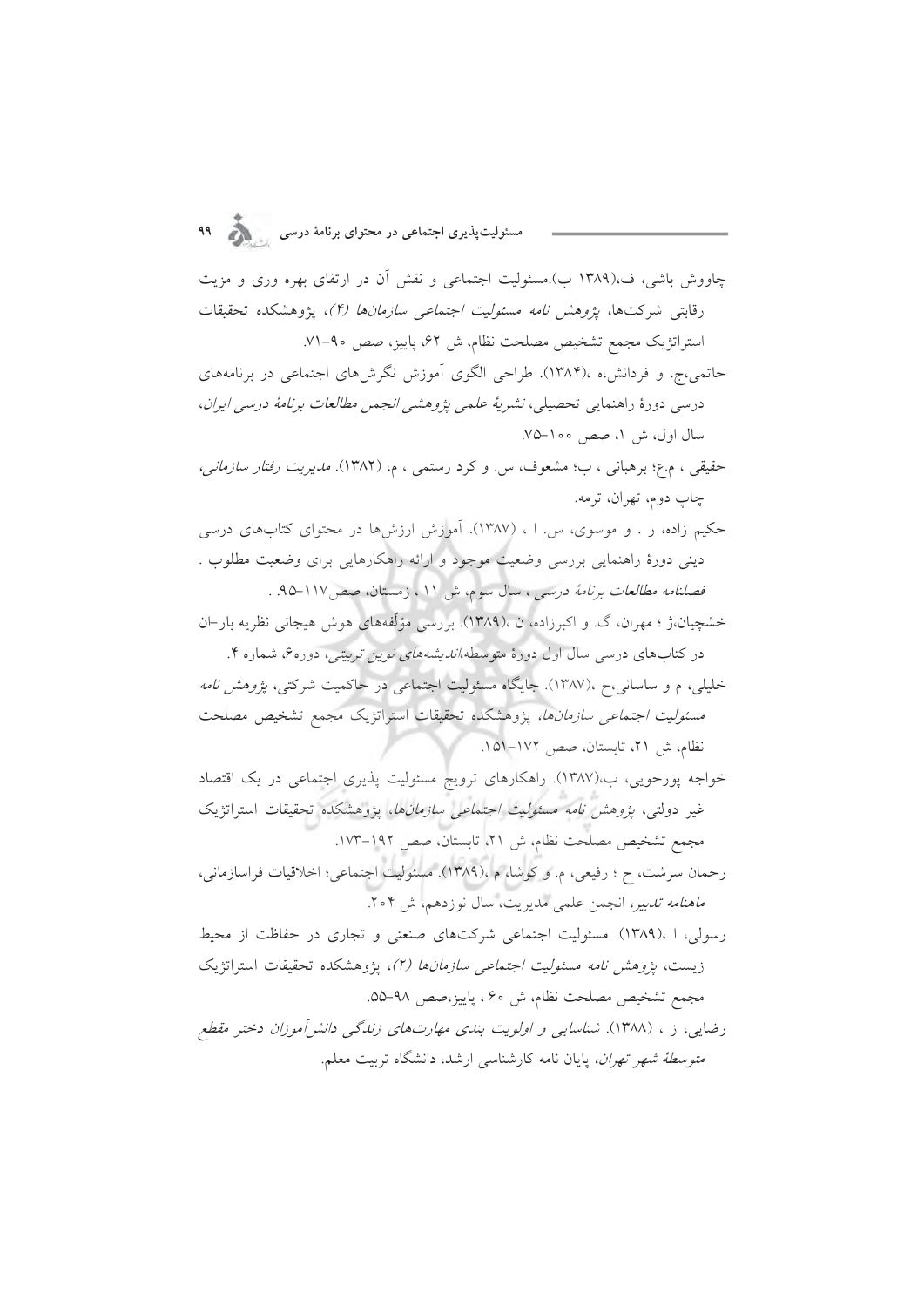ه ۱۰<br>۱۰۰ هـ الله المدیشههای نوین تربیتی، دورهٔ ۸ / شماره ۱

رویایی، ر . و مهردوست، ح ،(۱۳۸۸). بررسی نقش مدیران فرهنگی در ارتقای مسئولیت اجتماعی (بررسی موردی : مدیران تک پست سازمان صدا و سیما). *پژوهش نامه علوم* /جتماعی، سال سوم، ش سوم، پاییز، صص ۵۹-۴۳.

زنگویه، ۱،(۱۳۷۰). چگونگبی پرورشر حسر مسئولیت پذیری نوجوانان با تأکید بر مبانبی تربیتبی اسلام، پایان نامه کارشناسی ارشد، دانشگاه تربیت مدرس، زمستان.

سبحانی نژاد، م ،(۱۳۸۴). میزان توجه به نگرش فرهنگ کار در کتابهای درسی دوره راهنمایی کشور، *دو ماهنامه علمی پژوهشی دانشور دانشگاه شاهد*، سال دوازدهم، ش۱۵. اسفند، صص ۲۰-۱.

سبحانی نژاد، م ،(۱۳۷۹). مسئولیت پذیری اجتماعی در برنامهٔ درسی کنونی دورهٔ ابتدایی ایران *و طرحی برای آینده، رساله دورهٔ دکتری، دانشگاه تربیت مدرس.* 

سروش، م،(١٣٩٠).احساس مسئوليت فردي و اجتماعي، ديگرخواهي و اعتماد اجتماعي، همایش ملی مسئولیت پذیری اجتماعی جوانان، شیراز، اردیبهشت، صص ۸۴-۶۸.

سلطانی،ا ،(۱۳۷۸). نقش آموزش و پرورش در تقویت وجدان و تعهد اجتماعی جوانان. *رشد* معلم، قسمت اول، ش ۱۴۸، صص۳۳-۴۰.

سيف، ع. ۱ ،(۱۳۸۴). ر*وانشناسي پرورشي؛روان شناسي يادگيري و آموزش،* تهران ، آگاه. شالباف، ع ،(۱۳۸۸). نگاهی به معضلات و الگوی راهبردی ترویج اخلاق در سازمانهای

آموزشی، فص*لنامه اخلاق در علوم و فناوری*، سال چهارم ، ش ۱و۲، صص ۱۰۳-۹۳. شرفی، م.ر ،(۱۳۸۹). *مهارت های زندگی در سیره رضوی،* مشهد، قدس رضوی. شیخیان عزیزی، ج و رضوی، ا. س ،(۱۳۸۹).دیدگاه اسلام در مورد مشکل سازمان در انجام

مسئوليت اجتماعي، *پژوهش نامه مسئوليت اجتماعي سازمانها(۴)*، پژوهشكده تحقيقات استراتژیک مجمع تشخیص مصلحت نظام، ش ۶۲، پاییز، صص ۱۴۶–۱۲۳.

صافی، ۱ ،۱۳۸۳). آموزش و پرورش ابتدایی،راهنمایی تحصیلی و متوسطه، تهران، سمت. صالحی عمران، ا ؛ ایزدی، ص و رضایی، ف ، (١٣٨٨). تحلیل محتوای کتابهای درسی دورهٔ ابتدای<sub>بی</sub> بر مبنای مؤلّفههای آموزش جهانی، *نشریه علمی پژوهشی مطالعات برنامهٔ درسی*، سال چهارم، ش ۱۳و ۱۴، تابستان و پاییز،صص ۱۷۰–۱۴۱.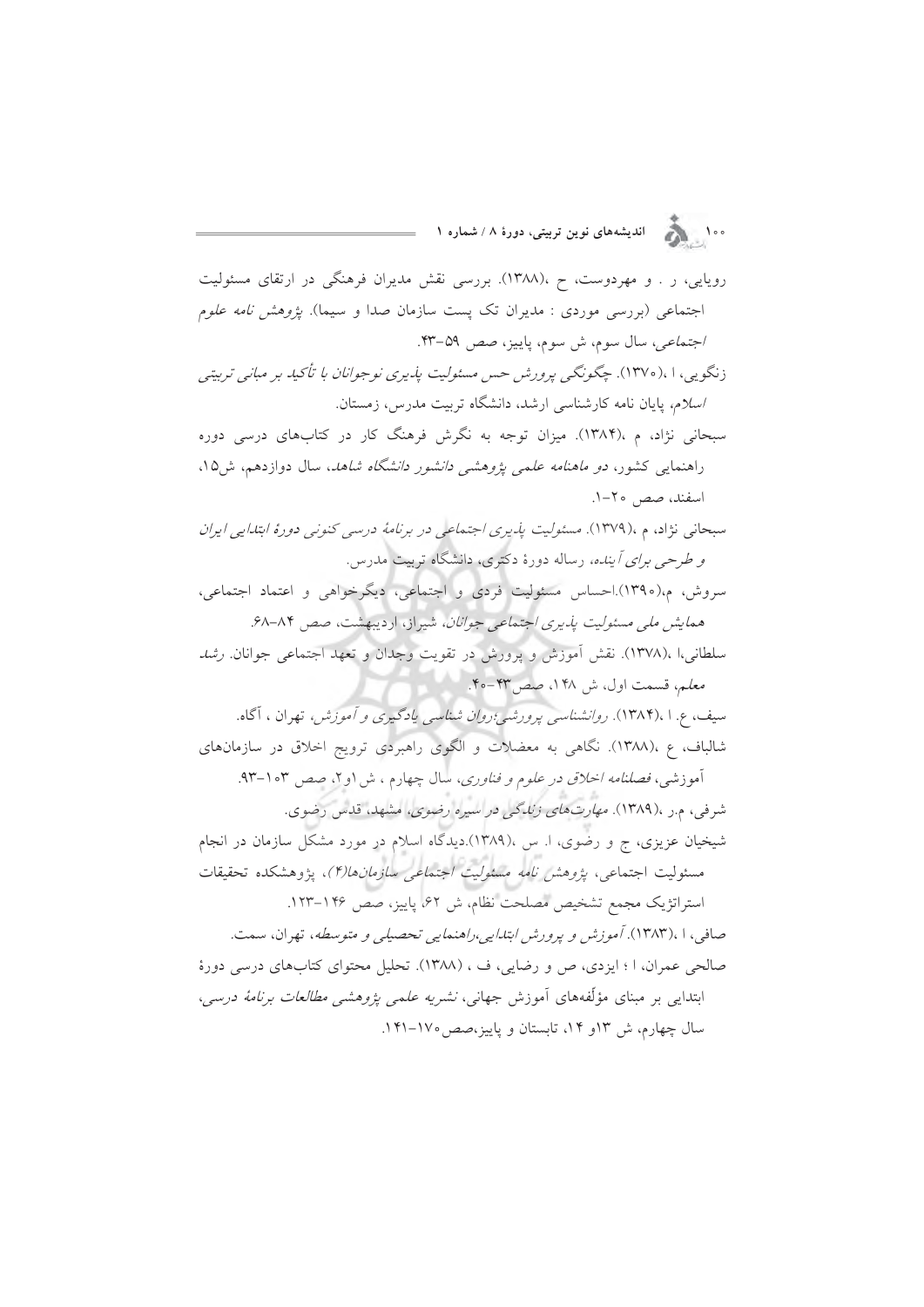طالب زاده نوبريان،م ؛ صدق يور صالح، ب . وكرامتي، ا، (١٣٨٧). بررسي تأثير جو اجتماعي مدارس متوسطه بر پرورش مهارتهای اجتماعی دانشآموزان. *نشریهٔ علمی پژوهشی* انجمن مطالعات برنامة درسي ايران، سال سوم، ش٨، بهار، صص ٢٤-٢٣.

طراویان، م ،(۱۳۸۵).ابعاد تعهد سازمانی دبیران مدارس متوسطه شهر اصفهان، *دانش و یژوهش*ر در *علوم تربیتی،* دانشگاه آزاد واحد خوراسگان اصفهان، تابستان و پاییز، ش ۱۰ و ١١،صص ١٢٠-١٠۵.

علمي پور، ا. و شالباف، ع ،(۱۳۸۷).اخلاق آموزش مجازي، *فصلنامه اخلاق در علوم و فناوري*، سال سوم، ش ۱و۲.

علیخانی، ح ، (۱۳۸۲). بررسی پی*امدهای قصدنشده ( برنامهٔ درسی پنهان) محیط اجتماعی* مدارس دوره متوسطه شهر اصفهان و ارائه راهکارهایی برای کاهش پیامدهای منفی آن. رساله دوره دکترا، دانشگاه تربیت مدرس تهران.

غفوری ورنوسفادرانی، م.ر ؛ کمالی، م و نوری، ا ،(۱۳۸۷). رابطه انگیزهٔ پیشرفت و سرسختی روانشناختی با هیجان خواهی و مسئولیت پذیری، *دانش و پژوهش در روانشناسی*، دانشگاه آزاداسلامی واحد خوراسگان (اصفهان). بهار و تابستان،ش ۳۵ و ۳۶، صص ۱۸۸-۱۶۵.

فتحی واجارگاه، ک ؛ عارفی، م. و اسفندیاری، ت ، (١٣٨٧). شناسایی و اولویت یابی مهارتهای زندگی در برنامهٔ درسی مدارس، *فصلنامه تعلیم و تربیت*، بهار، ش ۹۳.

فتحی واجارگاه، ک. و اسلامی، م، (۱۳۸۷).بررسی میزان توجه به آموزش صلح در برنامهٔ درسی دوره ابتدایی از دیدگاه متخصصان تعلیم و تربیت کارشناسان برنامه ریزی درسی و معلمان دوره ابتدایی شهر تهران، *فصلنامهٔ نوآوریهای آموزشی*، شمارهٔ ۲۵ ، سال هفتم، رمال حاسع علوم السابي بهار.

- فلاح نودهی، م ۱۳۸۸). بررسی مؤلَّفههای اَموزش صلح یونسکو در اسناد و مدارک جمهوري اسلامي ايران(٨۵-١٣٨۴) : سند چشم انداز بيست ساله نظام جمهوري اسلامي ایران، اهداف دوره متوسطه، *دو ماهنامه علمی پژوهشی دانشور،* دانشگاه شاهد، سال شانزدهم، ش ۳۶، صص۱۶۸–۵۵.
- قدیمی، م ،(۱۳۸۶). بررسی میزان اعتماد اجتماعی و عوامل مؤثر بر آن در بین دانشگاههای زنجان، *پژوهشنامه علوم انسانی،* ش ۵۳. صص ۳۵۶–۳۲۵.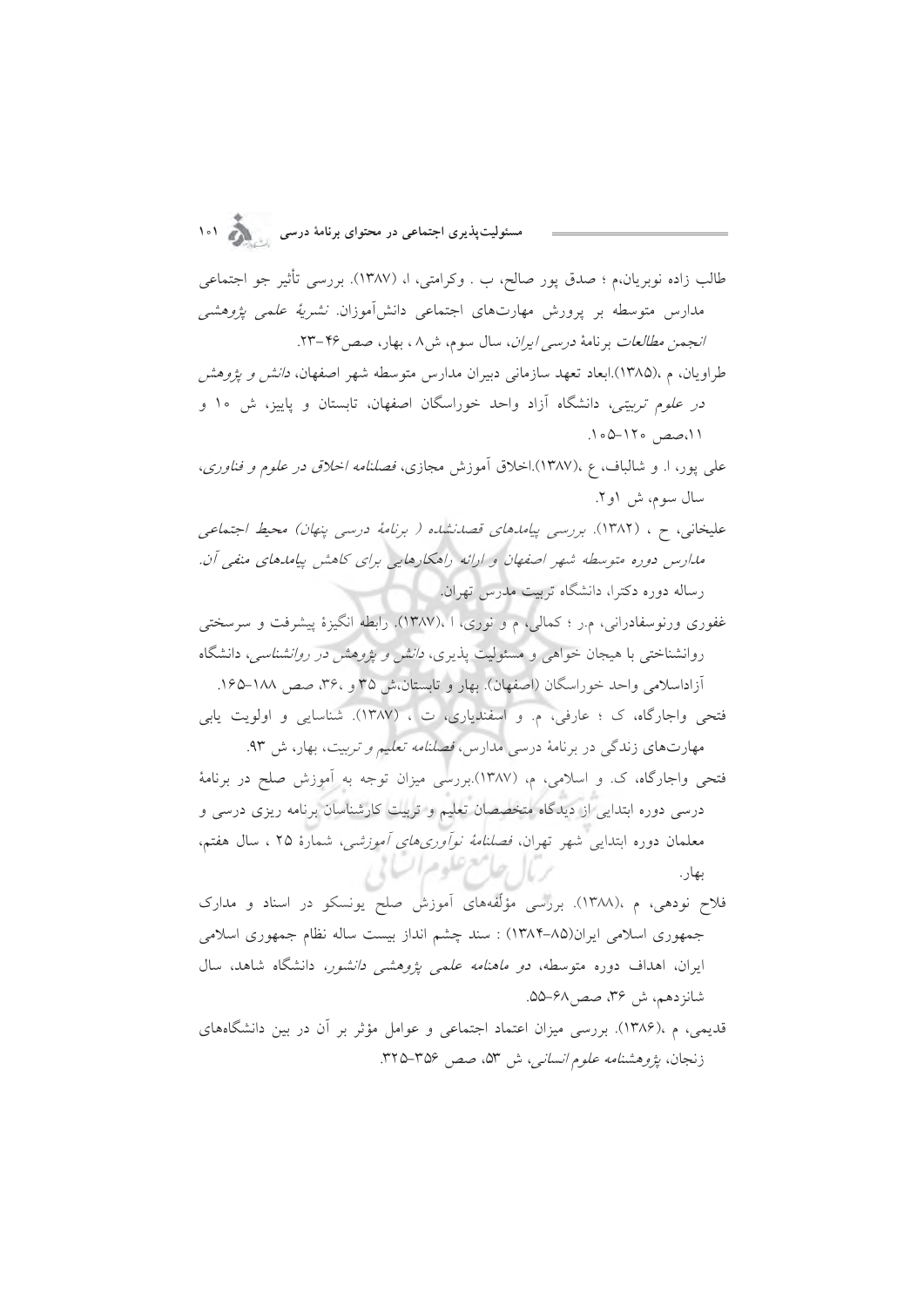۱۰۲<br>۱۰۲ هـ الله اندیشههای نوین تربیتی، دورهٔ ۸ / شماره ۱

- قضاوي، م ؛ لياقتدار، م. ج . و عابدي، ١، (١٣٨٨). تحليل محتواي كتابهاي علوم تجربي دوره ابتدایی از لحاظ توجه به معضلات محیط زیست محیطی، *فصلنامهٔ تعلیم و تربیت*، شماره  $\mathcal{A}$
- قضاوي،م ؛ لياقتدار، م. ج ؛ عابدي، ا . و اسماعيلي، م ،(١٣٨٩). تحليل محتواي كتابهاي تعلیمات اجتماعی دوره ابتدایی از لحاظ توجه به معضلات زیست محیطی، *اندیشههای نوین تربیتی،* دانشکده علوم تربیتی و روان شناسی، دانشگاه الزهرا(س). زمستان، دوره ۶، ش ۴.
- کاووسی،ا و چاووش باشی، ف ،(۱۳۸۹). طراحی استراتژیهای پایدار در راستای ایجاد مسئولیت اجتماعی، *پژوهش نامه مسئولیت اجتماعی سازمانها (۲)*، پژوهشکده تحقیقات استراتژیک مجمع تشخیص مصلحت نظام، ش ۶۰، پاییز، صص ۳۴-۹.
- لطف آبادی، ح ،(۱۳۸۴). نقد نظریههای رشد اخلاقی پیاژه و کولبرگ و باندورا و ارائه الگویی نو برای پژوهش در رشد اخلاقی دانشآموزان، *فصلنامهٔ نوآوریهای آموزشی، ش ۱۱، سال* چهارم، بهار.
- محمدی اَریا، ع ،(١٣٩٠). تأثیر واگذاری مسئولیت بر افزایش سازگاری نوجوانان ناسازگار، همایش ملی مسئولیت یذیری اجتماعی جوانان، شیراز، اردیبهشت، صص۱۳۵ -۱۲۶.
- مقیمی، س . م ،(۱۳۸۵). منشور مدیریت: نگرشی تطبیقی به فرمان امام علی (ع) به مالک اشتر، تهران، انتشارات مهربان.
- مقیمی، س. م ،(۱۳۸۷).اخلاق سازمانی، جوهره فرهنگ سازمان<sub>ی</sub> کارامد، *مجله فرهنگ* مديريت، سال ششم، تابستان،ش هفدهم، صص ۶۳- ۸۷.
- ملکی، ح ،(۱۳۸۷). *مبانی برنامه ریزی درسی آموزش متوسطه،* تهران، سمت، چاپ هفتم، بهار. موحد، م ؛ صالحی، ر. و حسینی، م ،(١٣٩٥). مقایسهٔ رابطه بین عوامل فرهنگی و میزان مسئولیت پذیری در میان نوجوانان شهرهای بانه و قروه، *همایش ملی مسئولیت پذیری* /جتم*اعی جوانان*، شیراز، صص ۵۳– ۱۳۶ .
- موسی یور، ن ،( ۱۳۸۵). *مبانی برنامه ریزی آموزش متوسطه.* مشهد، آستان قدس رضوی(به نشر). چاپ دوم.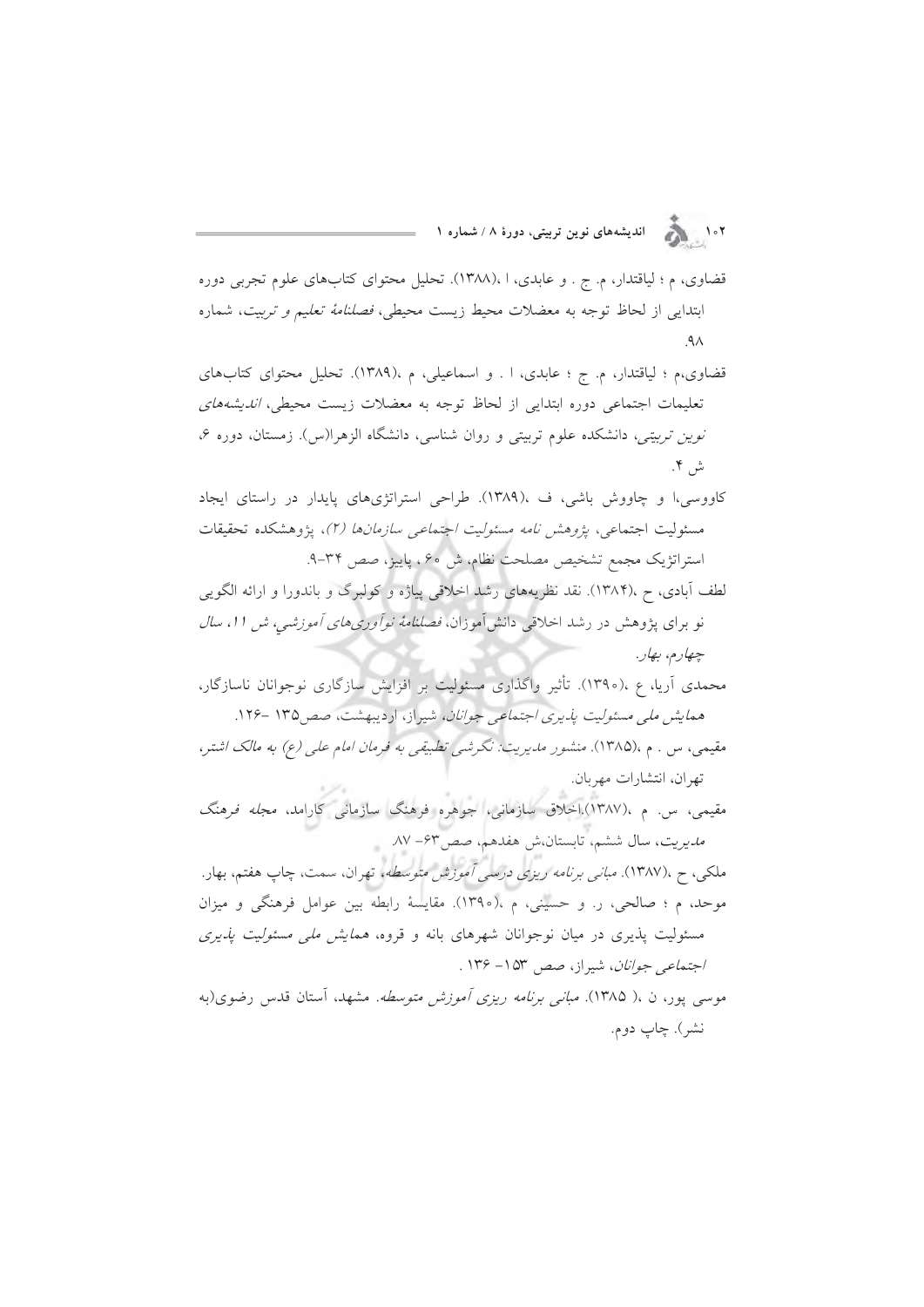.<br>مسئولیتپذیری اجتماعی در محتوای برنامهٔ درسی

مهرام، ب ١٣٨۵). نقش مؤلَّفههای برنامهٔ درسی در مسئولیت پذیری دانشجویان(مطالعه موردی، دانشگاه فردوسی مشهد). *مجموعه مقالات همایش دانشجو، مشارکت، دانشگاه*، دانشگاه آزاد مشهد،صص ۱۱۴–۸۱.

میرکھالی،س .م ،(۱۳۸۲).خلاق و مسئولیت اجتماعی در مدیریت، *مجله روان شناسی و علو*م تربیتی، سال سی و سوم، ش ۱، صص ۲۲۱-۲۰۱.

نوروزی، ف و پورقلعه نوی، ع ،(۱۳۸۸). بررسی بین هویت کار، رضایت کار و عدالت کار با تعهد كار كاركنان، *يژوهش نامه علوم اجتماعي*، سال سوم، ش۴، زمستان، صص ۶۹-۵۶. نيكزاد، م ،( ١٣٧١). *كليات فلسفه تعليم و تربيت.* تهران: اسلامي.

نیکومرام، ه . و محمدیان ساروی، م ،(۱۳۸۹). نقش مدیران در ارتقاء مسئولیت اجتماعی از ديدگاه اسلام، *پژوهش نامه مسئوليت اجتماعي سازمانها(٢)*، پژوهشكده تحقيقات استراتژیک مجمع تشخیص مصلحت نظام، ش٥٠، یاییز، صص ١٥٤-١٢٥.

ویسبورد، ر ،(۱۳۸۹). مدارس مورد نظر ما، ترجمهٔ الهام امیرکیانی، *نشریه الکترونیکی سازمان* .<br>يژوهش و برنامه ريزي درسي، دفتر رشد تكنولوژي، شمارهٔ ينجم، تابستان، ص ٣٥.

هاشمی،س ،(۱۳۸۸). تحلیل کتابهای درسی دوره متوسطه و پیش دانشگاهی رشته علوم انسانی بر اساس مؤلّفه آموزش صلح، *فصلنامه مطالعات برنامهٔ درسی،* سال چهارم، ش ۱۵. زمستان، صص ۱۰۴–۸۳.

یوسفی، ع؛ فرهودی زاده، م و لشکری دربندی، م ، (١٣٩٥). فشار هنجار تعهد جامعهای در بین جوانان ایرانی، *همایش ملی مسئولیت پذیری اجتماعی جوانان،* شیراز،اردیبهشت، صص ١٧٢-١٧٢. بالسح اسع علوم اتبالا

- Anderman, L.H. (1999). Classroom goal orientation school blonging and social goals as predictors of student, Positive and negative effect following the transition to middle school. Journal of research and development in education, 32, 93-103.
- Carroll, A.B, (1979). A three-dimensional conceptual model of corporate performance. The Academy of Management Review 4(4), 497-505.
- Carroll, A., (1991), The Pyramid of Corporate Social R esponsibility: Toward the Moral Management of Organizational Stakeholders, ." Pp39-48.
- Chebat, J, (1986). Social responsibility, locus of control and social class. The Journal of Social Psychology, Vol. 126, pp556-561.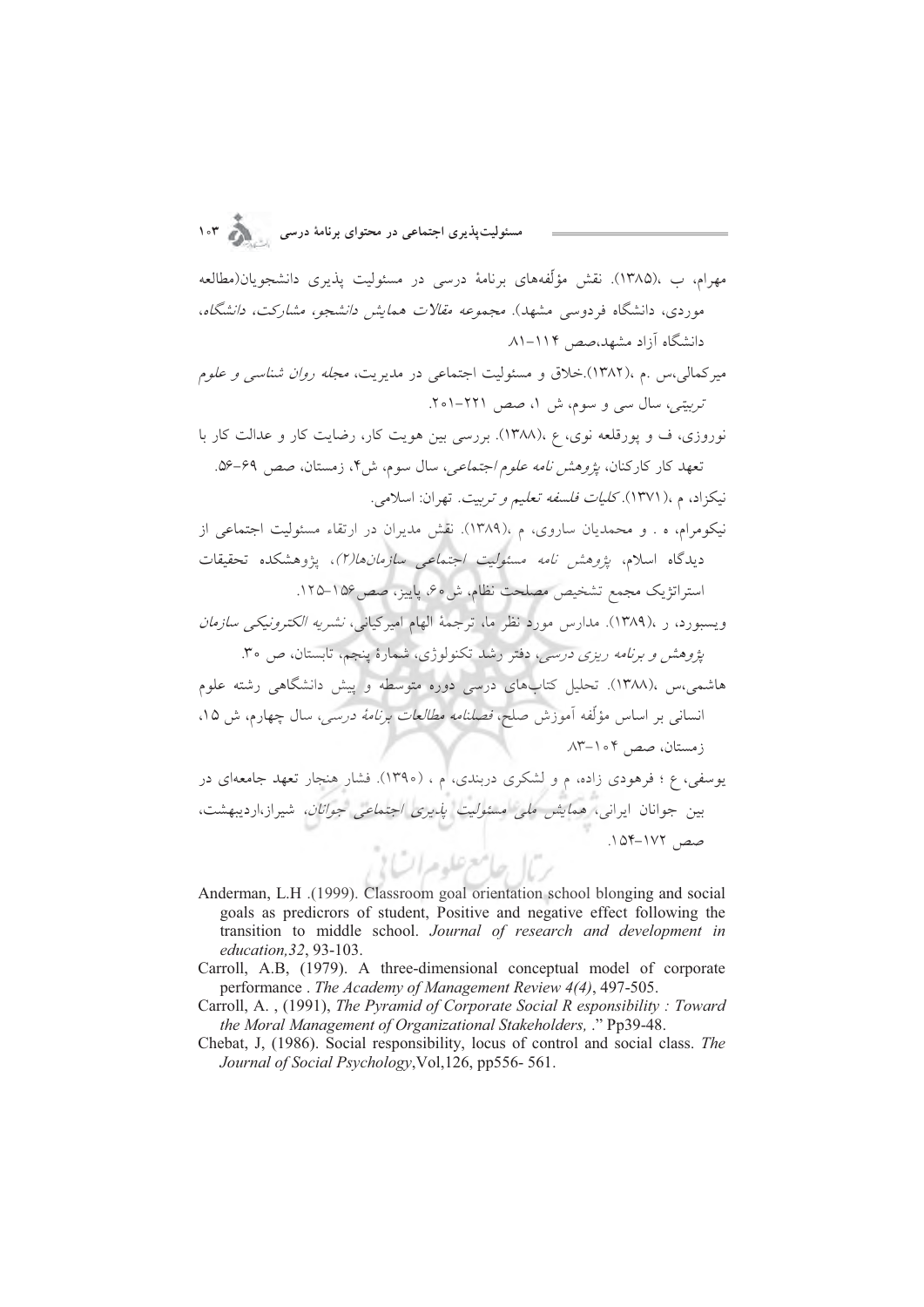۱۰۴ **) از این** الله ای نوین تربیتی، دورهٔ ۸ / شماره ۱

- Chickering, Arthur, (2001). Maximizing Civic Learning and Social Responsibility, *New England Resource Center for Higher Education,*, Pp:1- 8.
- Dansberry, E Bryan & Cates , L Chery,(2004), A Social Responsibility Learning Module for Use in Cooperative Education, 34*th ASEE / IEEE Frontiers in Education Conference*, pp3-6.
- Falk O, & Heblich S, (2007). Corporate social responsibility : doing well by doing good, Business Horizon,Vol.50.
- Ford, M, (1985). Social Cognition and Social Competence in Adolesece. *Development Psychology*, Vol. 18,Pp. 323- 340.
- Garria, Elizabet & Mele, Dome'sc,(2004). Corporate social responsibility theories : Mapping the territory, *Journal of Bisiness Ethics.53*, pp : 51-71.
- Heijden, A. v,(2010). Making sense of corporate social responsibility : Exploring organizational processes and strategies. *Journal of Cleaner Production, 18*, pp,1787-1796.
- Ioannou,Ioannis & Serafeim,George, (2010). The Impact of Corporate Social Responsibility on Investment Recommendations. *Working Paper 11-017*.
- Jackson, L. A & Wade, J. E , (2005). Police Perception of Social Capital and Sense of Responsibility: An Explanation of Proactive Policing. *An International Journal of Police Strategies & Managements*, Vol. 28, pp.49- 68.
- Kemp, D,(2003). Discovering Participatory Development Through Corporate NGO Collaboration : A Mining Industry Case Study. *Centre for Social Responsibility in Mining Research Paper*, No.2.
- Kohlberg, L,(1976).Moral stages and moralization: The cognitivedevelopmental approach. *Moral Development and Behavior: Theory, Research and Social Issues,*.
- Memery, J. Megicks, P & Williams, J, (2005). Ethical and social responsibility issues in grocery shopping: a preliminary typology, Qualitive Market Research, *AN International Journal, 8,No4*, 399-412.
- Mergler, A. S, (2007) Relationships between personal responsibility, emotional intelligence and self steem in adolescents and young adults .*The Australian*

*Educational and Developmental Psychologist ,*Vol.24, no.1, pp : 5-18.

- Miyamoto, M, (1998). The concept of achievement motive Japanese children as shown through the behavior characteristics of their peers. *Japanese Psychological Research*, Vol.34(3) ,pp110-116.
- Randolph, S, (2008). The Role of Altruistic Behavior, Empathetic and social Responsibility Motivation in Blood Donation Behavior. *Transfusion*, Vol 48, pp. 43-54.
- Slote, M, (2010). Sentimentalist moral education. *Theory and Research in Education, 8 (2)*, Pp.125 .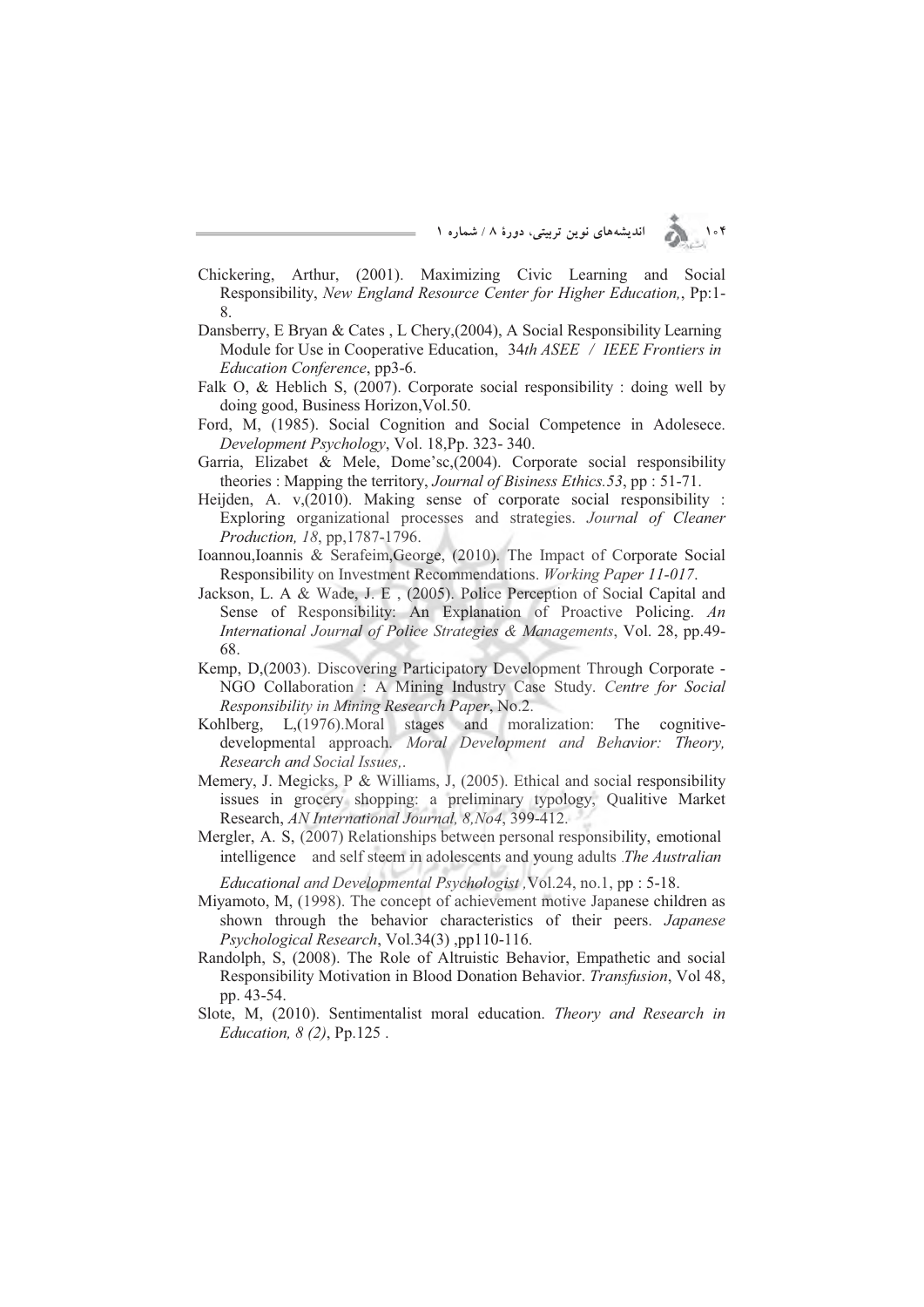

- Taylor, S. G & Tiffany, A.W,( 1997). Adolescence perception of families responsibility-taking. Decision making and mental health*. Journal of adolescence*.1(2). 122-246.
- Wentze, K, (1991). Social Competence at School : Relation between Social Responsibility and academic Achievement, *Reviewed Educational Research*. Vol. 61,pp : 1-24.